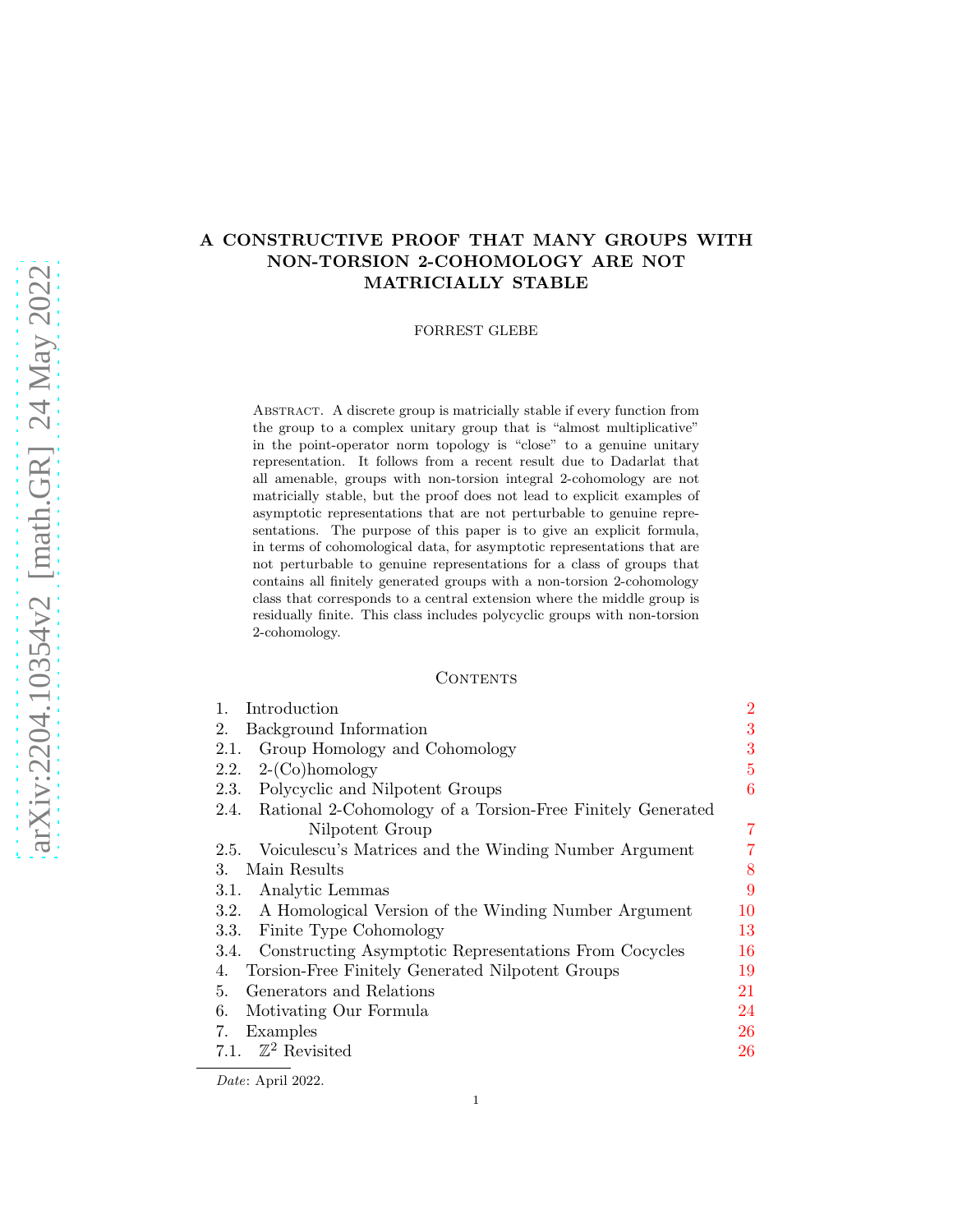<span id="page-1-1"></span>

| 7.2. A 3-Step Nilpotent Group |    |
|-------------------------------|----|
| 7.3. A Polycyclic Group       | 29 |
| References                    | 35 |

#### 1. INTRODUCTION

<span id="page-1-0"></span>An *asymptotic representation* of a discrete group  $\Gamma$  is a sequence of functions  $\rho_n : \Gamma \to U(N_n)$  so that for all  $g, h \in \Gamma$  we have  $||\rho_n(gh) - \rho_n(g)\rho_n(h)|| \to$ 0 as n goes to infinity, where  $|| \cdot ||$  is operator norm. We say an asymptotic representation is perturbable to a genuine representation if there is a sequence of representations  $\tilde{\rho}_n : \Gamma \to U(N_n)$  so that for all  $g \in \Gamma$  we have  $||\rho_n(g) - \tilde{\rho}_n(g)|| \rightarrow 0$  as n goes to infinity. Recall that a countable discrete group, Γ, is *matricially stable* if every asymptotic representation of Γ is perturbable to a genuine representation of  $\Gamma$  [\[5\]](#page-34-1).

In  $[18]$  Voiculescu shows that  $\mathbb{Z}^2$  is not matricially stable by constructing an explicit sequence of pairs of unitaries that commute asymptotically in operator norm, but remain far from pairs of unitaries that commute. In [\[11\]](#page-34-3) Kazhdan independently uses the same sequence of pairs of unitaries to show that a particular surface group is not stable in the uniform sense. Kazhdan also connects his argument to the 2-cohomology of the group. In [\[5\]](#page-34-1) Eilers, Shulman, and Sørensen, give explicit asymptotic representations that are not perturbable to genuine representations for non-cyclic torsion-free finitely generated 2-step nilpotent, groups and several other groups.

In [\[3\]](#page-34-4) Dadarlat shows that a large class of countable discrete groups with nonvanishing even rational cohomology are not matricially stable, including amenable, and hence polycyclic, groups with nonvanishing rational even cohomology. However, the proof does not lead to an explicit construction of an asymptotic representation that is not perturbable to a genuine representation. In this paper we will show that a group with a 2-homology class that pairs nontrivially with a 2-cohomology class,  $x$  corresponding to a central extension with a residually finite group in the middle is not matricially stable. In general every element of  $x \in H^2(\Gamma;\mathbb{Z})$  corresponds to a central extension

 $1 \longrightarrow \mathbb{Z} \longrightarrow \tilde{\Gamma} \longrightarrow \Gamma \longrightarrow 1.$ 

If  $\tilde{\Gamma}$  is residually finite (or more generally if there is a sequence of finite index subgroups  $\Gamma_n \leq \tilde{\Gamma}$  so that  $\mathbb{Z} \cap \bigcap \Gamma_n = \{e\}$  and x is not in the kernel of the map  $h: H^2(\Gamma;\mathbb{Z}) \to \text{Hom}(H_2(\Gamma;\mathbb{Z}))$  then we can create an explicit formula for an asymptotic representation that cannot be perturbed to a genuine representation in terms of finite quotients of  $\Gamma$  and cocycle representatives of x (Theorems [3.20](#page-16-0) and [3.23\)](#page-17-0). If  $\Gamma$  is finitely generated the condition that x is not in the kernel of h is equivalent to the condition that  $x$  non-torsion. In particular it will follow that any virtually polycyclic group with non-torsion 2-cohomology is not matricially stable.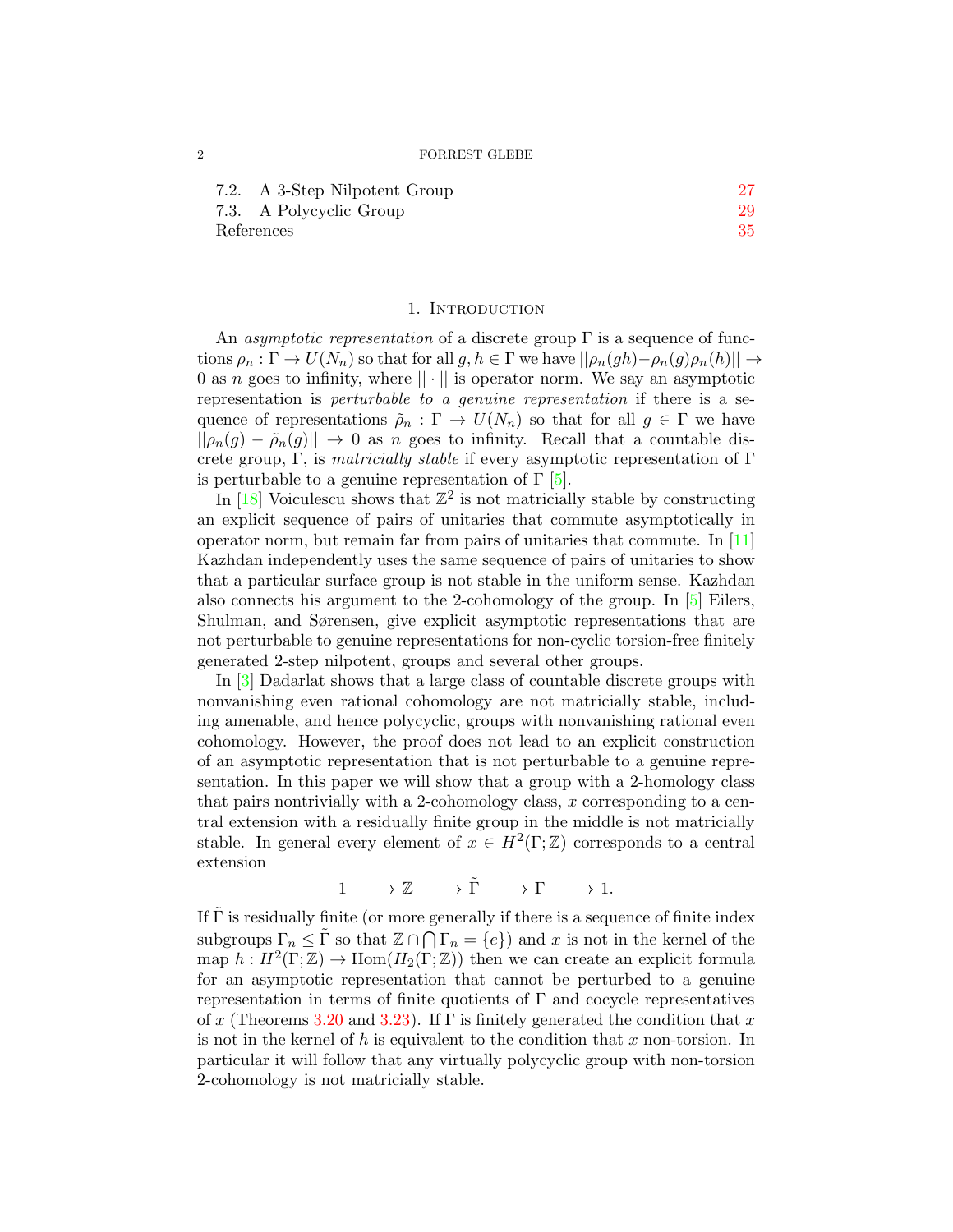<span id="page-2-2"></span>Three virtues of our proof compared to Dadarlat's broader result are as follows. First, our proof leads to a formula for asymptotic representations that cannot be perturbed to genuine representations (Proposition [3.17\)](#page-15-1). We use this formula to construct new examples of asymptotic representations that cannot be perturbed to genuine representations in Section 7. Second, our proof is relatively elementary and uses only basic group cohomology, instead of employing techniques used in the Novikov conjecture. Third, because we do not use these techniques, we do not require the existence of a  $\gamma$ -element.

This paper is organized as follows. In Section 2 we will review relevant background information. In Section 3 we prove the main results (Theorems [3.20](#page-16-0) and [3.23\)](#page-17-0), and a formula for an asymptotic representation that cannot be perturbed to a genuine representation for a group satisfies the as-sumptions of the main theorems (Proposition [3.17\)](#page-15-1). We show that the main results apply to virtually polycyclic groups with non-torsion 2-cohomology (Corollary [3.24\)](#page-18-1), and hence non-cyclic finitely generated torsion-free nilpotent groups. In Section 4 we give an alternate proof non-cyclic torsion-free finitely generated nilpotent groups satisfy the cohomological conditions from Section 3, which is useful for computing examples. In Section 5 we show how to recognize the cohomological conditions from generators and relations of a finitely generated group (Theorem [5.7\)](#page-22-0). In Section 6 we give an abstract motivation for our formula, showing that it can be made from an induced representation of a finite quotient of a central extension of the original group (Theorem  $6.1$ ). In Section 7 we illustrate our formula for the following groups:  $\mathbb{Z}^2$  to show our methods can recover Voiculescu's matrices, a 3-step nilpotent group, and the polycyclic group  $\mathbb{Z}^2 \rtimes \mathbb{Z}$  where the action of  $\mathbb{Z}$  on  $\mathbb{Z}^2$  is induced by "Arnold's cat map."

### 2. Background Information

<span id="page-2-1"></span><span id="page-2-0"></span>2.1. Group Homology and Cohomology. There are many ways to characterize group homology and cohomology, but to us the most useful will be to describe them as the homology and cohomology of an explicit chain complex described below. We are only use homology with coefficients in  $\mathbb Z$  and cohomology with trivial action in this paper. For more about this construction see [\[1,](#page-34-5) Chapter II.3].

**Definition 2.1.** Let  $\Gamma$  be a discrete group. We define  $C_n(\Gamma)$  to be the free abelian group generated by elements of  $\Gamma^n$ . We may write an element of  $\Gamma^n$ as  $[a_1|a_2|\cdots|a_n]$  with  $a_i \in \Gamma$ . We thus write a typical element of  $C_n(\Gamma)$  as

$$
c = \sum_{i=1}^{N} x_i [a_{i1} | a_{i2} | \cdots | a_{in}]
$$

with  $x_i \in \mathbb{Z}$  and  $a_{ij} \in \Gamma$ . We define the boundary map  $\partial_n$  from  $C_n(\Gamma) \to$  $C_{n-1}(\Gamma)$  by

$$
\partial_n [a_1 | \cdots | a_n] =
$$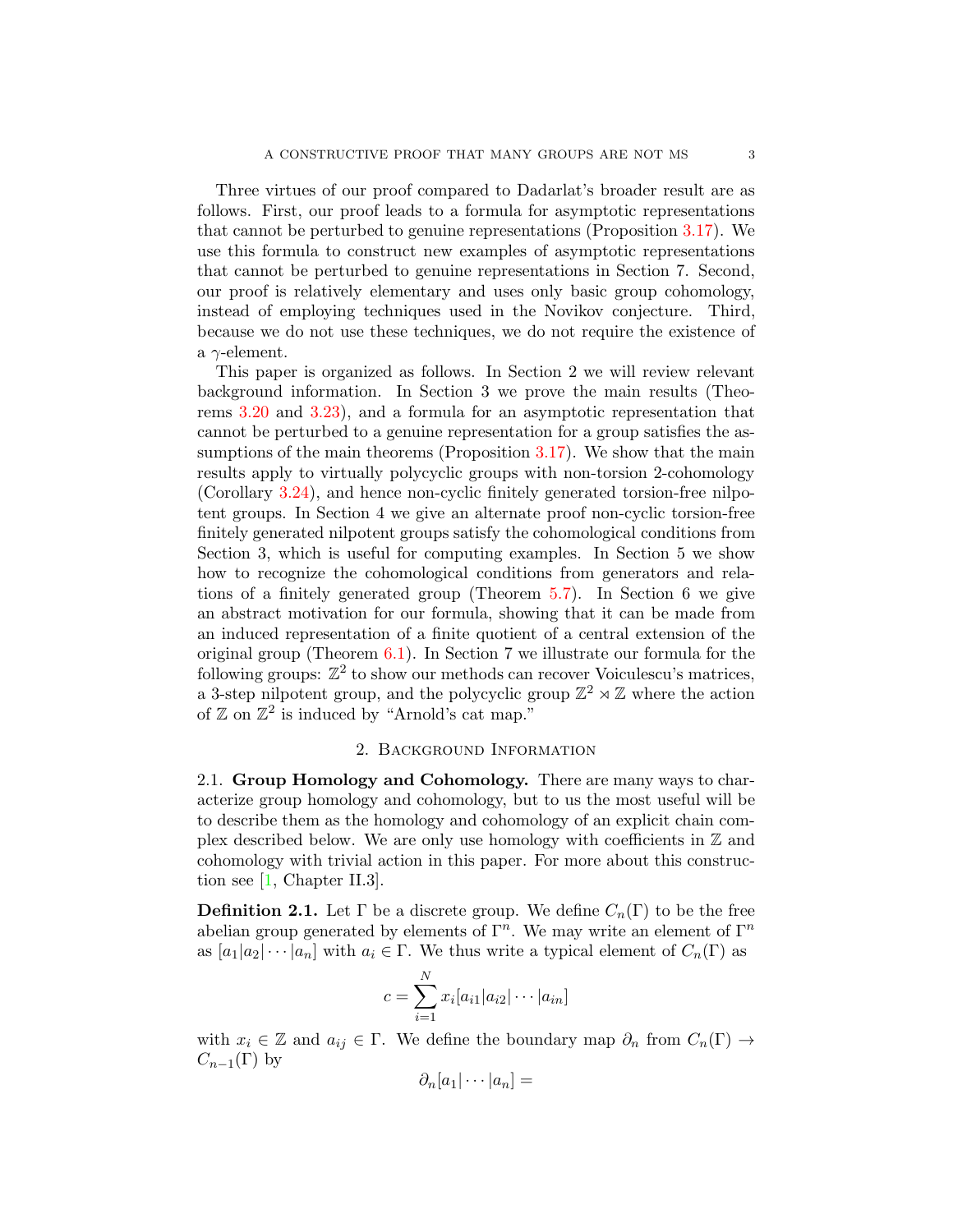#### <span id="page-3-2"></span>4 FORREST GLEBE

$$
[a_2|\cdots|a_n] + \sum_{i=1}^{n-1} (-1)^i [a_1|\cdots|a_{i-1}|a_ia_{i+1}|a_{i+2}|\cdots|a_n] + (-1)^n [a_1|\cdots|a_{n-1}].
$$

Often we will just write  $\partial$  where the domain is clear from context. The group homology of  $\Gamma$  is the homology group the chain complex  $(C_{\bullet}, \partial_{\bullet})$ .

For readers who are less familiar with homological algebra we will be more explicit. It happens that  $\text{im}(\partial_n) \subseteq \text{ker}(\partial_{n+1})$  so we define the *n*th homology group of Γ to be

$$
H_n(\Gamma) := \ker(\partial_n) / \operatorname{im}(\partial_{n-1}).
$$

An element of ker  $\partial_n$  is called an *n-cycle*.

**Definition 2.2.** If A is any abelian group then the *cohomology of*  $\Gamma$  with coefficients in A is the cohomology of  $(C_{\bullet}, \partial_{\bullet})$  with coefficients<sup>[1](#page-3-0)</sup> in A.

We will again be more explicit for readers who are less familiar with homological algebra. Let

$$
C^n(\Gamma; A) := \text{Hom}(C_n(\Gamma), A)
$$

and note that this is isomorphic to the set of functions from  $\Gamma^n$  to A because an element in  $Hom(C_n(\Gamma); A)$  is defined by what it does to each generator in  $C_n(\Gamma)$  which we identify with elements of  $\Gamma^n$ . Then we define  $\partial^n : C^n(\Gamma; A) \to C^{n+1}(\Gamma; A)$  to be the adjoint<sup>[2](#page-3-1)</sup> of  $\partial_{n+1}$ . When considering  $C<sup>n</sup>(\Gamma; A)$  to be the set of functions from  $\Gamma<sup>n</sup>$  to A the map follows the formula

$$
\sigma(a_2,\ldots,a_{n+1})+\sum_{i=1}^n(-1)^i\sigma(a_1,\ldots,a_{i-1},a_ia_{i+1},a_{i+2},\ldots,a_{n+1})+(-1)^{n+1}\sigma(a_1,\ldots,a_n).
$$

Then we define

$$
H^n(\Gamma; A) := \ker(\partial^n) / \operatorname{im}(\partial^{n+1}).
$$

An element of  $\ker(\partial^n)$  is called an *n-cocycle*. As with homology we will suppress the  $n$  in  $\partial^n$  if the dimension is obvious from context.

Suppose that f is a group homomorphism from  $\Gamma_1$  to  $\Gamma_2$ . This induces a map  $f_{\#}$  from  $C_n(\Gamma_1)$  to  $C_n(\Gamma_2)$  by the formula

$$
\sum_{i=1}^{N} x_i [a_{i1} | \cdots | a_{in}] \mapsto \sum_{i=1}^{N} x_i [f(a_{i1}) | \cdots | f(a_{in})].
$$

The same formula descends to a well-defined map  $f_* : H_n(\Gamma_1) \to H_n(\Gamma_2)$ . Similarly the adjoint of  $f_{\#}$  from  $C^n(\Gamma_2) \to C^n(\Gamma_1)$  called  $f^{\#}$  and can be defined by the formula

$$
(f^{\#}(\sigma))(a_1,\ldots a_n)=\sigma(f(a_1),\ldots,f(a_n)).
$$

<span id="page-3-0"></span><sup>&</sup>lt;sup>1</sup>In general A may be taken to be a left  $\mathbb{Z}[\Gamma]$  module, but we will only consider the case where the action of  $\Gamma$  on A is trivial here, so we may consider A to only have the structure of an abelian group.

<span id="page-3-1"></span><sup>&</sup>lt;sup>2</sup>Actually [\[1\]](#page-34-5) defines the coboundary map to be  $(-1)^{n+1}$  times the adjoint, but this does not change the image or kernel boundary of the maps so it leads to an equivalent definition of the cohomology groups.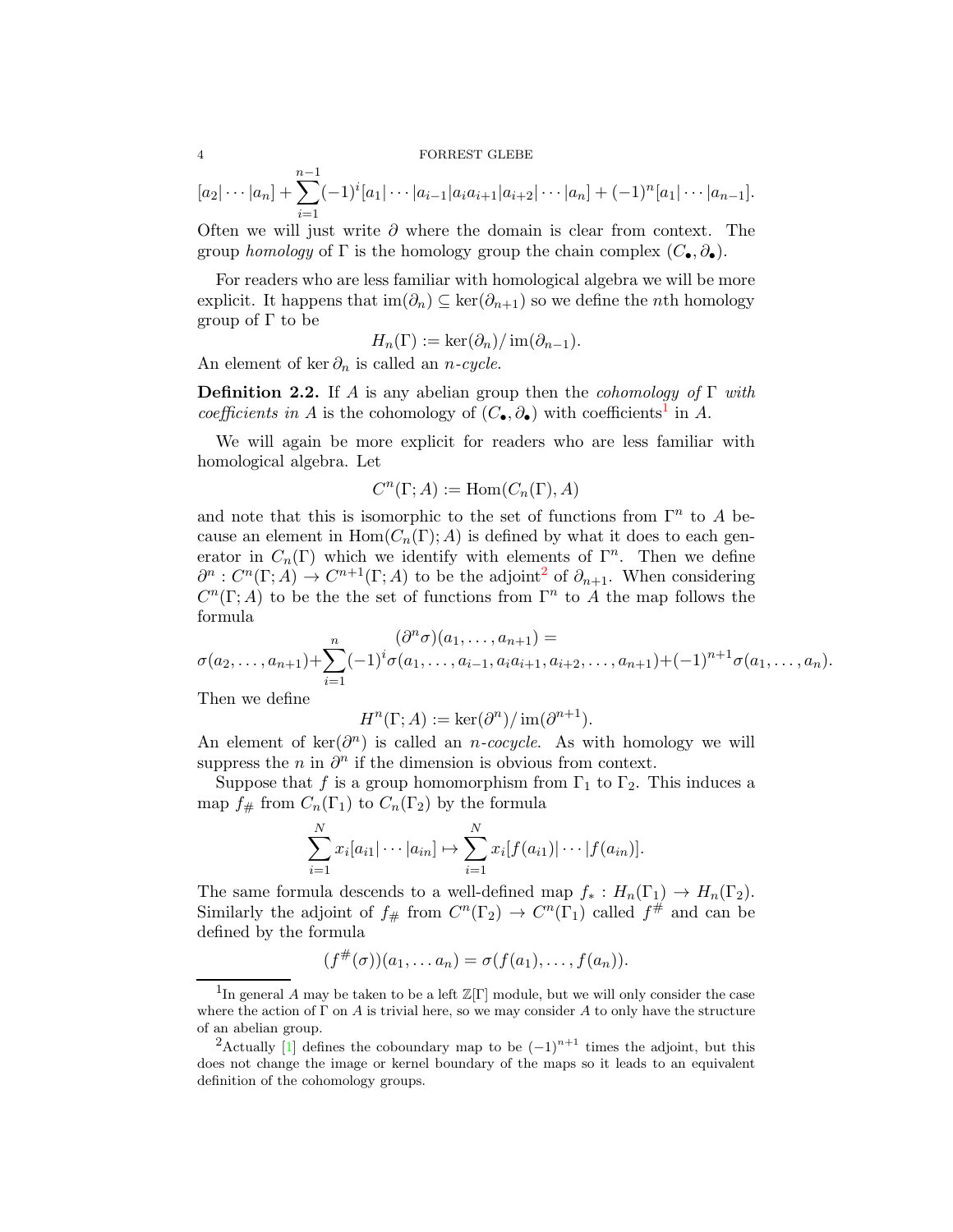<span id="page-4-2"></span>As in the homological case this descends to a well-defined map from  $f^*$ :  $H^2(\Gamma_2;A) \to H^2(\Gamma_1;A)$ . Similarly if  $g: A_1 \to A_2$  is a homomorphism of abelian groups there is a map  $g_{\#}$  from  $C^n(\Gamma; A_1) \to C^n(\Gamma; A_2)$  by the formula  $\sigma \mapsto g \circ \sigma$ . This formula descends to a well-defined map  $g_*$ :  $H^n(\Gamma; A_1) \to H_n(\Gamma; A_2)$ . All maps defined in this paragraph are functorial in the sense that  $(f \circ g)_* = f_* \circ g_*$  and  $(f \circ g)^* = g^* \circ f^*$  and the same is true if the  $*$  is replaced by a  $#$ .

Because  $C^n(\Gamma; A)$  is isomorphic to  $\text{Hom}(C_n(\Gamma), A)$  there is a natural bilinear map from  $C^n(\Gamma; A) \times C_n(\Gamma) \to A$  defined by

$$
\left\langle \sigma, \sum_{i=1}^N x_i [a_{i1} | \cdots | a_{in}] \right\rangle = \sum_{i=1}^N x_i \sigma(a_{i1}, \ldots, a_{in}).
$$

This descends to a well-defined bilinear map from  $H^n(\Gamma; A) \times H_n(\Gamma) \to A$ . We will use the notation  $\langle \cdot, \cdot \rangle$  for both maps.

<span id="page-4-0"></span>2.2.  $2-(Co)$ homology. Since we will be more concerned with these groups than homology and cohomology groups in general it will be helpful to describe these clearly. In addition each has an alternative characterization that is useful to us, so we will describe these alternate characterizations here. First since the formulas for the boundary maps are messy in general we will write formulas for  $\partial_2$ ,  $\partial_3$ ,  $\partial^1$ , and  $\partial^2$  that are neater:

$$
\partial_2[g_1|g_2] = [g_1] - [g_1g_2] + [g_2] \n\partial_3[g_1|g_2|g_3] = -[g_1|g_2] + [g_1|g_2g_3] - [g_1g_2|g_3] + [g_2|g_3] \n(\partial^1 \sigma)(g_1, g_2) = \sigma(g_1) - \sigma(g_1g_2) + \sigma(g_2) \n(\partial^2 \sigma)(g_1, g_2, g_3) = -\sigma(g_1, g_2) + \sigma(g_1, g_2g_3) - \sigma(g_1g_2, g_3) + \sigma(g_2, g_3).
$$

The following result gives an alternative characterization of the 2-homology of a group.

<span id="page-4-1"></span>**Theorem 2.3** ([\[1,](#page-34-5) Theorem II.5.3]). Suppose that  $\Gamma \simeq F/R$  where F is a free group. Then

$$
H_2(\Gamma) \simeq \frac{R \cap [F, F]}{[F, R]}.
$$

An explicit isomorphism from the the right side of the equation to  $H_2(\Gamma)$ as described above can be defined as follows. Suppose that

$$
r_1 = \prod_{i=1}^{N} [a_i, b_i] \in R \cap [F, F]
$$

then by  $[1,$  chapter II.5 Exercise 4,

$$
r_1 \mapsto \sum_{i=1}^N ([I_{i-1}|\dot{a}_i] + [I_{i-1}\dot{a}_i|\dot{b}_i] - [I_{i-1}\dot{a}_i\dot{b}_i\dot{a}_i^{-1}|\dot{a}_i] - [I_i|\dot{b}_i]) + \text{im}(\partial_3)
$$

where  $\dot{a}_i$  and  $\dot{b}_i$  are the images in  $\Gamma$  of  $a_i$  and  $b_i$  and  $I_i = [\dot{a}_1, \dot{b}_1] \cdots [\dot{a}_i, \dot{b}_i]$ .

The 2-cohomology also has an alternative characterization.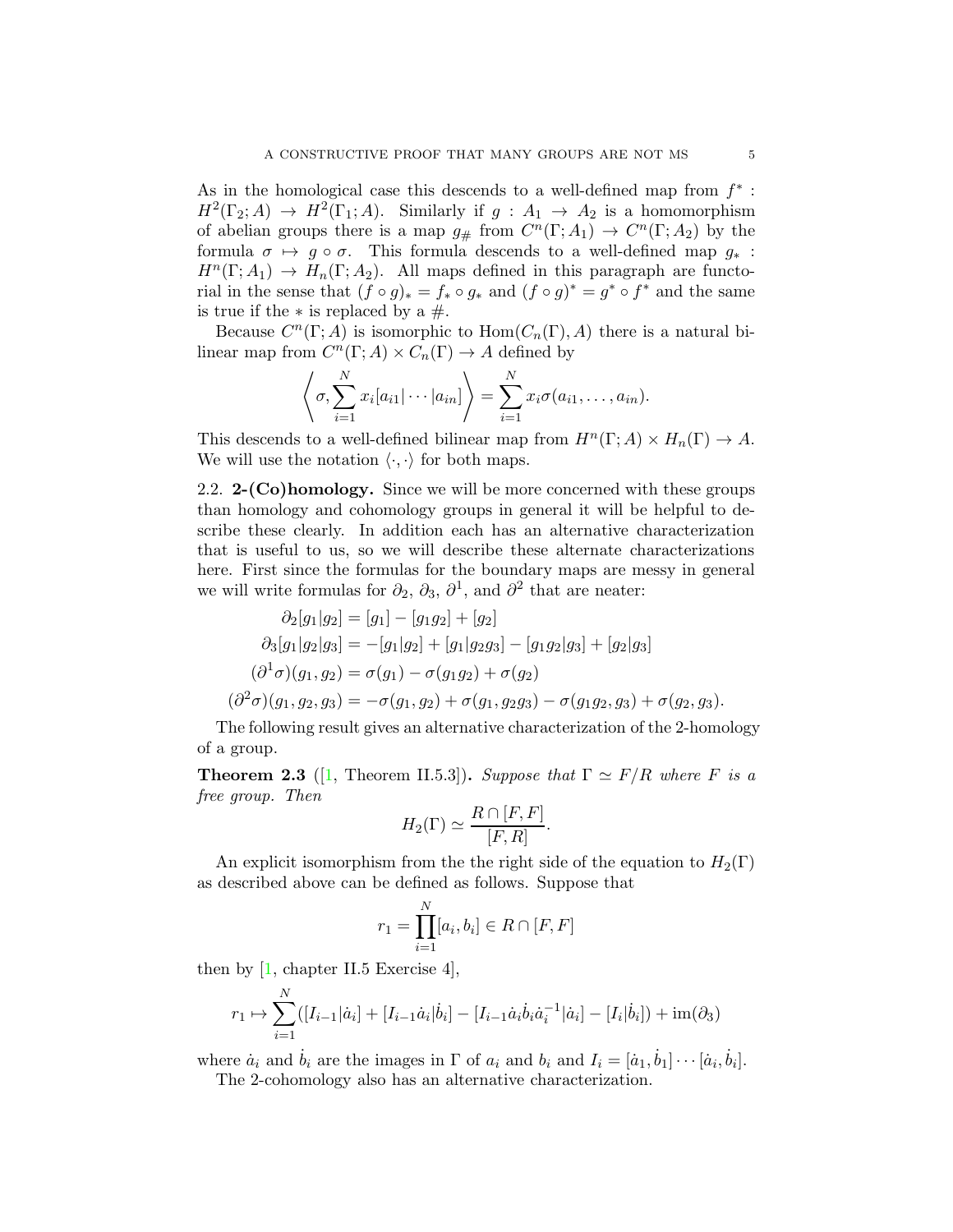<span id="page-5-2"></span>**Definition 2.4.** If  $\Gamma$  is a discrete group and A is an abelian group, then central extension of  $\Gamma$  by A is a short exact sequence

 $1 \longrightarrow A \longrightarrow \tilde{\Gamma} \longrightarrow \Gamma \longrightarrow 1$ 

where the image of A in  $\Gamma$  is central in  $\Gamma$ . We say two central extensions are equivalent if we can make a commutative diagram as follows:

$$
1 \longrightarrow A \longrightarrow \tilde{\Gamma}_1 \longrightarrow \Gamma \longrightarrow 1
$$

$$
\downarrow id_A \qquad \downarrow \simeq \qquad \downarrow id_{\Gamma}
$$

$$
1 \longrightarrow A \longrightarrow \tilde{\Gamma}_2 \longrightarrow \Gamma \longrightarrow 1.
$$

**Theorem 2.5** ([\[1,](#page-34-5) Theorem IV.3.12]). As a set  $H^2(\Gamma; A)$  is in bijection with the equivalence classes of central extension of  $\Gamma$  by A.

Given an explicit central extension we may find a cocycle representative of the corresponding element of  $H^2(\Gamma; A)$  as follows. Pick  $\theta$  to be a set theoretic section from  $\Gamma$  to  $\Gamma$ . Then viewing A as a subset of  $\Gamma$  define

$$
\sigma(g, h) = \theta(g)\theta(h)\theta(gh)^{-1} \in A.
$$

By [\[1,](#page-34-5) Equation IV.3.3] this is a cocycle representative of the cohomology class corresponding to this central extension.

### <span id="page-5-0"></span>2.3. Polycyclic and Nilpotent Groups.

**Definition 2.6.** A group  $\Gamma$  is called *polycyclic* if there is a sequence of subgroups

$$
\Gamma = \Gamma_1 \ge \Gamma_2 \ge \cdots \ge \Gamma_m \ge \Gamma_{m+1} = \{1\}
$$

so that  $\Gamma_i \triangleright \Gamma_{i+1}$  and  $\Gamma_i/\Gamma_{i+1}$  is cyclic. A sequence of subgroups obeying this condition is called a polycyclic sequence of subgroups. We may pick this sequence so that each quotient is nontrivial. We may pick  $a_i$  to be a representative of a generator of  $\Gamma_i/\Gamma_{i+1}$ . We call these generators a *polycyclic* sequence for Γ.

**Definition 2.7.** A group is called *virtually polycyclic* if it has a finite index polycyclic subgroup.

In this case we may assume that there is a normal finite index polycyclic group. This may be constructed by intersecting over each conjugates of the subgroup and using the fact that a subgroup of a polycyclic group is polycyclic [\[17,](#page-34-6) Proposition 9.3.7]. By [\[9,](#page-34-7) Theorem 3] polycyclic groups are residually finite. From this it follows that virtually polycyclic groups are residually finite as well.

<span id="page-5-1"></span>**Proposition 2.8.** Suppose that  $\Gamma$  is virtually polycyclic, and

 $1 \longrightarrow \mathbb{Z} \xrightarrow{\iota} \tilde{\Gamma} \xrightarrow{\varphi} \Gamma \longrightarrow 1$ 

is an extension of  $\Gamma$ . Then  $\tilde{\Gamma}$  is virtually polycyclic as well.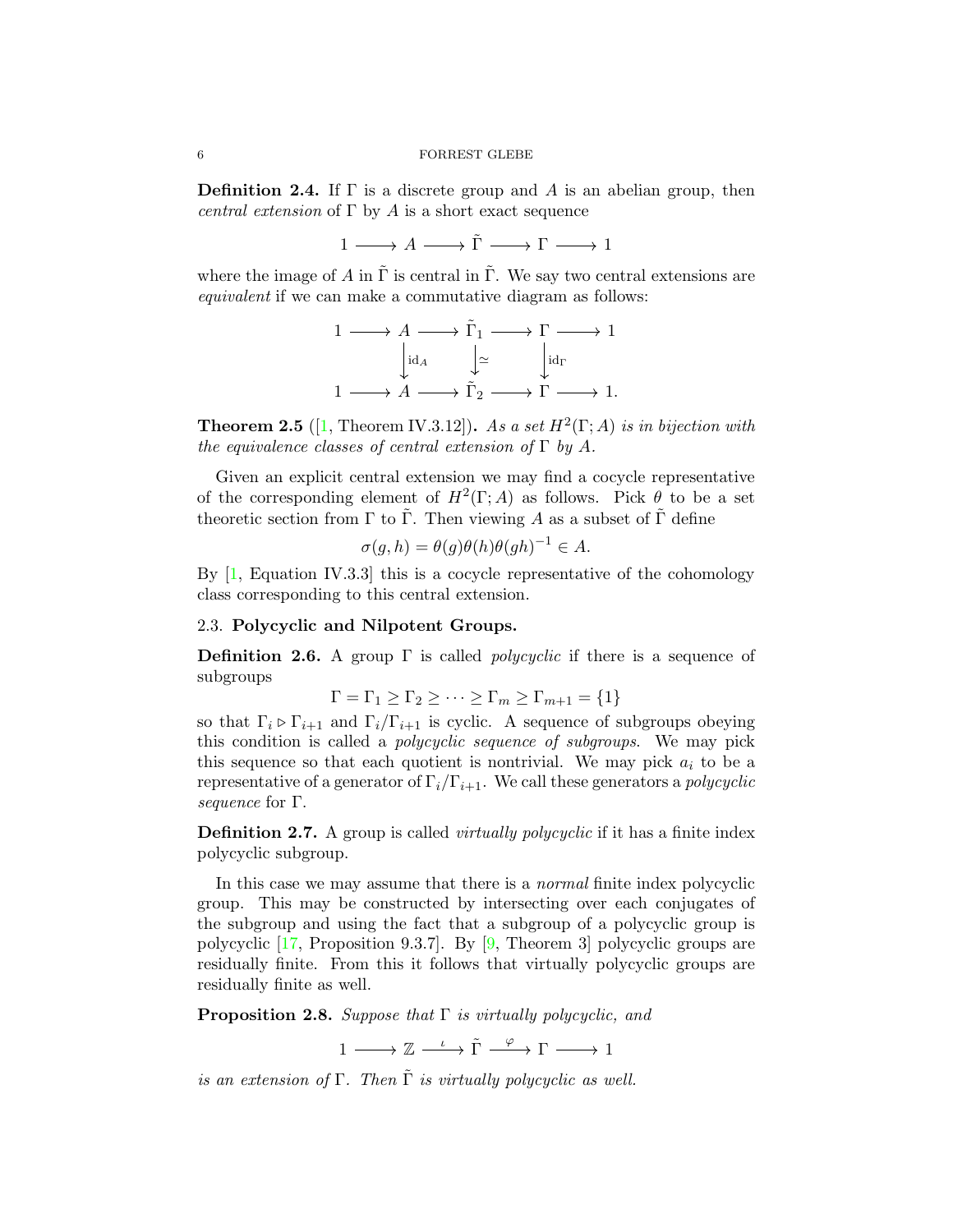<span id="page-6-3"></span>*Proof.* Let  $P \subseteq \Gamma$  be a finite index normal polycyclic subgroup of  $\Gamma$ . Since  $\iota(\mathbb{Z}) \subseteq \varphi^{-1}(P)$  we have that

$$
\Gamma/P \simeq \frac{\tilde{\Gamma}/\iota(\mathbb{Z}))}{\varphi^{-1}(P)/\iota(\mathbb{Z}))} \simeq \tilde{\Gamma}/\varphi^{-1}(P).
$$

Thus we may show that  $\varphi^{-1}(P)$  is polycyclic. If  $\{P_i\}_{i=1}^{m+1}$  is a polycyclic sequence of subgroups for P then we have for  $i \leq m$ 

$$
\varphi^{-1}(P_i)/\varphi^{-1}(P_{i+1}) \simeq \frac{\varphi^{-1}(P_i)/\iota(\mathbb{Z})}{\varphi^{-1}(P_{i+1})/\iota(\mathbb{Z})} \simeq \Gamma_i/\Gamma_{i+1}
$$

and  $P_{m+1}/\{1\} \simeq \mathbb{Z}$ . Thus these make a polycyclic sequence of subgroups. П

By [\[17,](#page-34-6) Proposition 9.3.4] all finitely generated nilpotent groups are all polycyclic. Let  $\Gamma$  be a torsion-free finitely generated nilpotent group.

Definition 2.9. A *Mal'cev basis* for a Torsion-Free finitely generated nilpotent group is an *m*-tuple of elements,  $(a_1, \ldots, a_m) \in \Gamma^m$  so that obeys the following conditions

- For all  $g \in \Gamma$ , g can be written uniquely as  $g = a_1^{x_1} \cdots a_m^{x_m}$  for some  $(x_1, \ldots, x_m) \in \mathbb{Z}^m$ . We call this presentation the *canonical form* of  $\mathfrak{g}.$
- The subgroups  $\Gamma_i = \langle a_i, \ldots, a_m \rangle$  form a central series for  $\Gamma$ .

Every finitely generated torsion-free nilpotent group has a Mal'cev basis by [\[10,](#page-34-8) Lemma 8.23]. It also follows that  $\Gamma_i$  make a polycyclic sequence.

## <span id="page-6-0"></span>2.4. Rational 2-Cohomology of a Torsion-Free Finitely Generated Nilpotent Group. We will need the following result.

<span id="page-6-2"></span>**Theorem 2.10** ([\[15\]](#page-34-9),[\[2\]](#page-34-10)). Let  $\Gamma$  be a torsion-free finitely generated nilpotent group that is neither  $\mathbb Z$  nor the trivial group. Then  $H^2(\Gamma;\mathbb Q)\not\simeq \{0\}.$ 

*Proof.* By a result of Pickel [\[15\]](#page-34-9) we have that  $H^{\bullet}(\Gamma;\mathbb{Q})$  can be calculated in terms of the of the cohomology of an associated rational Lie algebra. By a result of Ado explained on [\[2,](#page-34-10) pg 86] the 2-cohomology of the algebra in nonzero. □

<span id="page-6-1"></span>2.5. Voiculescu's Matrices and the Winding Number Argument. The classical example due to Voiculescu in [\[18\]](#page-34-2) for an asymptotic representation of  $\mathbb{Z}^2$  that is not perturbable to a genuine representation comes in the form:

$$
\rho_n(a,b) = u_n^a v_n^b
$$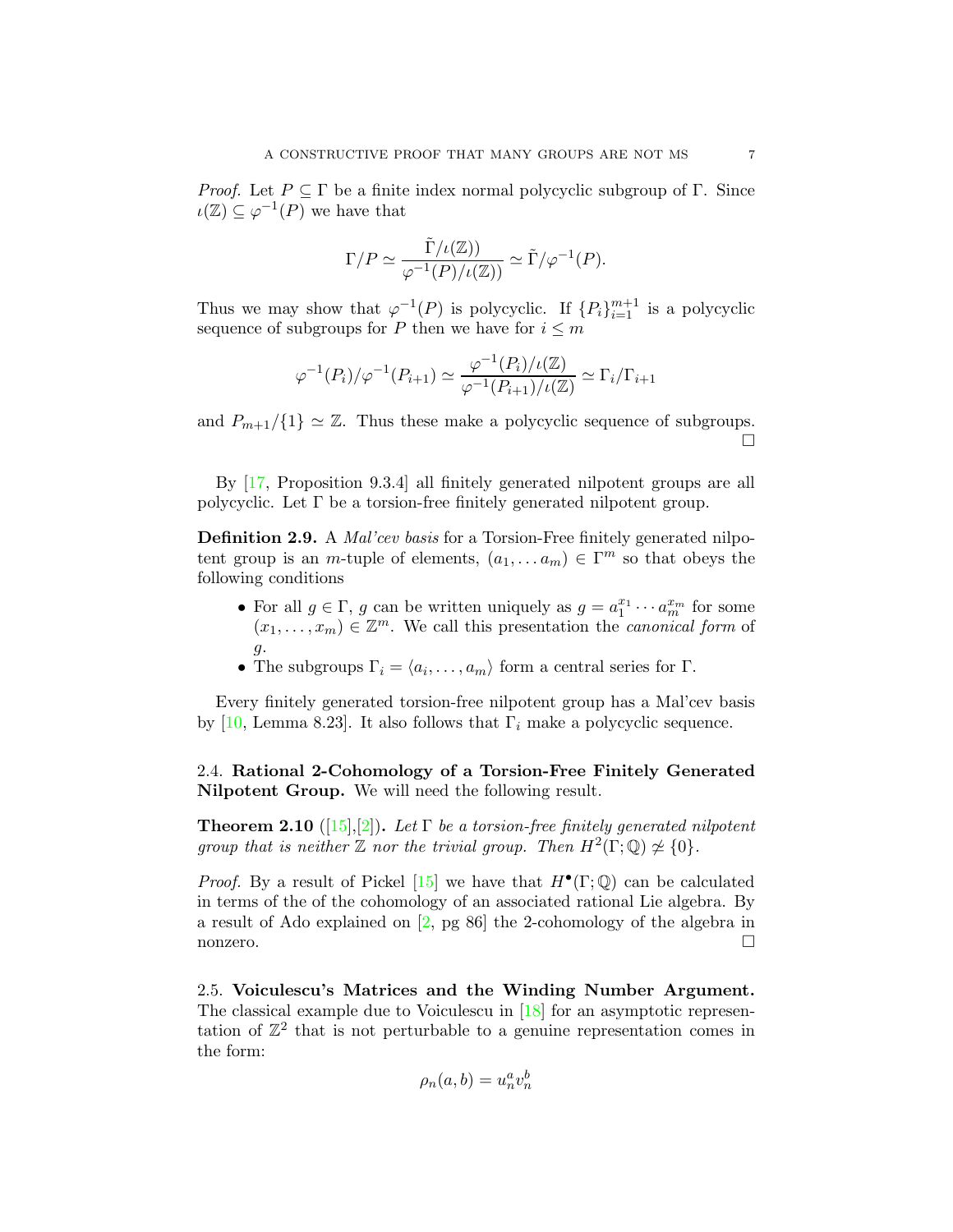<span id="page-7-2"></span>where  $u_n$  and  $v_n$  are  $n \times n$  matrices such that

$$
u_n = \begin{bmatrix} 0 & 0 & \cdots & 0 & 0 & 1 \\ 1 & 0 & \cdots & 0 & 0 & 0 \\ 0 & 1 & \cdots & 0 & 0 & 0 \\ \vdots & \vdots & \ddots & \vdots & \vdots & \vdots \\ 0 & 0 & \cdots & 1 & 0 & 0 \\ 0 & 0 & \cdots & 0 & 1 & 0 \end{bmatrix} \text{ and } v_n = \begin{bmatrix} \exp\left(\frac{2\pi i}{n}\right) & 0 & 0 & \cdots & 0 \\ 0 & \exp\left(\frac{4\pi i}{n}\right) & 0 & \cdots & 0 \\ 0 & 0 & \exp\left(\frac{6\pi i}{n}\right) & \cdots & 0 \\ \vdots & \vdots & \vdots & \ddots & \vdots \\ 0 & 0 & 0 & \cdots & 1 \end{bmatrix}.
$$

The argument that we summarize here was first applied to this problem by Exel and Loring in [\[6\]](#page-34-11), and had previously, idependently been used by Kazhdan in [\[11\]](#page-34-3). It can be computed that  $u_n v_n u_n^{-1} v_n^{-1} = \exp\left(\frac{-2\pi i}{n}\right) \mathrm{id}_n$ . It is not difficult to show that the fact that this gets arbitrarily close to  $\mathrm{id}_n$ in operator norm implies asymptotic multiplicativity of the associated representation. A sketch of the argument that this asymptotic representation cannot be perturbed follows.

The path  $p(t) = \det \left( t \exp \left( \frac{-2\pi i}{n} \right) \mathrm{id}_n + (1-t) \mathrm{id}_n \right)$  is a path in  $\mathbb{C}^\times$  with winding number  $-1$ . Suppose for contradiction that  $u_n$  is close enough<sup>[3](#page-7-1)</sup> in operator norm to a  $u'_n$  and  $v_n$  is close enough to  $v'_n$  so that  $v'_n u'_n = u'_n v'_n$  we make a contradiction as follows. We define

$$
\hat{u}_n(s) = su_n + (1 - s)u'_n
$$
  

$$
\hat{v}_n(s) = sv_n + (1 - s)v'_n
$$

then

$$
h(t,s) = \det(t\hat{u}_n(s)\hat{v}_n(s)\hat{u}_n(s)^{-1}\hat{v}_n(s)^{-1} + (1-t)\mathrm{id}_n).
$$

It can be shown that  $h(t, s) \neq 0$  for all  $s, t \in [0, 1]$ . It follows that h is a homotopy from the path  $p$  to the trivial loop centered at 1. This is a contradiction since  $p$  has nonzero winding number.

A more general statement of this type of invariant can be found in [\[5,](#page-34-1) Theorem 3.9 or in [\[4\]](#page-34-12). Essentially the relation  $u_n v_n u_n^{-1} v_n^{-1}$  can be replaced with another product of commutators. Note that the winding number of p could also be computed by calculating  $\text{Tr} \left( \log \left( \frac{-2\pi i}{n} \text{id}_n \right) \right) / (2\pi i)$ . We will phrase our analogous argument in terms of computing trace of log instead of computing the winding number directly, but it is inspired by this more classical argument. Kazhdan develops this example independently to show that a certain surface group is not uniformly stable  $[11]$ . He develops them as a representation of a central extension of the group in question, thereby connecting asymptotic representations to 2-cohomology.

### 3. Main Results

<span id="page-7-0"></span>In Subsection 3.1 we prove some analytic lemmas that we use later. In subsection 3.2 we develop a pairing between between almost multiplicative functions from  $\Gamma$  to  $M_n$  and 2-chains (Definition [3.3\)](#page-9-1). We show that if an almost multiplicative function is close enough to a genuine unitary

<span id="page-7-1"></span><sup>3</sup>Within 1 is sufficient for the argument to hold.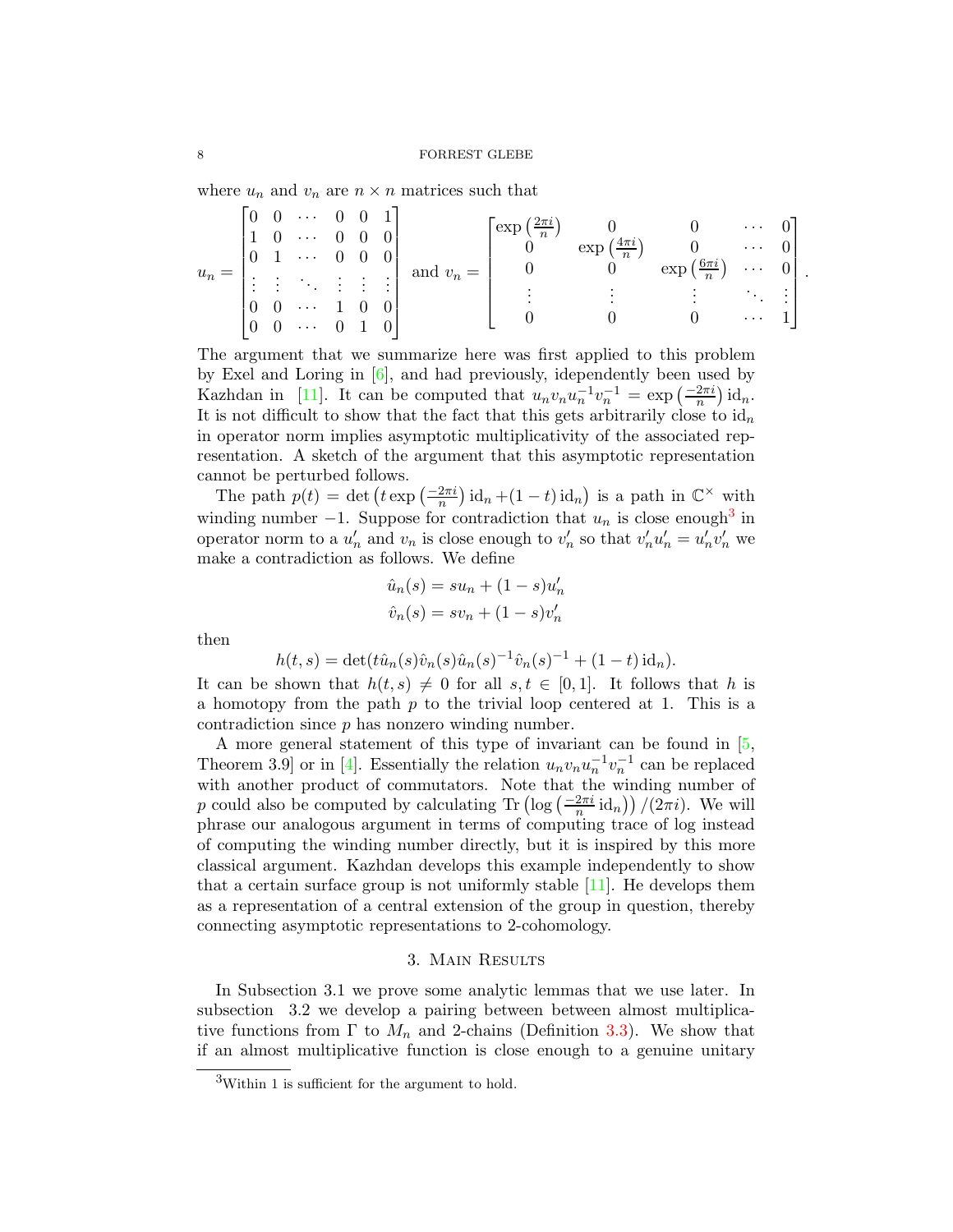<span id="page-8-2"></span>representation its pairing with a 2-cycle is zero (Theorem [3.7\)](#page-11-0). In subsection 3.3 we introduce a "finite type" condition on cohomology classes (Definition [3.9\)](#page-12-1), and give some alternate characterizations of the definition (Proposition [3.14\)](#page-13-0). In subsection 3.4. we develop a formula for an asymptotic representation (Proposition [3.17\)](#page-15-1), and show that if the right cohomological conditions hold it is well-defined and cannot be perturbed to a genuine representation (Theorem [3.20\)](#page-16-0). We show that if  $[\sigma]$  pairs non-trivially with a 2-cycle and corresponds to a residually finite central extension then our formula for an asymptotic representation that is not perturbable to a genuine representation can be applied (Theorem [3.23\)](#page-17-0) and show that polycyclic groups with non-torsion 2-cohomology meet this condition (Corollary [3.24\)](#page-18-1).

<span id="page-8-0"></span>3.1. Analytic Lemmas. We will use the following elementary results. While we prove them for any  $C^*$ -algebra, we are only using them on matrix algebras here.

<span id="page-8-1"></span>**Lemma 3.1.** Let  $A$  be a  $C^*$ -algebra. Then the following hold:

(1) If  $a_i, b_i \in A$  for  $i \in \{1, \ldots, N\}$  so that for all  $i, ||a_i - b_i|| < \varepsilon$  and  $||a_i||, ||b_i|| < M$  we have that

$$
\left\| \prod_{i=1}^N a_i - \prod_{i=1}^N b_i \right\| < NM^{N-1} \varepsilon.
$$

(2) If  $a \in A$  and u is a unitary in A so that  $||a - u|| \leq \frac{1}{2}$  we have

$$
||a^{-1} - u^*|| \le 2||a - u||.
$$

In particular  $||a^{-1}|| < 2$ .

Proof. (1) We compute

$$
\sum_{j=1}^{N} \left( \prod_{i=1}^{j-1} a_i \right) (a_j - b_j) \prod_{i=j+1}^{N} b_i = \sum_{j=1}^{N} \left( \prod_{i=1}^{j} a_i \right) \prod_{i=j+1}^{N} b_i - \sum_{j=1}^{N} \left( \prod_{i=1}^{j-1} a_i \right) \prod_{i=j}^{N} b_i
$$

$$
= \sum_{j=1}^{N} \left( \prod_{i=1}^{j} a_i \right) \prod_{i=j+1}^{N} b_i - \sum_{j=0}^{N-1} \left( \prod_{i=1}^{j} a_i \right) \prod_{i=j+1}^{N} b_i
$$

$$
= \prod_{i=1}^{N} a_i - \prod_{i=1}^{N} b_i.
$$

Applying the triangle inequality and submultiplicativity to the first term gives us the desired inequality.

(2) Let  $b = u^*a$ . Note that  $||b - 1|| = ||a - u|| < 1$  so by [\[14,](#page-34-13) Theorem 1.2.2] we have that

$$
b^{-1} = \sum_{k=0}^{\infty} (1 - b)^k.
$$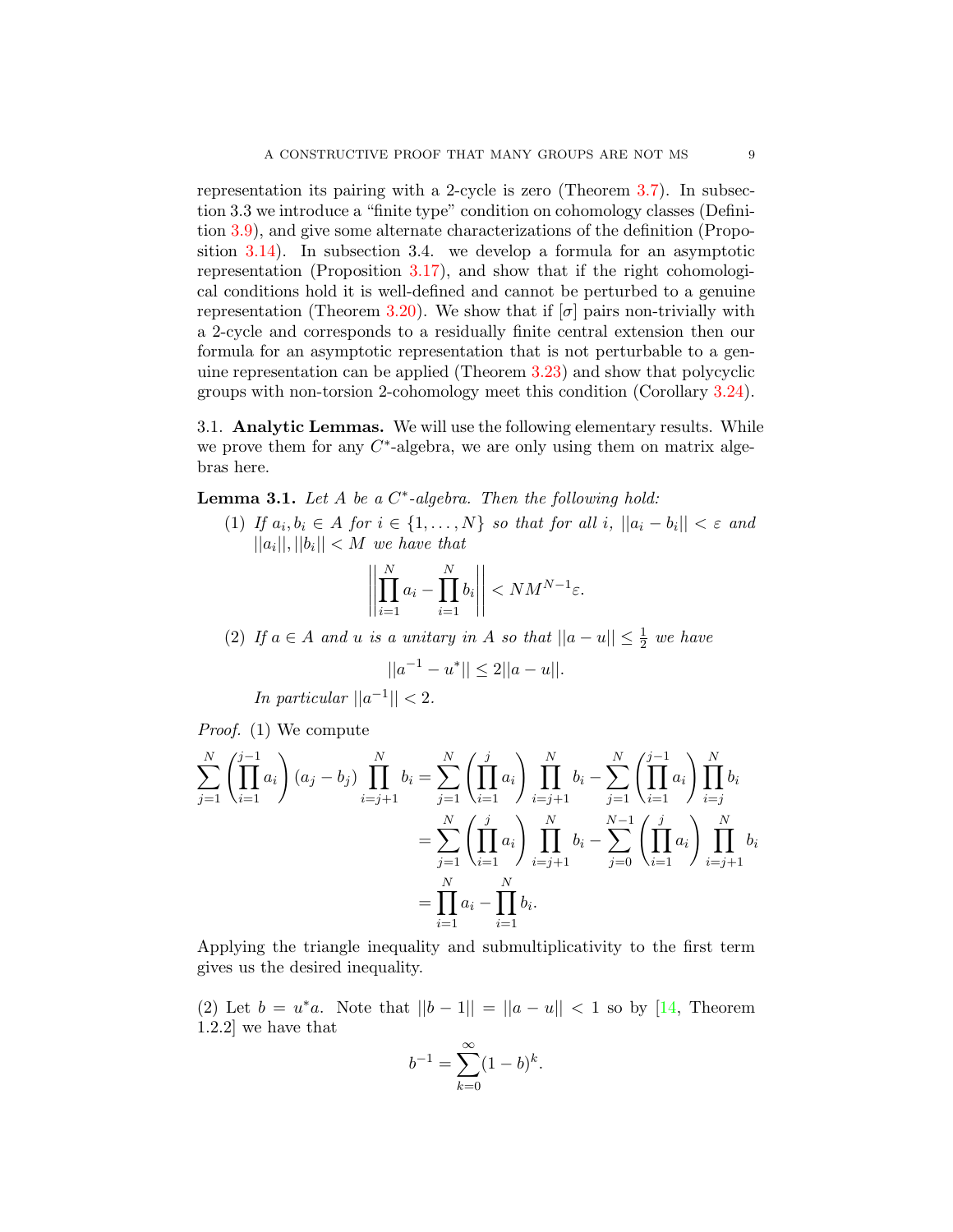Thus

$$
||a^{-1} - u^*|| = ||a^{-1}u - 1||
$$
  
= ||b^{-1} - 1||  

$$
\leq \sum_{k=1}^{\infty} ||1 - b||^k
$$
  
= 
$$
\frac{||1 - b||}{1 - ||1 - b||}
$$
  
= 
$$
\frac{||a - u||}{1 - ||a - u||}
$$
  

$$
\leq 2||a - u||.
$$

We use that  $||a - u|| < \frac{1}{2}$  $\frac{1}{2}$  in the last step.

<span id="page-9-2"></span>**Lemma 3.2.** Let  $m_1, m_2 \in U(n)$  so that  $||m_i - \mathrm{id}_{\mathbb{C}^n}|| < \frac{1}{2}$  $rac{1}{2}$ . Then if  $log is$ defined as a power series centered at 1 we have that

$$
\operatorname{Tr}(\log(m_1 m_2)) = \operatorname{Tr}(\log(m_1)) + \operatorname{Tr}(\log(m_2)).
$$

Proof. First note that

$$
\exp(\text{Tr}(\log(m_1 m_2)) - \text{Tr}(\log(m_1)) - \text{Tr}(\log(m_2)) = \frac{\det(m_1 m_2)}{\det(m_1)\det(m_2)} = 1
$$

so

$$
\operatorname{Tr}(\log(m_1 m_2)) - \operatorname{Tr}(\log(m_1)) - \operatorname{Tr}(\log(m_2)) \in 2\pi i \mathbb{Z}.
$$

Then

$$
Tr(\log((m_1t + (1-t)\mathrm{id}_{\mathbb{C}^n})m_2) - Tr(\log(m_1t + (1-t)\mathrm{id}_{\mathbb{C}^n}) - Tr(\log(m_2))
$$

is well defined for all  $t \in [0,1]$  by Lemma [3.1](#page-8-1) and is in  $2\pi i \mathbb{Z}$  by the same argument above. Because this expression depends continuously on  $t$  we must have that it is constant in t. Plugging in  $t = 0$  we must have that the expression is uniquely zero.

<span id="page-9-0"></span>3.2. A Homological Version of the Winding Number Argument. The idea of this section is to find a pairing between maps from  $\Gamma$  to  $U(n)$ that are "almost multaplicative" and elements of  $H_2(\Gamma)$ . In general how "close" to being multiplicative depends on how close the specific element of  $H_2(\Gamma)$  we pair with and the representative we pick for the element.

<span id="page-9-1"></span>**Definition 3.3.** Suppose that  $c \in C_2(\Gamma)$  is expressed by the formula

$$
c = \sum_{i=1}^{N} x_i [a_i | b_i]
$$

so that  $(a_i, b_i) = (a_j, b_j)$  implies  $i = j$ . The support of c is the set of ordered pairs  $\{(a_i, b_i)\}_{i=1}^N$ . The *boundary support of c* is the set of elements of  $\Gamma$ ,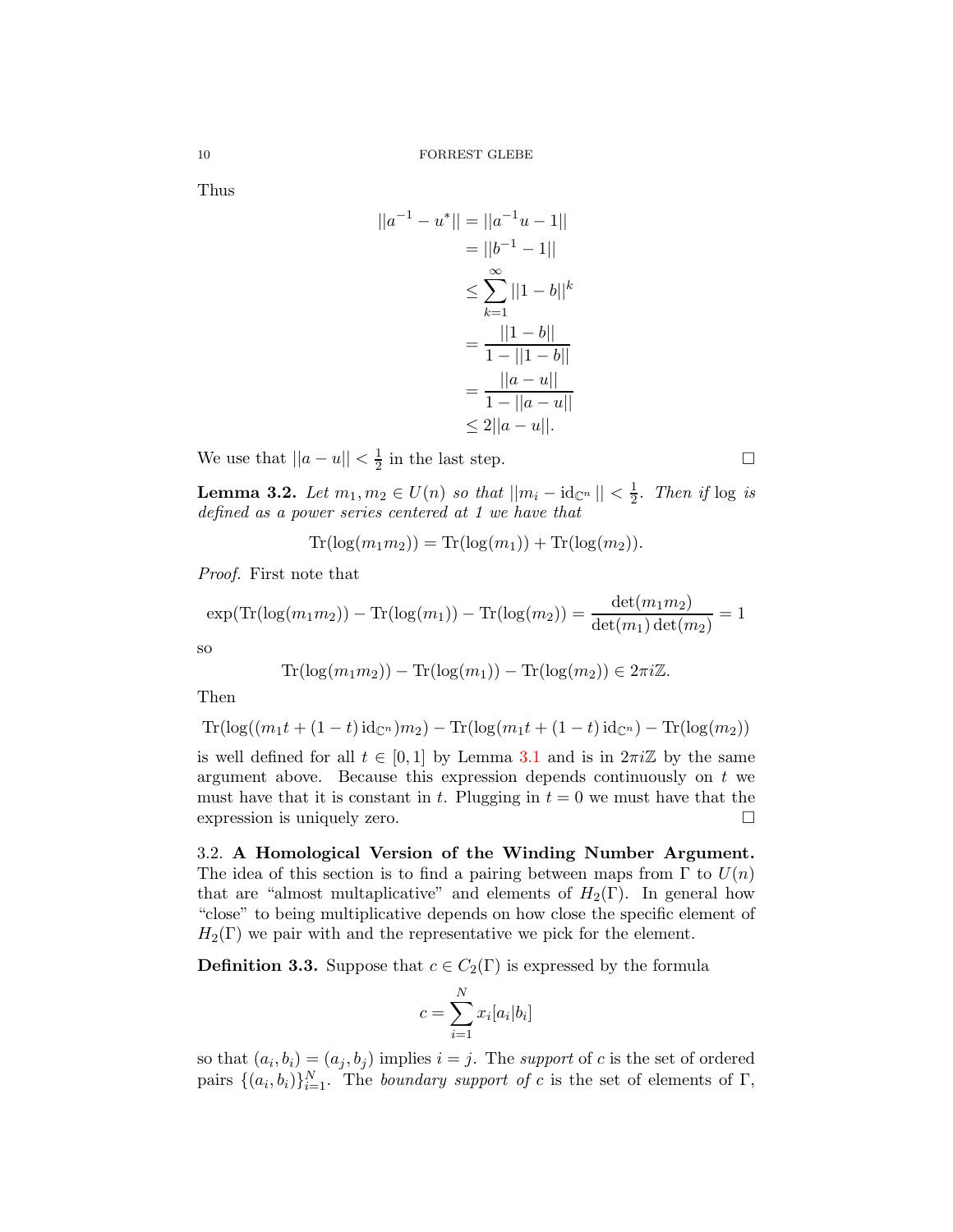${a_i, b_i, a_i b_i}_{i=1}^N$ . Then we say  $\rho : \Gamma \to M_n(\mathbb{C})$  is  $\varepsilon$ -almost multiplicative on the support of c if  $\rho(a_i), \rho(b_i) \in GL_n(\mathbb{C})$  and

$$
||\rho(a_i b_i)\rho(a_i)^{-1}\rho(b_i)^{-1} - \mathrm{id}_{\mathbb{C}^n}|| < \varepsilon
$$

for each i. In this case, if additionally  $\varepsilon \leq 1$ , we define

$$
\langle \rho, c \rangle = \frac{1}{2\pi i} \sum_{j=1}^{N} x_i \text{Tr}(\log(\rho(a_j b_j) \rho(b_j)^{-1} \rho(a_j)^{-1}))
$$

where log is defined as a power series centered at 1.

This is clearly Z-linear in the second entry. It is also "linear" in the first entry in the sense that

$$
\langle \rho_1 \oplus \rho_2, c \rangle = \langle \rho_1, c \rangle + \langle \rho_2, c \rangle.
$$

**Proposition 3.4.** If  $\partial c = 0$  then

$$
\langle \rho, c \rangle \in \mathbb{Z}.
$$

*Proof.* Let F be the boundary support of c and let  $C_1(F)$  be the subgroup of  $C_1(\Gamma)$  spanned by elements of the form [g] where  $g \in F$ . Define a homomorphism  $\varphi : C_1(F) \to \mathbb{C}^\times$  by taking  $[g] \mapsto \det(\rho(g))$ . This is well-defined because  $C_1(F)$  is a free abelian group and in  $\mathbb{C}^{\times}$  since  $\rho(F) \subset GL_n(\mathbb{C})$ . Then we see that

$$
\exp(2\pi i \langle \rho, c \rangle) = \prod_{j=1}^{N} \det((\rho(a_j b_j) \rho(b_j)^{-1} \rho(a_j)^{-1})^{x_i}) = \varphi(-\partial c) = \varphi(0) = 1.
$$

**Definition 3.5.** If c is a 2-cycle on Γ with boundary support F and  $\rho_0$ and  $\rho_1$  are maps from  $\Gamma$  to  $GL_n(\mathbb{C})$  that are 1-almost multiplicative on the support of c we say that  $\rho_0$  and  $\rho_1$  are homotopy equivalent on the boundary support of c if the following conditions are met. There is a family of functions

$$
\rho^t : \Gamma \to M_n(\mathbb{C})
$$

continuous in t so that  $\rho^0(g) = \rho_0(g)$  and  $\rho^1(g) = \rho_1(g)$  for all  $g \in F$  and for all t,  $\rho^t$  is 1-almost multiplicative on the support of c.

<span id="page-10-0"></span>**Proposition 3.6.** Let c be a 2-cycle on  $\Gamma$  and let  $0 < \varepsilon < 1$ . Let  $\rho_0 : \Gamma \to$  $U(n)$  be  $\varepsilon$  multiplicative and  $\rho_1 : \Gamma \to \text{GL}_n(\mathbb{C})$ .

 $(1)$  If

$$
||\rho_0(g) - \rho_1(g)|| < \frac{1-\varepsilon}{24}
$$

for all g in the boundary support of c then  $\rho_0$  and  $\rho_1$  are homotopy equivalent in the boundary support of c and  $\rho_1$  is 1-almost multiplicative on the support of c.

(2) If  $\rho_0$  and  $\rho_1$  are homotopy equivalent in the boundary support of c then  $\langle \rho_0, c \rangle = \langle \rho_1, c \rangle$ .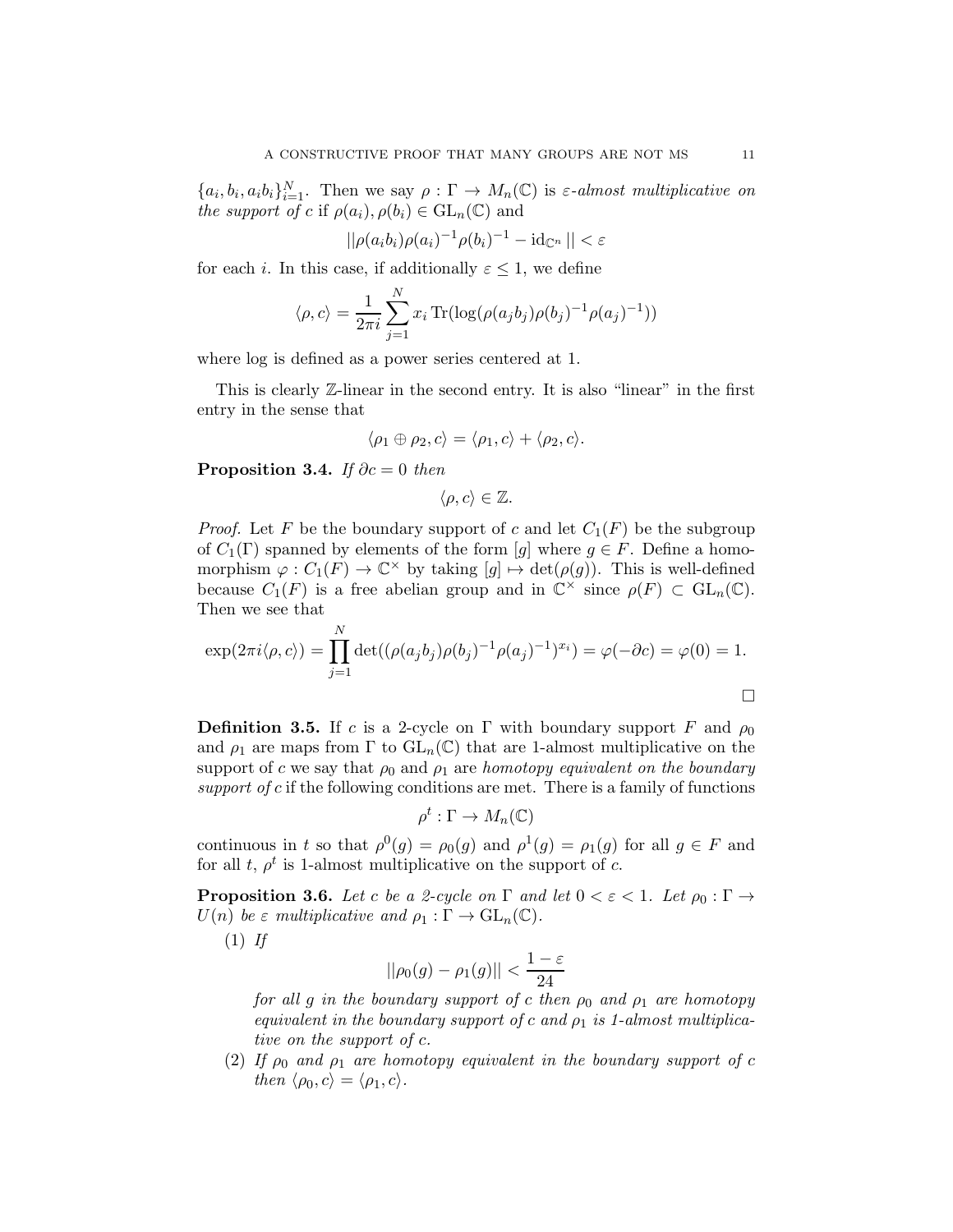*Proof.* (1) Define  $\rho^t$  to be

$$
\rho_1+(1-t)\rho_0.
$$

Then for each q in the boundary support of  $c$  we must have

$$
||\rho^t(g) - \rho_0(g)|| < \frac{1-\varepsilon}{24}.
$$

Applying Lemma [3.1](#page-8-1) part 2 this gives us

$$
||\rho^{t}(g)^{-1} - \rho_{0}(g)^{-1}|| < \frac{1-\varepsilon}{12}.
$$

Then for  $(a_i, b_i)$  in the support of c we have

$$
||\rho^t(a_i b_i)\rho^t(a_i)^{-1}\rho^t(b_i)^{-1} - 1|| < ||\rho^t(a_i b_i)\rho^t(a_i)^{-1}\rho^t(b_i)^{-1} - \rho_0(a_i b_i)\rho_0(a_i)^{-1}\rho_0(b_i)^{-1}|| + \varepsilon
$$
  
\$\leq 1\$.

The last step is using Lemma [3.1](#page-8-1) part 1.

(2) The function

$$
t \mapsto \langle \rho^t, c \rangle
$$

is a continuous function from [0, 1] to  $\mathbb Z$  so it must be constant.  $\Box$ 

<span id="page-11-0"></span>**Theorem 3.7.** If  $\rho_0$  is a (not necessarily unitary) representation of  $\Gamma$ ,  $\rho_1$ is a function from  $\Gamma$  to  $U(n)$ , and c is a 2-cocycle on  $\Gamma$  and

$$
||\rho_1(g) - \rho_0(g)|| < \frac{1}{24}
$$

for all g in the boundary support of c then  $\rho_1$  is 1-multiplicative on the support of c and  $\langle \rho_1, c \rangle = 0$ .

*Proof.* Follows from Proposition [3.6.](#page-10-0) □

This is sufficient for our purposes, but for conceptual clarity we would like to show that this pairing depends only on homology class, not on the choice of cycle representative.

**Theorem 3.8.** Let  $c = \partial d$  be a 2-boundary in  $C^2(\Gamma)$  then if  $\rho : \Gamma \to U(n)$ is  $\frac{1}{8}$ -almost multiplicative on the the support of c then  $\langle \rho, c \rangle = 0$ .

*Proof.* By linearity, we may reduce to the case that  $c = \partial[g_1, g_2, g_3]$ . In this case we have that

$$
c = -[g_1, g_2] + [g_1, g_2g_3] - [g_1g_2, g_3] + [g_2, g_3].
$$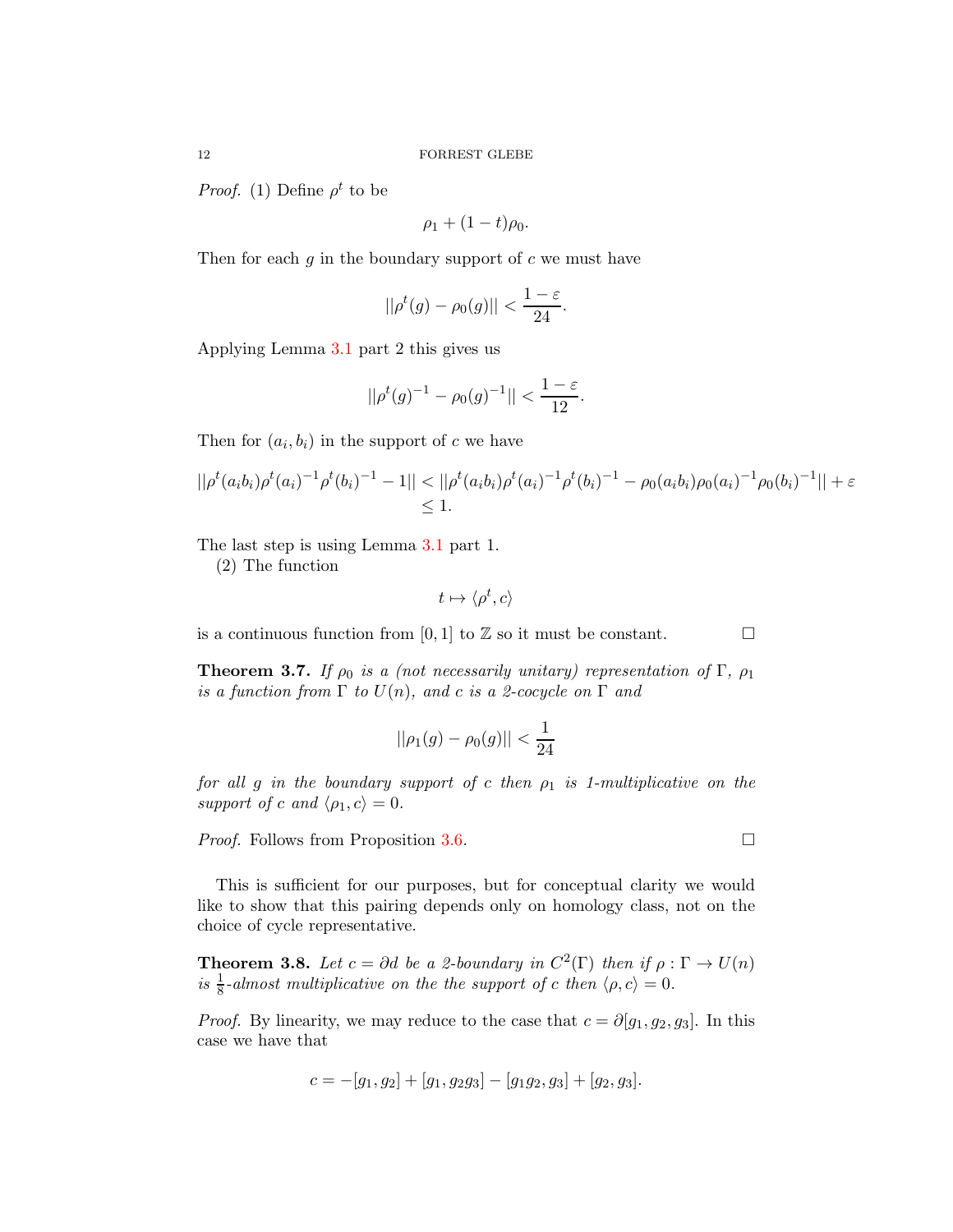<span id="page-12-3"></span>Using Lemma [3.1](#page-8-1) we get that these expressions are close enough to  $id_{\mathbb{C}^n}$ that we may apply Lemma [3.2.](#page-9-2) Thus

$$
2\pi i \langle \rho, c \rangle = \text{Tr}(\log(\rho(g_1 \rho(g_2) \rho(g_1 g_2)^{-1} \cdot \rho(g_1 g_2) \rho(g_3) \rho(g_1 g_2 g_3)^{-1})
$$
  
\n
$$
\cdot \rho(g_1 g_2 g_3) \rho(g_2 g_3)^{-1} \rho(g_1)^{-1}
$$
  
\n
$$
\cdot \rho(g_2 g_3) \rho(g_3)^{-1} \rho(g_2)^{-1})
$$
  
\n
$$
= \text{Tr}(\log(\rho(g_1) \rho(g_2) \rho(g_3) \rho(g_2 g_3)^{-1} \rho(g_1)^{-1} \rho(g_2 g_3) \rho(g_3)^{-1} \rho(g_2)^{-1})).
$$

Now since the complex unitary group is connected  $[16,$  Corollary 2.1.4] we can make a path  $u_t : [0,1] \to U(n)$  so that  $u_0 = \rho(g_1)$  and  $u_1 = id_{\mathbb{C}^n}$ . Then

$$
||u_t \rho(g_2)\rho(g_3)\rho(g_2 g_3)^{-1}u_t^{-1} - id_{\mathbb{C}^n}|| = ||\rho(g_2)\rho(g_3)\rho(g_2 g_3)^{-1} - u_t^{-1}u_t||
$$
  
= 
$$
||\rho(g_2)\rho(g_3)\rho(g_2 g_3)^{-1} - id_{\mathbb{C}^n}||
$$
  
< 
$$
< \frac{1}{4}.
$$

Moreover since

$$
\det(u_t \rho(g_2) \rho(g_3) \rho(g_2 g_3)^{-1} u_t^{-1} \rho(g_2 g_3) \rho(g_3)^{-1} \rho(g_2)^{-1}) = 1
$$

we must have that

$$
\operatorname{Tr}(\log(u_t \rho(g_2)\rho(g_3)\rho(g_2 g_3)^{-1}u_t^{-1}\rho(g_2 g_3)\rho(g_3)^{-1}\rho(g_2)^{-1}) \in 2\pi i\mathbb{Z}.
$$

Because this is a discrete space the values cannot depend on  $t$ . We conclude that

$$
2\pi i \langle \rho, c \rangle = \text{Tr}(\log(\rho(g_2)\rho(g_3)\rho(g_2g_3)^{-1}\rho(g_2g_3)\rho(g_3)^{-1}\rho(g_2)^{-1})
$$
  
= 0.

## <span id="page-12-0"></span>3.3. Finite Type Cohomology.

<span id="page-12-1"></span>**Definition 3.9.** Let  $\Gamma$  be a countable discrete group and  $[\sigma] \in H^2(\Gamma;\mathbb{Z})$  be given by the central extension

$$
1 \longrightarrow \mathbb{Z} \xrightarrow{\iota} \tilde{\Gamma} \xrightarrow{\varphi} \Gamma \longrightarrow 1.
$$

We say that  $[\sigma]$  is *finite type* if  $\tilde{\Gamma}$  has a sequence of finite index subgroups  ${\{\Gamma_k\}_{k\in\mathbb{N}}}$  so that

$$
\iota(\mathbb{Z}) \cap \bigcap_{k} \Gamma_k = \{1\}.
$$

<span id="page-12-2"></span>**Remark 3.10.** Clearly if  $\tilde{\Gamma}$  is residually finite  $[\sigma]$  is of finite type.

 $\Box$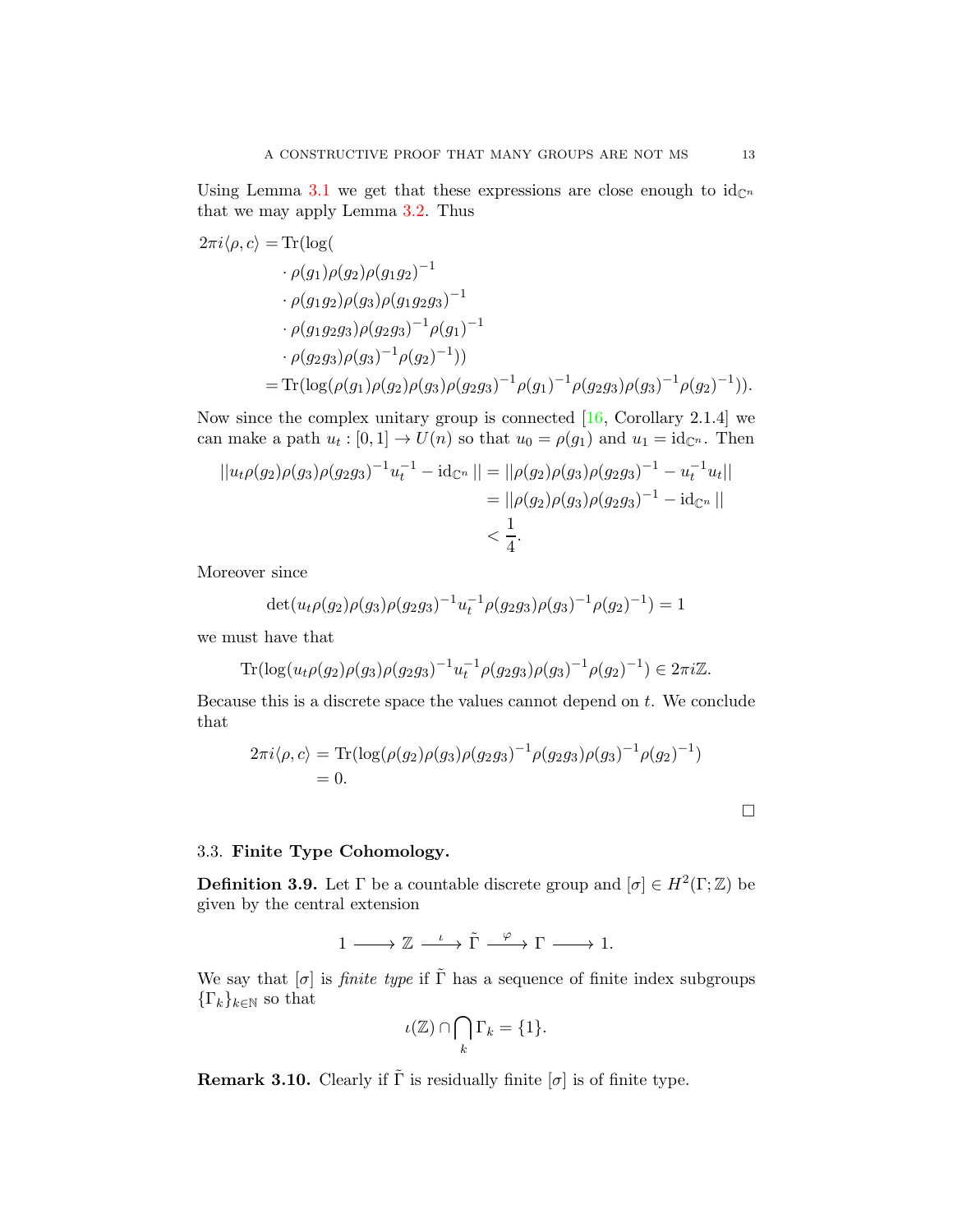<span id="page-13-1"></span>Remark 3.11. We may assume that the subgroups in Definition [3.9](#page-12-1) are normal and decreasing. To achieve normality replace  $\Gamma_k$  with the kernel of the action of Γ on  $\Gamma/\Gamma_k$ . To achieve a decreasing sequence replace  $\Gamma_k$  with the cumulative intersection of  $\Gamma_k$ .

To develop our formula we will develop an alternate characterization of finite type cohomology classes that can be expressed in terms of the cohomology cochain complex.

Let  $\Gamma$  be a discrete group and let  $Q$  be a finite quotient of  $\Gamma$ . Call q the quotient map from  $\Gamma$  to  $Q$  and  $f^n$  the canonical map from  $\mathbb Z$  to  $\mathbb Z/n\mathbb Z$ . Then q induces a cochain map  $q^{\#}$  from  $C^{\bullet}(Q; \mathbb{Z}/n\mathbb{Z})$  to  $C^{\bullet}(\Gamma; \mathbb{Z}/n\mathbb{Z})$  and f induces a map  $f_{\#}^n$  from  $C^{\bullet}(\Gamma;\mathbb{Z})$  to  $C^{\bullet}(\Gamma;\mathbb{Z}/n\mathbb{Z})$ . These in turn induce maps  $q^*: H^*(Q; \mathbb{Z}/n\mathbb{Z}) \to H^*(\Gamma; \mathbb{Z}/n\mathbb{Z})$  and  $f_*^n: H^*(\Gamma; \mathbb{Z}) \to H^*(\Gamma; \mathbb{Z}/n\mathbb{Z})$ .

**Definition 3.12.** If  $\sigma$  is a Z-valued k-cocycle on Γ, we say that  $\sigma$  is of n-Q type if  $f_{\#}^{n}(\sigma) = q^{\#}(\sigma')$  for some  $\mathbb{Z}/n\mathbb{Z}$ -valued k-cocycle on  $Q, \sigma'$ . We say that a cohomology class  $[\sigma] \in H^k(\Gamma;\mathbb{Z})$  is n-Q type if there is a cohomology class  $[\sigma'] \in H^k(Q; \mathbb{Z}/n\mathbb{Z})$  so that  $f_*^n([\sigma]) = q^*([\sigma'])$ .

$$
[\sigma'] \in H^k(Q; \mathbb{Z}/n\mathbb{Z})
$$

$$
[\sigma] \in H^k(\Gamma; \mathbb{Z}) \xrightarrow{f^n_*} H^k(\Gamma; \mathbb{Z}/n\mathbb{Z}).
$$

<span id="page-13-2"></span>**Example 3.13.** Consider  $\Gamma = \mathbb{Z}^2$  and the cocycle  $\sigma((x_1, x_2), (y_1, y_2)) =$  $x_2y_2$ . That this is a cocycle is easy to check:

$$
\partial \sigma((x_1, x_2), (y_1, y_2), (z_1, z_2)) = x_2y_1 - x_2(y_1 + z_1) + (x_2 + y_2)z_1 - y_2z_1
$$
  
= 0.

This is not a coboundary because

$$
c = [(0,1)| (1,0)] - [(1,0)| (0,1)]
$$

is a 2-chain such that

$$
\langle \sigma, c \rangle = 1.
$$

Then if  $Q_n = (\mathbb{Z}/n\mathbb{Z})^2$  we have that  $\sigma$ , and hence  $[\sigma]$ , is of n- $Q_n$  type. To show this note that the same formula used for  $\sigma$  defines a 2-cochain,  $\sigma' \in C^2(Q_n; \mathbb{Z}/n\mathbb{Z})$ . The same computations that show that  $\sigma$  is a cocycle also show that  $\sigma'$  is a cocycle, and clearly  $g_{\#}(\sigma) = f^{\#}(\sigma')$ .

<span id="page-13-0"></span>**Proposition 3.14.** Suppose that  $\Gamma$  is a discrete group and  $[\sigma] \in H^2(\Gamma;\mathbb{Z})$ . Let the central extension corresponding to  $[\sigma]$  be as follows:

$$
1 \longrightarrow \mathbb{Z} \xrightarrow{\iota} \tilde{\Gamma} \xrightarrow{\varphi} \Gamma \longrightarrow 1.
$$

The following are equivalent:

(1)  $[\sigma]$  is of finite type;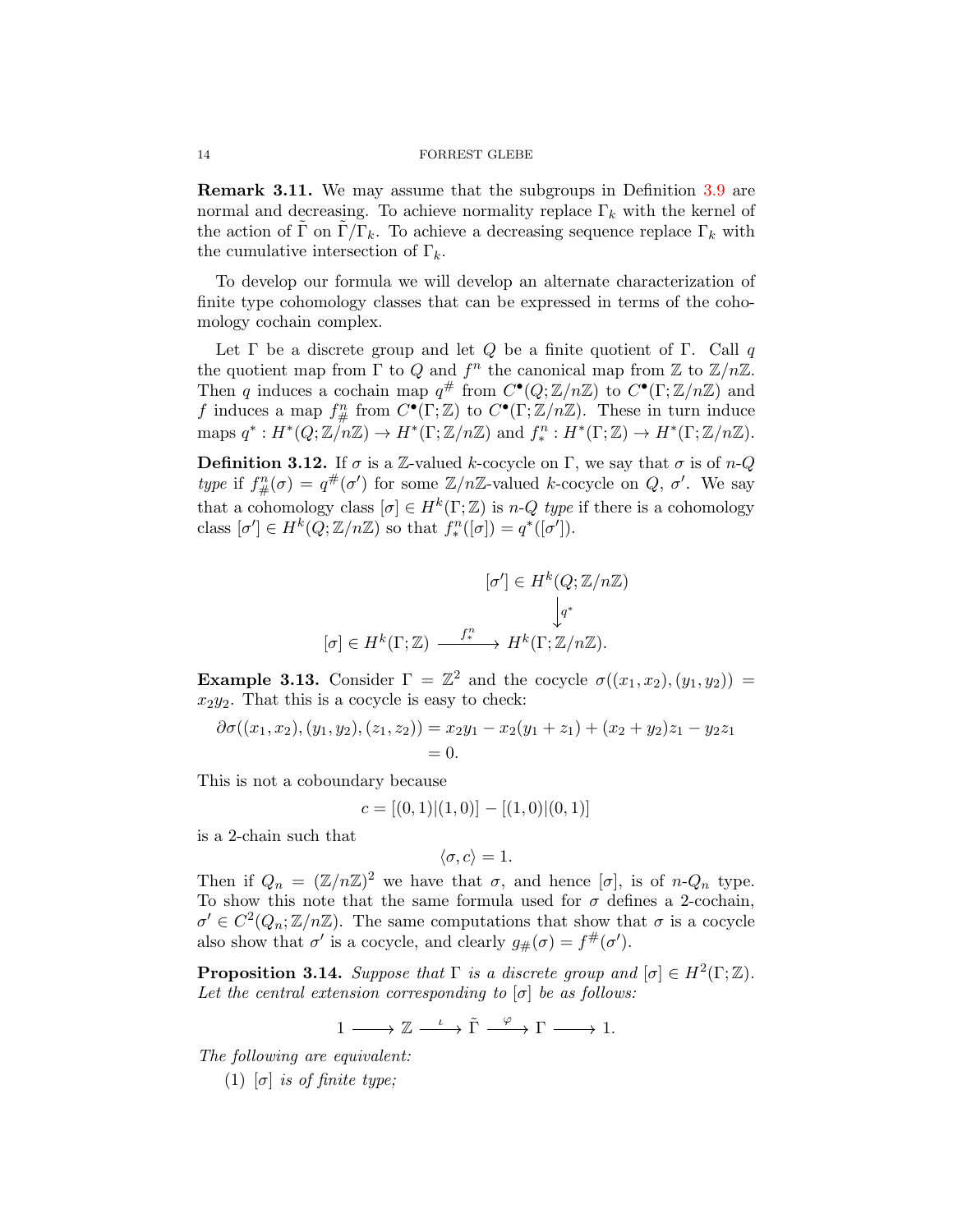- <span id="page-14-0"></span>(2) there are infinitely many  $n \in \mathbb{N}$  so that there is a finite quotient of  $\tilde{Q}_n$  of  $\tilde{\Gamma}$  so that  $\iota(1)$  has order n in the quotient;
- (3) there are infinitely many  $n \in \mathbb{N}$  so that  $\Gamma$  has a finite quotient  $Q_n$  so that  $[\sigma]$  is of n- $Q_n$  type.

*Proof.* (1)  $\Longrightarrow$  (2) Let  $\Gamma_k$  be a sequence of subgroups as in Definition [3.9](#page-12-1) and assume that they are normal as in Remark [3.11.](#page-13-1) For  $\ell \in \mathbb{N}$  pick  $\Gamma_k$  so that  $\iota(1)^{\ell} \notin \Gamma_k$ . Then let n be the order of  $\iota(1)$  in  $\tilde{\Gamma}/\Gamma_k$ . Call  $\tilde{Q}_n = \tilde{\Gamma}/\Gamma_k$ . Note that  $n > \ell$  so letting  $\ell \to \infty$  we get the desired family of subgroups for infinitely many distinct  $n \in \mathbb{N}$ .

(2)  $\Longrightarrow$  (1) Let  $\Gamma_n$  be the kernel of the map from  $\tilde{\Gamma}$  to  $\tilde{Q}_n$ . Then for any  $\ell \in \mathbb{Z} \setminus \{0\}$  we can pick  $n > |\ell|$  so that  $\iota(1)^{\ell} \notin \Gamma_n$ .

 $(2) \Longrightarrow (3)$  By assumption, for infinitely many *n* we have a diagram:

(3.1)  
\n
$$
\begin{array}{ccc}\n1 & \longrightarrow & \mathbb{Z} & \xrightarrow{\iota} & \tilde{\Gamma} & \xrightarrow{\varphi} & \Gamma \longrightarrow 1 \\
\downarrow^{f^n} & & \downarrow^{\tilde{q}_n} & & \downarrow^{q_n} \\
1 & \longrightarrow & \mathbb{Z}/n\mathbb{Z} & \longrightarrow & \tilde{Q}_n & \xrightarrow{\varphi'_n} & \tilde{Q}_n & \longrightarrow 1\n\end{array}
$$

Then we may factor the vertical maps as follows:

$$
\begin{array}{ccc}\n & 1 \longrightarrow \mathbb{Z} & \xrightarrow{\iota} & \widetilde{\Gamma} & \xrightarrow{\varphi} & \Gamma \longrightarrow 1 \\
 & \downarrow^{f^n} & \downarrow & \downarrow^{id} \\
 & 1 \longrightarrow \mathbb{Z}/n\mathbb{Z} & \xrightarrow{\iota} & \widetilde{\Gamma}/\langle \widetilde{r}^n \rangle & \longrightarrow \Gamma \longrightarrow 1 \\
 & \downarrow^{id} & \downarrow & \downarrow^{g_n} \\
 & 1 \longrightarrow \mathbb{Z}/n\mathbb{Z} & \xrightarrow{\varphi'_n} & \widetilde{Q}_n & \xrightarrow{\varphi'_n} & \longrightarrow 1\n\end{array}
$$

By [\[1,](#page-34-5) Chapter IV.3 Exercise 1],  $f_*^n([\sigma])$  corresponds to the middle row of diagram (3.2). Let  $[\sigma']$  be the element of  $H^2(Q_n;\mathbb{Z}/n\mathbb{Z})$  corresponding to the bottom row of diagram (3.2). Again using [\[1,](#page-34-5) Chapter IV.3 Exercise 1] we get that  $q_n^*([\sigma'])$  corresponds to the middle row as well. It follows that  $f_*^n([\sigma]) = q_n^*([\sigma']).$ 

 $(3) \rightarrow (2)$  Using [\[1,](#page-34-5) Chapter IV.3 Exercise 1] as we did for the other direction we get that diagram  $(3.2)$  must exist for infinitely many n. Composing the vertical maps we get that quotients such as diagram (3.1) must exist for infinitely many n as well.  $\square$ 

This theorem motivates a definition that extends the finite type concept to cocycle representatives of the cohomology class.

**Definition 3.15.** If  $\sigma$  is a Z-valued k-cocycle on  $\Gamma$ , we say that  $\sigma$  is of finite type if for infinitely many  $n \in \mathbb{N}$  there is a finite quotient  $Q_n$  of  $\Gamma$  so that that  $\sigma$  is of  $n-Q_n$  type.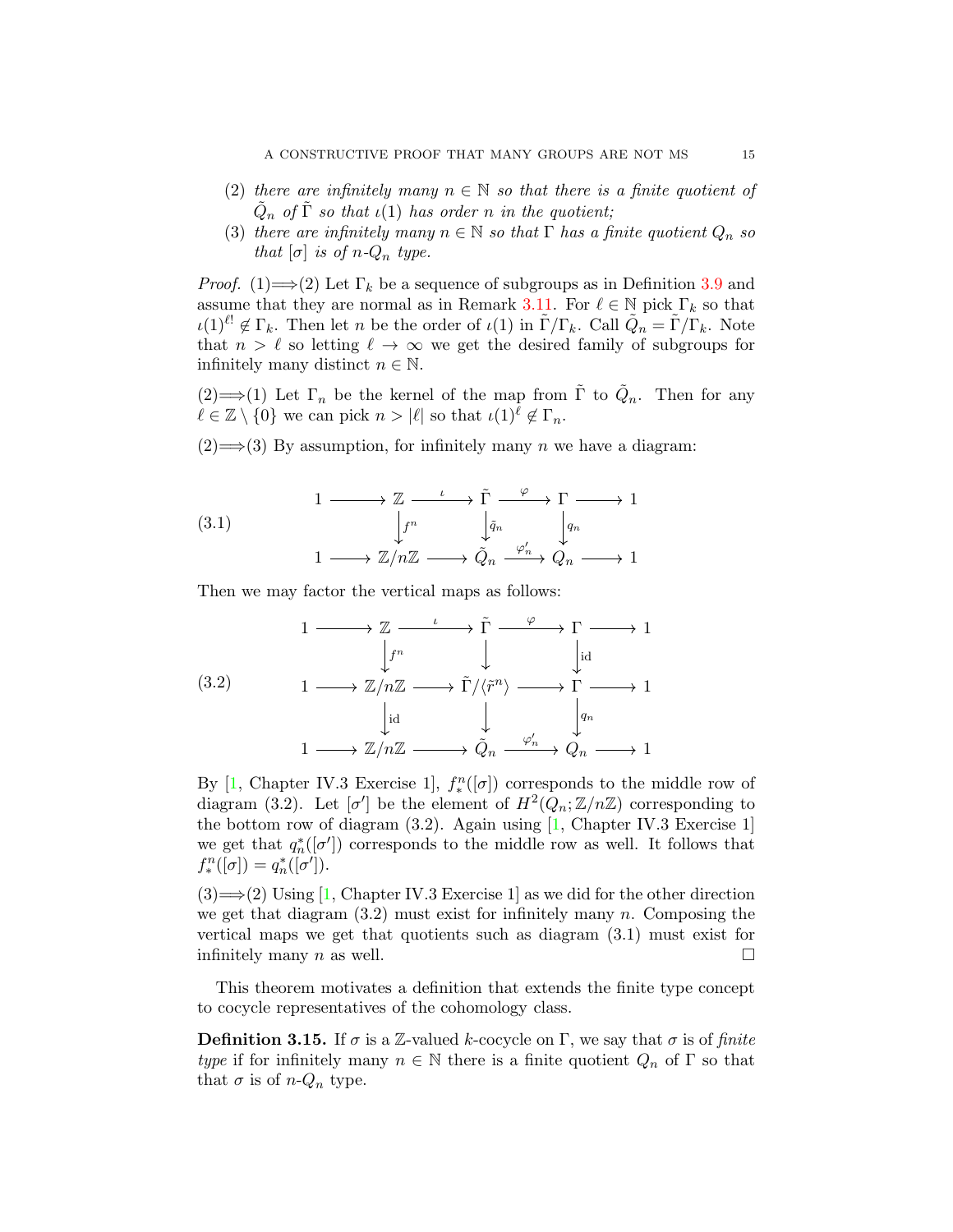#### 16 FORREST GLEBE

The cocycle defined in Example [3.13](#page-13-2) is finite type. From Proposition [3.14](#page-13-0) it follows that its cohomology class is as well.

**Remark 3.16.** Obviously if  $\sigma$  is of n-Q type then so is  $[\sigma]$ . Conversely, if  $[\sigma] \in H^k(\Gamma;\mathbb{Z})$  is of n-Q type then we have  $\omega \in [\sigma]$  that is of n-Q type. To show this we can take  $\dot{\omega} \in g_*([\sigma])$  so that  $\dot{\omega} \in \text{im}(f^{\#})$ . Let  $\dot{\omega} = \partial \dot{\alpha} + g_{\#}(\sigma)$ where  $\dot{\alpha} \in C^{k-1}(\Gamma;\mathbb{Z}/n\mathbb{Z})$ . Then find  $\alpha \in C^{k-1}(\Gamma;\mathbb{Z})$  so that  $g_{\#}(\alpha) = \dot{\alpha}$ . Then letting  $\omega = \partial \alpha + \sigma$  we see that  $g_{\#}(\omega) = \dot{\omega} \in \text{im}(f^{\#})$ . Thus  $\omega$  is of  $n-Q$  type. However, a finite type cohomology class need not have a finite type representative, because the choice of representative of  $[\sigma]$  might depend on n.

<span id="page-15-0"></span>3.4. Constructing Asymptotic Representations From Cocycles. We start by defining our formula for an asymptotic representation.

<span id="page-15-1"></span>**Proposition 3.17.** Suppose that  $\Gamma$  is a discrete group and  $[\sigma] \in H^2(\Gamma;\mathbb{Z})$ . Let  $Q_n$  be a finite quotient of  $\Gamma$  so that  $[\sigma]$  is of n- $Q_n$  type. Let  $\sigma_n$  be a representative of  $[\sigma]$  so that  $\sigma_n$  is of  $n-Q_n$  type. Let  $\alpha_n$  be a 1-cochain so that  $\sigma_n + \partial \alpha_n = \sigma$ . Let  $\hat{\chi}_n(g_1, g_2) = \exp\left(\frac{2\pi i}{n}(\alpha_n(g_1) + \sigma_n(g_1, g_2))\right)$ . Then define  $V_n = \ell^2(Q_n)$ . Treat  $\bar{g}$  as a basis element for  $V_n$  where  $g \in \Gamma$  and  $\bar{g}$  is its image in  $Q_n$ . Then there is a well-defined function  $\rho_n : \Gamma \to U(V_n)$  that obeys the formula

$$
\rho_n(g_1)\overline{g}_2=\hat{\chi}_n(g_1,g_2)\overline{g}_1\overline{g}_2.
$$

*Proof.* We will show that  $\rho_n$  is well-defined. Suppose that  $\bar{g}_2 = \bar{g}_2'$ . If we show that

$$
\sigma_n(g_1, g_2) \equiv \sigma_n(g_1, g_2') \mod n
$$

we will have shown that  $\rho_n$  is well-defined because  $\hat{\chi}_n$  only depends on  $\sigma_n$ up to equivalence mod n. If  $\dot{\sigma}_n$  is  $\sigma_n$  reduced mod n then we have by assumption that  $\dot{\sigma}_n = q^{\#}(\sigma'_n)$  where q is the quotient map from  $\Gamma$  to Q and  $\sigma'_n$  is a 2-cocycle in  $C^2(Q;\mathbb{Z}/n\mathbb{Z})$ . Thus

$$
\dot{\sigma}_n(g_1, g_2) = \sigma'_n(\bar{g}_1, \bar{g}_2) = \sigma'_n(\bar{g}_1, \bar{g'_2}) = \dot{\sigma}_n(g_1, g'_2).
$$

Note that  $\rho_n(g)$  maps the orthonormal basis  $\{h : h \in Q_n\}$  to another orthonormal basis, so it is a unitary.

<span id="page-15-3"></span>**Remark 3.18.** The existence technically only uses the fact that  $\dot{\sigma}$  depends only on the class of second entry in  $Q_n$ . We will use this fact in examples to reduce the asymptotics of the dimension of the asymptotic representation.

<span id="page-15-2"></span>**Lemma 3.19.** Let  $\Gamma$ , n,  $\sigma$ ,  $Q_n$ , and  $\rho_n$  be as above. Define  $\chi_n \in C^2(\Gamma; S^1)$ by

$$
\chi_n(g_1,g_2)=\exp\left(\frac{2\pi i}{n}\sigma(g_1,g_2)\right).
$$

Then  $\rho_n$  obeys the formula

$$
\rho_n(g_1g_2)\rho_n(g_2)^{-1}\rho_n(g_1)^{-1}=\chi_n(g_1,g_2)\mathrm{id}_{V_n}.
$$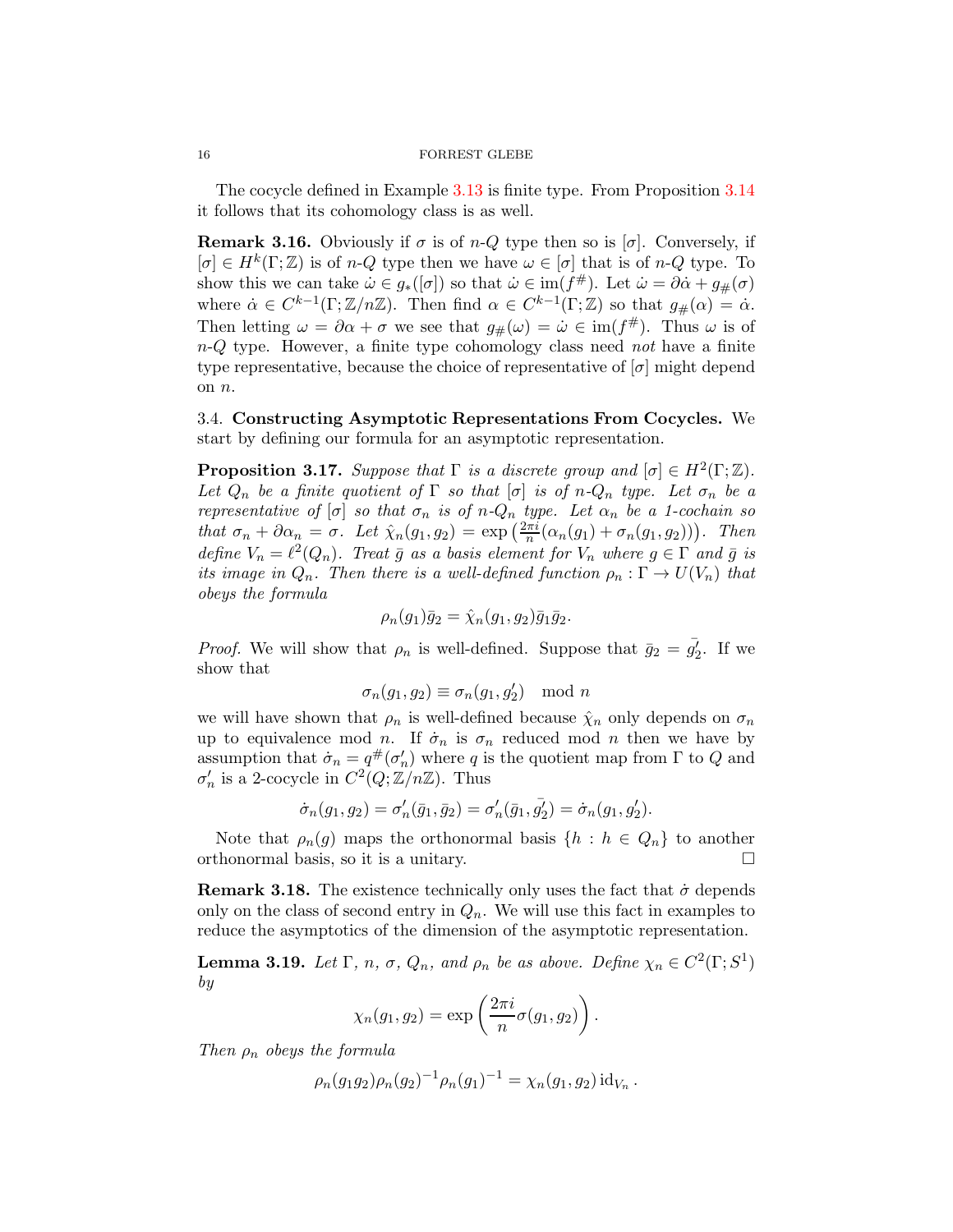*Proof.* Define 
$$
\hat{\sigma}_n(g_1, g_2) = \alpha_n(g_1) + \sigma_n(g_1, g_2)
$$
. We compute  
\n
$$
-\hat{\sigma}_n(g_1, g_2g_3) + \hat{\sigma}_n(g_1g_2, g_3) - \hat{\sigma}_n(g_2, g_3)
$$
\n
$$
= \alpha_n(g_1g_2) - \alpha_n(g_1) - \alpha_n(g_2) - \sigma_n(g_1, g_2g_3) + \sigma_n(g_1g_2, g_3) - \sigma_n(g_2, g_3)
$$
\n
$$
= -\partial \alpha_n(g_1, g_2) - \sigma_n(g_1, g_2)
$$
\n
$$
= -\sigma(g_1, g_2).
$$
\n(3.3)

The second equality follows from the fact that  $\sigma_n$  is a cocycle. Exponentiating both sides of (3.3) we get

$$
\hat{\chi}_n(g_1, g_2 g_3)^{-1} \hat{\chi}_n(g_1 g_2, g_3) \hat{\chi}_n(g_2, g_3)^{-1} = \chi_n(g_1, g_2)^{-1}
$$
 (3.4)

Next we claim that

$$
\rho_n(g_1)^{-1}\bar{g}_2 = \hat{\chi}_n(g_1, g_1^{-1}g_2)^{-1}\bar{g}_1^{-1}\bar{g}_2.
$$

To check this it suffices to compute that

$$
\rho_n(g_1)\hat{\chi}_n(g_1, g_1^{-1}g_2)\bar{g}_1^{-1}\bar{g}_2 = \hat{\chi}_n(g_1, g_1^{-1}g_2)^{-1}\rho_n(g_1)\bar{g}_1^{-1}\bar{g}_2
$$
  
=  $\hat{\chi}_n(g_1, g_1^{-1}g_2)^{-1}\hat{\chi}_n(g_1, g_1^{-1}g_2)\bar{g}_2$   
=  $\bar{g}_2$ .

Using this we can compute

$$
\rho_n(g_1g_2)\rho_n(g_2)^{-1}\rho_n(g_1)^{-1}\bar{g}_3 = \rho_n(g_1g_2)\rho_n(g_2)^{-1}\hat{\chi}_n(g_1,g_1^{-1}g_3)^{-1}\bar{g}_1^{-1}\bar{g}_3 \n= \rho_n(g_2g_2)\hat{\chi}_n(g_2,g_2^{-1}g_1^{-1}g_3)^{-1}\hat{\chi}_n(g_1,g_1^{-1}g_3)^{-1}\bar{g}_2^{-1}\bar{g}_1^{-1}\bar{g}_3 \n= \hat{\chi}_n(g_1g_2,g_2^{-1}g_1^{-1}g_3)\hat{\chi}_n(g_2,g_2^{-1}g_1^{-1}g_3)^{-1}\hat{\chi}_n(g_1,g_1^{-1}g_3)^{-1}\bar{g}_3 \n= \chi_n(g_1,g_2)^{-1}\bar{g}_3.
$$

Here the last step follows from (3.4) applied to  $g_1$ ,  $g_2$  and  $g_2^{-1}g_2^{-1}g_3$ .  $\Box$ 

<span id="page-16-0"></span>**Theorem 3.20.** Suppose that  $\Gamma$  is a countable discrete group and  $[\sigma] \in$  $H^2(\Gamma;\mathbb{Z})$  is a finite type cohomology class  $[\sigma]$  is not in the kernel of the map  $h: H^2(\Gamma;\mathbb{Z}) \to \text{Hom}(H_2(\Gamma,\mathbb{Z})$ . Then  $\Gamma$  is not matricially stable. The sequence of functions  $\rho_n$  defined in Proposition [3.17](#page-15-1) is an asymptotic representation of  $\Gamma$  that cannot be perturbed to a genuine representation. The resulting asympotic representation cannot be approximated by any representation let alone a unitary one.

*Proof.* Now we will show that  $\rho_n$  is asymptotically multiplicative. Noting that since  $\sigma$  does not depend on n we have that  $\chi_n(g_1, g_2)$ , defined as in Lemma [3.19,](#page-15-2) goes to 1 as n goes to infinity. Thus Lemma  $3.19$  implies asymptotic multiplicativity.

Now we will show that for large enough  $n$ ,  $\rho_n$  is not close to any genuine representation of  $\Gamma$  on a particular finite subset of  $\Gamma$ . From condition 1 in the statement of the theorem there is some 2-cycle  $c \in C_2(\Gamma)$  written

$$
c = \sum_{i=1}^{N} x_i [a_i | b_i].
$$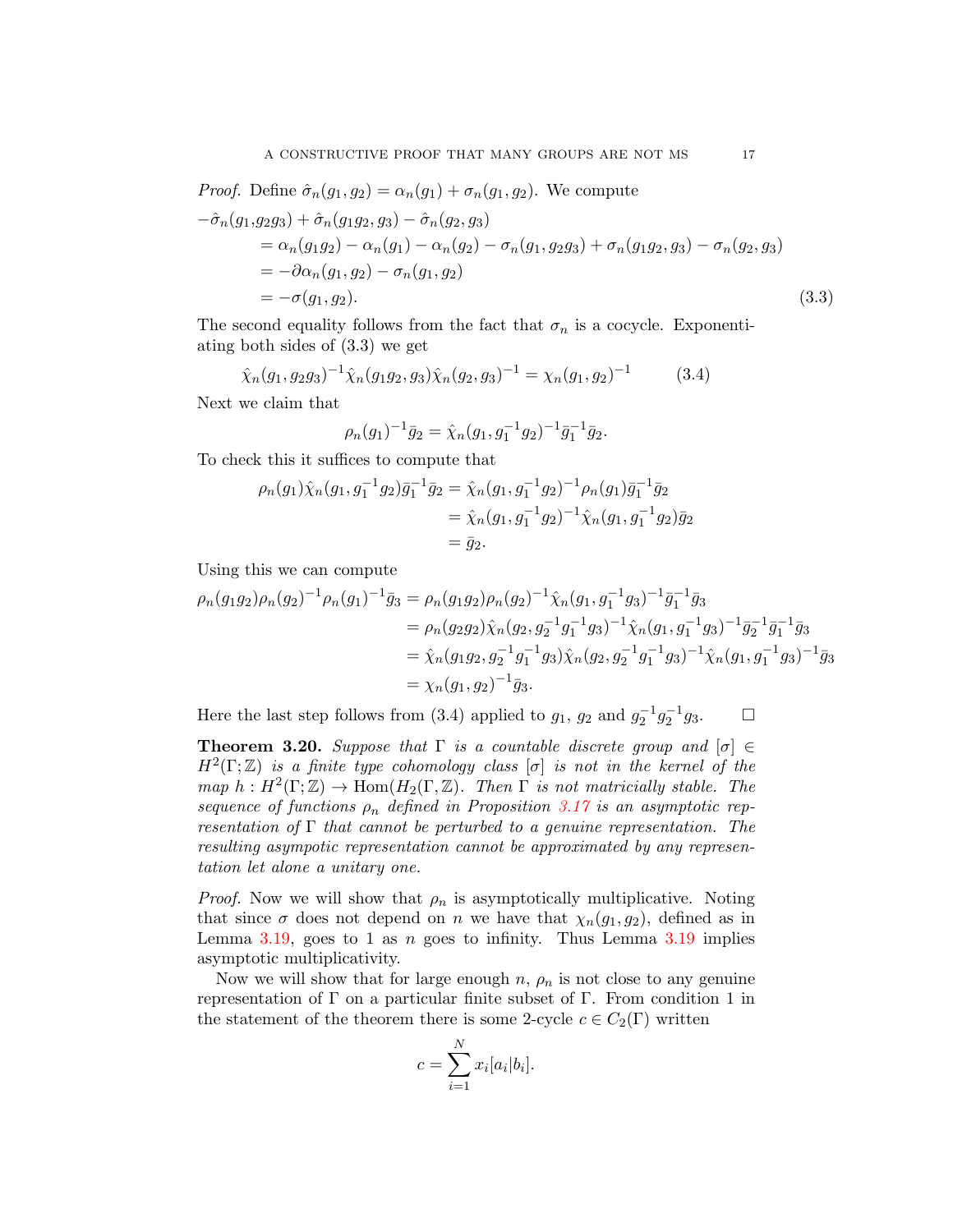so that

$$
\langle \sigma, c \rangle \neq 0.
$$

Then we compute that

N

$$
\langle \rho_n, c \rangle = \frac{1}{2\pi i} \sum_{j=1}^N x_j \operatorname{Tr}(\log(\rho_n(a_j b_j) \rho_n(b_j)^{-1} \rho_n(a_j)^{-1}))
$$
  
\n
$$
= \frac{1}{2\pi i} \sum_{j=1}^N x_j \operatorname{Tr}(\log(\chi_j(a_j b_j) \operatorname{id}_{V_n})) \qquad \text{by Lemma 3.19}
$$
  
\n
$$
= \frac{1}{2\pi i} \sum_{j=1}^N x_j \frac{2\pi i}{n} \sigma(a_j, b_j) \operatorname{Tr}(\operatorname{id}_{V_n})
$$
  
\n
$$
= \langle \sigma, c \rangle \frac{\dim(V_n)}{n}
$$
  
\n
$$
\neq 0.
$$

By Theorem [3.7](#page-11-0) it follows that  $\rho_n$  cannot be within  $\frac{1}{24}$  of a genuine representation on the boundary support of  $c$ , and thus cannot be perturbed to a genuine representation.

<span id="page-17-1"></span>**Remark 3.21.** If  $\Gamma$  is finitely generated then pairing nontrivially with a cohomology class is equivalent to being non-torsion. To see this note that from the universal coefficient theorem  $[13,$  Theorem 53.1] we have a short exact sequence

$$
0 \longrightarrow \text{Ext}(H_1(\Gamma), \mathbb{Z}) \longrightarrow H^2(\Gamma; \mathbb{Z}) \longrightarrow \text{Hom}(H_2(\Gamma), \mathbb{Z}) \longrightarrow 0 .
$$

Clearly any torsion element cannot fit the condition since  $\text{Hom}(H_2(\Gamma),\mathbb{Z})$ is a torsion-free group. To see the converse note that since  $\Gamma$  is finitely generated  $H_1(\Gamma) \simeq \Gamma/[\Gamma, \Gamma]$  [\[1,](#page-34-5) page 36] is finitely generated as well. Thus  $Ext(H_1(\Gamma),\mathbb{Z})$  can be show to be torsion from [\[13,](#page-34-15) Theorem 52.3] and the table on [\[13\]](#page-34-15) page 331.

<span id="page-17-2"></span>Remark 3.22. In many examples we will have the stronger condition that there is a particular cocycle representative  $\sigma$  of  $[\sigma]$  that is of finite type. In this case the formula simplifies to

$$
\rho_n(g_1)\bar{g}_2=\chi_n(g_1,g_2)\bar{g}_1\bar{g}_2
$$

where  $\chi_n(g_1, g_2) = \exp\left(\frac{2\pi i}{n}\sigma(g_1, g_2)\right)$ .

<span id="page-17-0"></span>**Theorem 3.23.** If  $\Gamma$  is a discrete group, and  $[\sigma] \in H^2(\Gamma;\mathbb{Z})$  with a central extension

 $1 \longrightarrow \mathbb{Z} \longrightarrow \tilde{\Gamma} \longrightarrow \Gamma \longrightarrow 1$ 

so that  $\tilde{\Gamma}$  is residually finite, and  $[\sigma]$  is not in the kernel of the map h:  $H^2(\Gamma;\mathbb{Z}) \to \text{Hom}(H_2(\Gamma,\mathbb{Z})$  then  $\Gamma$  is not matricially stable. The formula for in Proposition [3.17](#page-15-1) defines an asymptotic representation for  $\Gamma$  that cannot be perturbed to a genuine representation.

<span id="page-17-3"></span>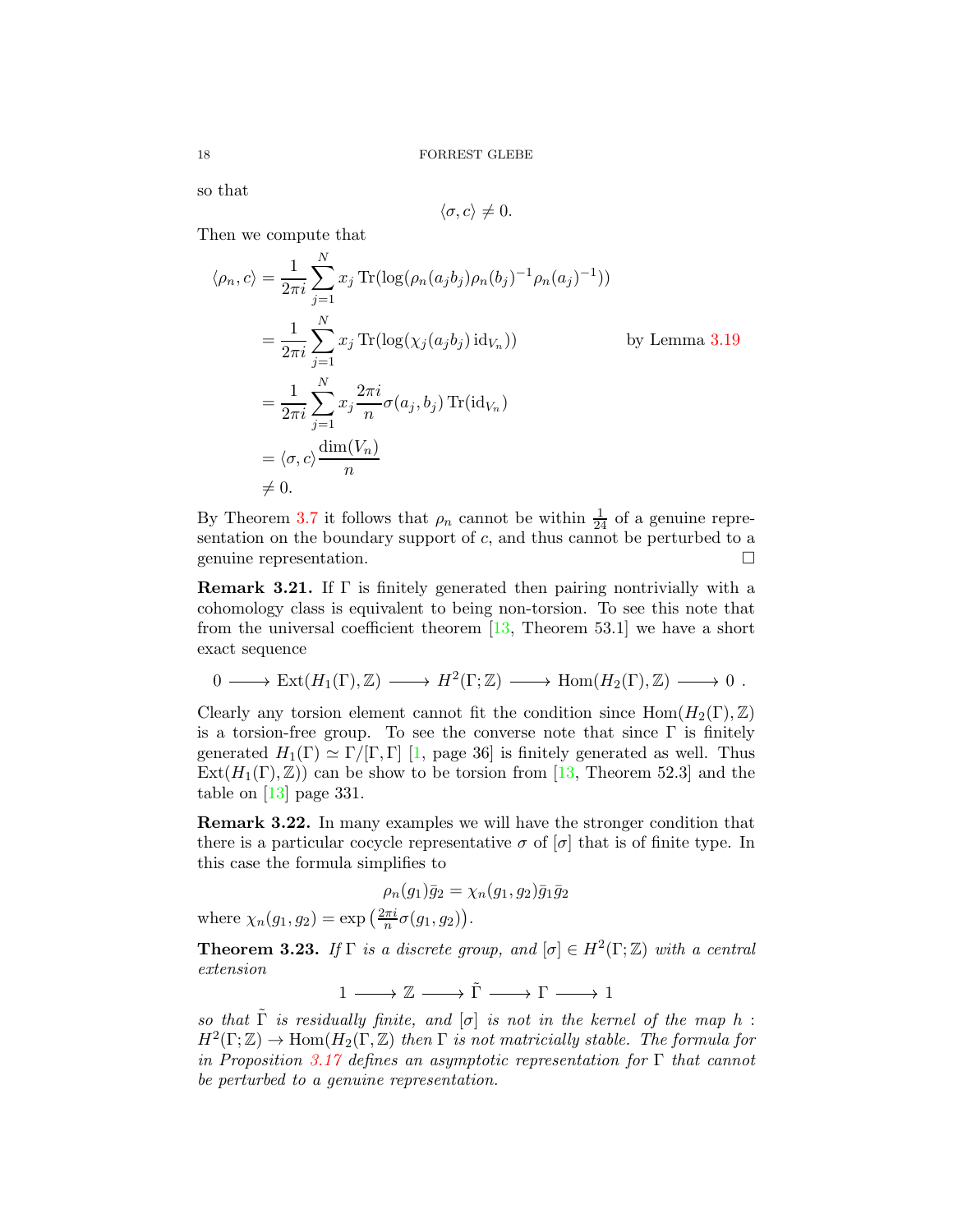<span id="page-18-3"></span>*Proof.* This follows from Theorem [3.20](#page-16-0) and Remark [3.10.](#page-12-2)

<span id="page-18-1"></span>Corollary 3.24. Suppose that  $\Gamma$  is a virtually polycyclic group with nontorsion 2-cohomology. Then  $\Gamma$  meets the conditions of Theorem [3.20,](#page-16-0) and is thus not matricially stable.

*Proof.* First we note that if  $[\sigma]$  is a non-torsion cohomology class it is not in the kernel of the map from  $H^2(\Gamma;\mathbb{Z})$  to  $\text{Hom}(H_2(\Gamma,\mathbb{Z})$  by Remark [3.21.](#page-17-1) Let

 $1 \longrightarrow \mathbb{Z} \xrightarrow{\iota} \tilde{\Gamma} \xrightarrow{\varphi} \Gamma \longrightarrow 1$ 

be the central extension corresponding to  $[\sigma]$ . We have that  $\Gamma$  is also virtually polycyclic by Proposition [2.8.](#page-5-1) Now because  $\Gamma$  is virtually polycyclic it is residually finite [\[9,](#page-34-7) Theorem 3]. Thus  $[\sigma]$  is of finite type.

## <span id="page-18-0"></span>4. Torsion-Free Finitely Generated Nilpotent Groups

The point of this section is to provide an alternate proof that torsion-free finitely generated nilpotent groups fit the conditions of Theorem [3.20](#page-16-0) (Theorem [4.2\)](#page-19-0). While this follows from Corollary [3.24](#page-18-1) the alternate proof gives rise to a simple formula for the asymptotic representation (Remark [4.4\)](#page-20-1).

<span id="page-18-2"></span>**Proposition 4.1.** Suppose that  $\Gamma$  is a torsion-free finitely generated nilpotent group with a Mal'cev basis  $(a_1, \ldots, a_m)$  and a central extension as follows:

 $1 \longrightarrow \mathbb{Z} \longrightarrow \tilde{\Gamma} \longrightarrow \tilde{\Gamma} \longrightarrow \Gamma \longrightarrow 1.$ 

Then if  $\tilde{a}_i$  is a lift of  $a_i$  for  $i \in \{1, \ldots, m\}$  and  $\tilde{a}_{m+1} = \iota(1), (\tilde{a}_1, \ldots, \tilde{a}_{m+1})$ is a Mal'cev basis for  $\Gamma$ .

*Proof.* Let  $\theta$  be the set theoretic section for  $\varphi$  defined by  $\theta(a_1^{x_1} \cdots a_m^{x_m}) =$  $\tilde{a}_1^{x_1} \cdots \tilde{a}_m^{x_m}$ . First we claim that any element  $g \in \tilde{\Gamma}$  can be written in the form  $\tilde{a}_1^{x_1\cdots} \cdots \tilde{a}_m^{x_m} \cdot \tilde{a}_{m+1}^{x_{m+1}}$ . To see this note that  $g = (\theta \circ \varphi(g))\tilde{a}_{m+1}^{x_{m+1}}$ . Then the claim follows from the definition of  $\theta$ . Next to show that this is unique we suppose that  $\tilde{a}_1^{x_1} \cdots \tilde{a}_{m+1}^{x_{m+1}} = \tilde{a}_1^{y_1}$  $a_1^{y_1} \cdots \tilde{a}_{m+1}^{y_{m+1}}$ . Noting that

$$
a_1^{x_1} \cdots a_m^{x_m} = \varphi(\tilde{a}_1^{x_1} \cdots \tilde{a}_{m+1}^{x_{m+1}}) = \varphi(\tilde{a}_1^{y_1} \cdots \tilde{a}_{m+1}^{y_{m+1}}) = a_1^{y_1} \cdots a_m^{y_m}
$$

we get that  $x_i = y_i$  for  $i \neq m + 1$ . Then equality for  $i = m + 1$  follows canceling the other terms and noting that  $\tilde{a}_{m+1}$  is non torsion. Next we define  $\tilde{\Gamma}_i = \langle \tilde{a}_i, \ldots, \tilde{a}_{m+1} \rangle$  and similarly  $\Gamma_i = \langle a_i, \ldots, a_m \rangle$ . By our assumptions  $\Gamma_i$ form a central series for Γ. Note that for  $i \leq m$ 

$$
[\tilde{\Gamma}, \tilde{\Gamma}_i] \subseteq \varphi^{-1}(\varphi([\tilde{\Gamma}, \tilde{\Gamma}_i]))
$$
  
\n
$$
\subseteq \varphi^{-1}([\Gamma, \Gamma_i])
$$
  
\n
$$
\subseteq \varphi^{-1}(\Gamma_{i+1})
$$
  
\n
$$
\subseteq \langle \tilde{a}_{m+1}, \tilde{\Gamma}_{i+1} \rangle
$$
  
\n
$$
= \tilde{\Gamma}_{i+1}.
$$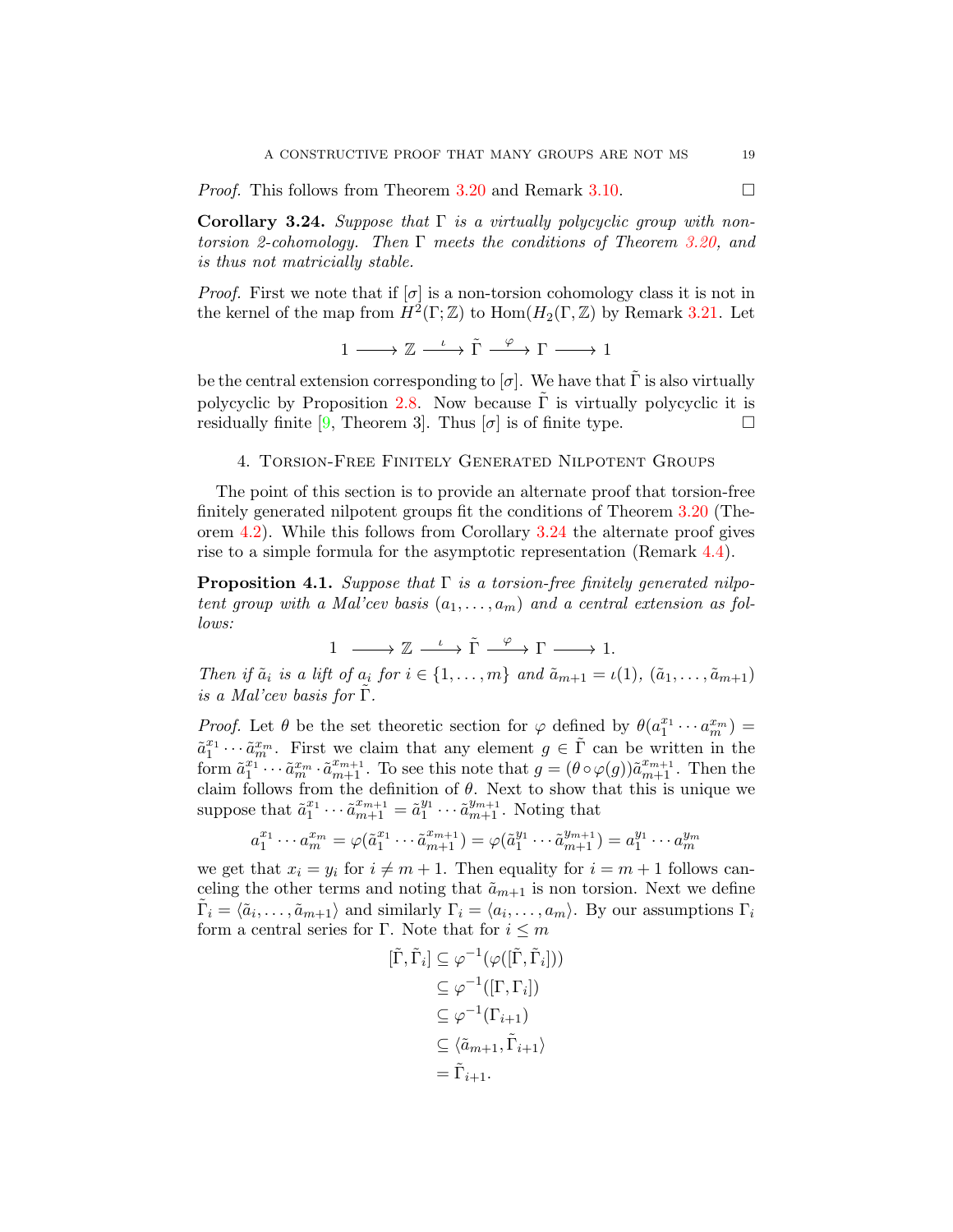For  $i = m + 1$  we have  $[\tilde{\Gamma}, \tilde{\Gamma}_{m+1}] = \{1\} = \tilde{\Gamma}_{m+2}$ . This shows that  $\tilde{\Gamma}_i$  is a central series which completes our proof.

<span id="page-19-0"></span>**Theorem 4.2.** Suppose that  $\Gamma$  is a torsion-free finitely generated nilpotent group that is not  $\mathbb Z$  or trivial. Then  $\Gamma$  has a cocycle that meets the conditions of Theorem [3.20.](#page-16-0)

*Proof.* The rational 2-cohomology of  $\Gamma$  is nontrivial by Theorem [2.10.](#page-6-2) By the universal coefficient theorem  $[13,$  Theorem 53.1] we have a sequence

$$
0 \longrightarrow \text{Ext}(H_1(\Gamma), \mathbb{Q}) \longrightarrow H^2(\Gamma; \mathbb{Q}) \longrightarrow \text{Hom}(H_2(\Gamma), \mathbb{Q}) \longrightarrow 0.
$$

Since Hom( $\bullet$ ,  $\mathbb{Q}$ ) is exact  $\text{Ext}(H_1(\Gamma), \mathbb{Q}) \simeq \{0\}$ . From this it follows that  $H_2(\Gamma)$  is non-torsion, so  $\text{Hom}(H_2(\Gamma),\mathbb{Z})$  is nonzero. In particular there must be a cocycle  $[\sigma]$  that is not in the kernel of the map from  $H^2(\Gamma;\mathbb{Z})$  to  $Hom(H_2(\Gamma), \mathbb{Z})$ . By [\[1,](#page-34-5) Theorem IV.3.12] we have a central extension corresponding to  $[\sigma]$ :

$$
1\longrightarrow \mathbb{Z}\longrightarrow \tilde{\Gamma}\stackrel{\varphi}{\longrightarrow} \Gamma\longrightarrow 1.
$$

By Proposition [4.1](#page-18-2) we have a Mal'cev basis  $(\tilde{a}_1, \ldots, \tilde{a}_{m+1})$  for  $\tilde{\Gamma}$  and a Mal'cev basis  $(a_i, \ldots a_m)$  for  $\Gamma$  where for  $i \neq m+1$  we have  $\varphi(\tilde{a}_i) = a_i$ . Any element in  $\tilde{\Gamma}$  can be written uniquely as  $\tilde{a}_1^{x_1} \cdots \tilde{a}_{m+1}^{x_{m+1}}$ . It follows that

$$
\tilde a_1^{x_1}\cdots \tilde a_{m+1}^{x_{m+1}}\cdot \tilde a_1^{y_1}\cdots \tilde a_{m+1}^{y_{m+1}}=\tilde a_1^{z_1}\cdots \tilde a_{m+1}^{z_{m+1}}
$$

where  $z_i$  is a function of  $x_1, \ldots, x_{m+1}, y_1, \ldots, y_{m+1}$ . Hall has shown that these functions are rational<sup>[4](#page-19-1)</sup> polynomials  $[8,$  Theorem 6.5]. They can be computed by methods here [\[7\]](#page-34-17). Then if we pick a section  $\theta : a_1^{x_1} \cdots a_m^{x_m} \mapsto \tilde{a}_1^{x_1} \cdots \tilde{a}_m^{x_m}$ by [\[1,](#page-34-5) Chapter IV.3 equation 3.3.] there is a cocycle  $\sigma'$  with  $[\sigma] = [\sigma']$  so that

$$
\theta(g)\theta(h) = \theta(gh)\tilde{a}_{m+1}^{\sigma'(g,h)}.
$$

Since  $\theta(gh)$  is in canonical form and has no power of  $\tilde{a}_{m+1}$  it follows that  $\sigma'(g, h)$  must be a rational polynomial of the powers in the canonical forms of q and h. Note that by writing elements of  $\Gamma$  in canonical form we get that  $\Gamma$  can be viewed as  $\mathbb{Z}^m$  with a multiplication given by polynomial formulas of the entries. Thus if we take  $n$  to be co-prime to the denominator of each polynomial in the multiplication for  $\Gamma$  and the denominator of  $\sigma'$  we may define a quotient  $Q_n$  of  $\Gamma$  by reducing each entry of  $\Gamma$  mod n. Then we may also reduce the formula for  $\sigma'$  mod n showing that  $\sigma'$  is of n- $Q_n$  type.  $\Box$ 

Remark 4.3. Note that we actually develop an explicit cocycle which is of finite type. Thus we may use the simpler formula in Remark [3.22](#page-17-2) to compute an asymptotic representation for Γ.

<span id="page-19-2"></span>

<span id="page-19-1"></span> ${}^{4}$ The polynomials will always take integer values if given integer inputs, but in general the coefficients may not be integers.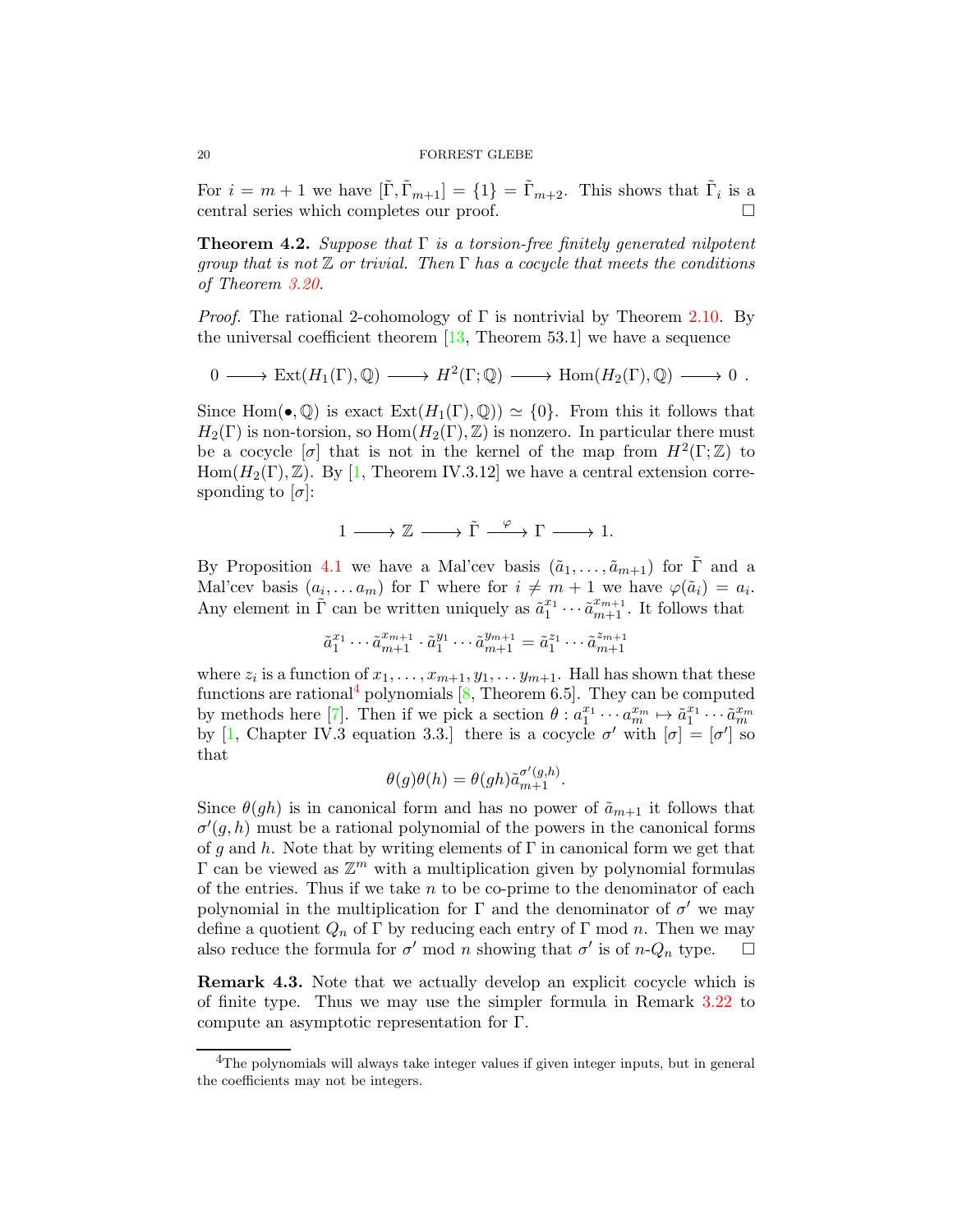<span id="page-20-4"></span><span id="page-20-1"></span>Remark 4.4. The explicit asymptotic representation we have constructed looks like this:  $\Gamma$  can be viewed as  $\mathbb{Z}^m$  with the multiplication as follows

$$
\mathbf{x} * \mathbf{y} = (\eta_1(\mathbf{x}, \mathbf{y}), \dots, \eta_m(\mathbf{x}, \mathbf{y}))
$$

where  $\eta_1, \ldots, \eta_n$  are rational polynomials. In addition we have a non-torsion cocycle  $\sigma(\mathbf{x}, \mathbf{y})$  that is also a rational polynomial in the entries. Then the underlying vector space is  $\ell^2(Q_n) \simeq (\mathbb{C}^n)^{\otimes m}$ . In this view we have

$$
\rho_n(\mathbf{x})e_{y_1}\otimes e_{y_2}\otimes \cdots \otimes e_{y_m}=\exp\left(\frac{2\pi i}{n}\sigma(\mathbf{x},\mathbf{y})\right)e_{\eta_1(\mathbf{x},\mathbf{y})}\otimes \cdots \otimes e_{\eta_m(\mathbf{x},\mathbf{y})}
$$

where we have the convention that  $e_{i+n} = e_i$ .

<span id="page-20-3"></span>Remark 4.5. Additionally we may use this construction to get an asymptotic representation of dimension  $n^{m-1}$  instead of dimension  $n^m$ . Note that the power of  $\tilde{a}_{m+1}$  in the product  $(\tilde{a}_1^{x_1} \cdots \tilde{a}_m^{x_m})(\tilde{a}_1^{y_1})$  $\binom{y_1}{1} \cdots \widetilde{a}_m^{y_m}$  can be computed by using the relations to put all terms in order. If we leave the  $\tilde{a}_m^{y_m}$  term at the end until the last step, we notice that we may have to switch the positions of the  $\tilde{a}_m$  and  $\tilde{a}_{m+1}$  but these commute by because the extension is central. From this it follows that  $\sigma$  does not depend on  $y_m$ . Thus we may replace our  $Q_n$  with  $Q'_n = Q_n/\langle q_n(a_m) \rangle$  and by Remark [3.18](#page-15-3) we may use the formula for  $\rho_n$  except with  $Q'_n$  instead of  $Q_n$ . The rest of the proof for asymptotic multiplicativity and non-perturbability flows the same way.

### 5. Generators and Relations

<span id="page-20-0"></span>In this section we will show how to recognize conditions of Theorem [3.20](#page-16-0) by looking at a presentation of a group. This can be helpful for computing the cocycle. It also relates our method to the method of other authors such as  $[18]$ ,  $[11]$ , and  $[5]$ .

Note that there must be some cocycle that satisfies the first condition in Theorem [3.20](#page-16-0) if the 2-homology group is non-torsion. Note that because of Theorem [2.3](#page-4-1) it is possible to view the 2-homology as a group of relations, so it should be possible to test this condition by looking at relations of the group.

Let  $\Gamma = \langle g_1, \ldots, g_m|r_1, \ldots \rangle$ . By convention we will let  $\mathbb{F}_m = \langle \gamma_1, \ldots, \gamma_m \rangle$ .

**Definition 5.1.** We say the relation  $r_1$  is homogeneous if  $r_1 \in [\mathbb{F}_m, \mathbb{F}_m]$ . We say that powers of  $r_1$  are centrally irredundant relative to  $r_2, \ldots$  if  $r_1^n$  is not in the normal subgroup of  $\mathbb{F}_m$  generated by  $r_2, \ldots$  and  $[\gamma_1, r_1], \ldots, [\gamma_m, r_1]$ for any  $n \in \mathbb{Z}^+$ .

<span id="page-20-2"></span>**Example 5.2.** If  $\mathbb{Z}^2$  is written as  $\langle a, b | aba^{-1}b^{-1} = 1 \rangle$  then the relation  $aba^{-1}b^{-1}$  is both homogeneous and powers of it are centrally irredundant.

Note that if  $r_1$  meets both these conditions then it corresponds to a non torsion element of  $H_2(\Gamma,\mathbb{Z})$  by Theorem [2.3.](#page-4-1)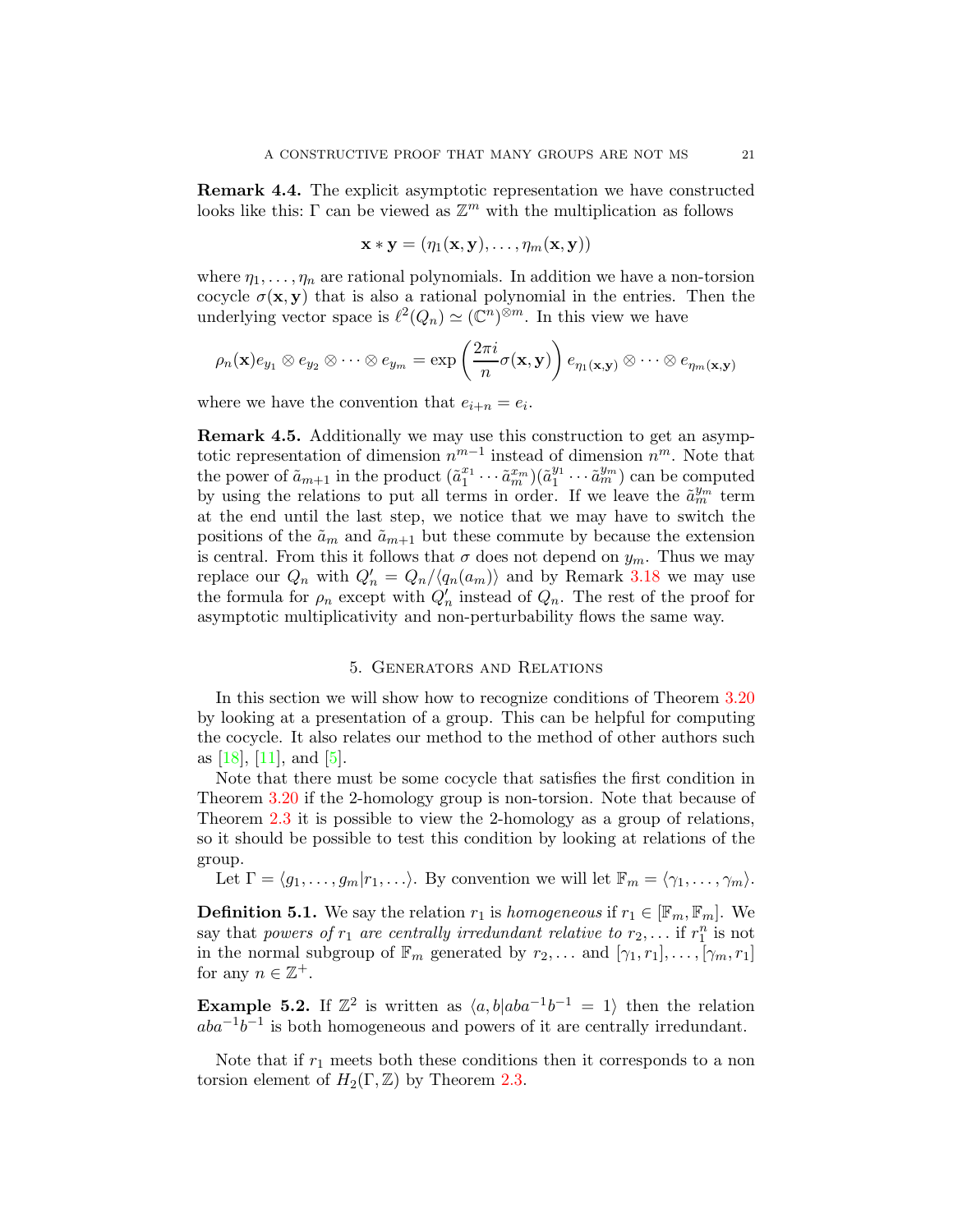<span id="page-21-2"></span><span id="page-21-0"></span>**Proposition 5.3.** If  $\Gamma = \langle g_1, \ldots, g_m | r_1, \ldots \rangle$  where  $r_1$  is homogeneous and powers of  $r_1$  are centrally irredundant relative to the other relations then there is a central extension

 $1 \longrightarrow \mathbb{Z} \xrightarrow{\iota} \tilde{\Gamma} \xrightarrow{\varphi} \Gamma \longrightarrow 1$ 

by taking

 $\tilde{\Gamma} = \langle \tilde{g}_1, \ldots, \tilde{g}_m | [\tilde{g}_1, r_1], \ldots, [\tilde{g}_m, r_1], r_2, r_3, \ldots \rangle$ 

and mapping  $\iota : 1 \mapsto \tilde{r}_1 \in \tilde{\Gamma}$  and  $\varphi : \tilde{g}_i \mapsto g_i$  where  $\tilde{r}_1$  is the image of  $r_1$  in the map from  $\mathbb{F}_m$  to  $\tilde{\Gamma}$  defined by mapping  $\gamma_i \mapsto \tilde{g}_i$ .

*Proof.* The map  $\iota$  is injective because powers of  $r_1$  are centrally irredundant.

Because  $r_1$  is one of the defining relations of Γ, we have  $\text{im}(\iota) \subseteq \text{ker}(\varphi)$ .

Note that im  $\iota$  is central in  $\Gamma$  by the construction of  $\Gamma$ .

The map  $\varphi$  is well defined because every relationship defining  $\Gamma$  is true of the generators of  $\Gamma$  as well.

If w is some word in the generators that is in  $\text{ker}(\varphi)$  then w pulls back to some word in  $\mathbb{F}_m$  that is in the smallest normal subgroup containing  $r_1, \ldots$ Since every other relation is trivial in  $\Gamma$ , this means w is in the smallest normal subgroup containing  $\tilde{r}_1$ . However since  $\tilde{r}_1$  is central, this group is precisely  $\text{im}(\iota)$ .

The map  $\varphi$  is surjective because it hits every generator of Γ.

**Definition 5.4.** We call the central extension in Proposition [5.3](#page-21-0) the *dual* extension of  $r_1$  relative to the other relations.

**Example 5.5.** If  $\mathbb{Z}^2 \simeq \langle a, b | [a, b] = 1 \rangle$  is given the same presentation as in Example [5.2](#page-20-2) then the dual extension to the relation  $aba^{-1}b^{-1}$  can be expressed as the group

$$
H = \langle a, b, c | c = [a, b], [a, c] = [b, c] = 1 \rangle
$$

commonly known as the discrete Heisenberg group. The map  $\iota$  is given by  $u(1) = c$  and  $\varphi$  is determined by  $\varphi(a) = a$  and  $\varphi(b) = b$ 

<span id="page-21-1"></span>**Proposition 5.6.** Suppose that  $r_1$  is a homogeneous relation on a group  $\Gamma = \langle g_1, \ldots, g_m | r_1, \ldots \rangle$  so that powers of  $r_1$  are centrally irredundant relative to the other relations. If  $[\sigma]$  is the 2-cohomology class corresponding to the dual extension of  $r_1$  and  $[c]$  is the 2-homology class corresponding to  $r_1$  then  $\langle \sigma, c \rangle = 1.$ 

*Proof.* Pick a section  $\theta$  of the extension so that  $\theta(1) = 1$ . Then  $\sigma$  is defined by the formula

(see [\[1,](#page-34-5) Chapter IV.3 equation 3.3.])  $\tilde{r}_1^{-\sigma(a,b)} = \theta(ab)\theta(b)^{-1}\theta(a)^{-1}.$ 

To compute the 2-homology class corresponding to  $r_1$  we need write  $r_1$  as

$$
r_1 = \prod_{i=1}^{N} [a_i, b_i]
$$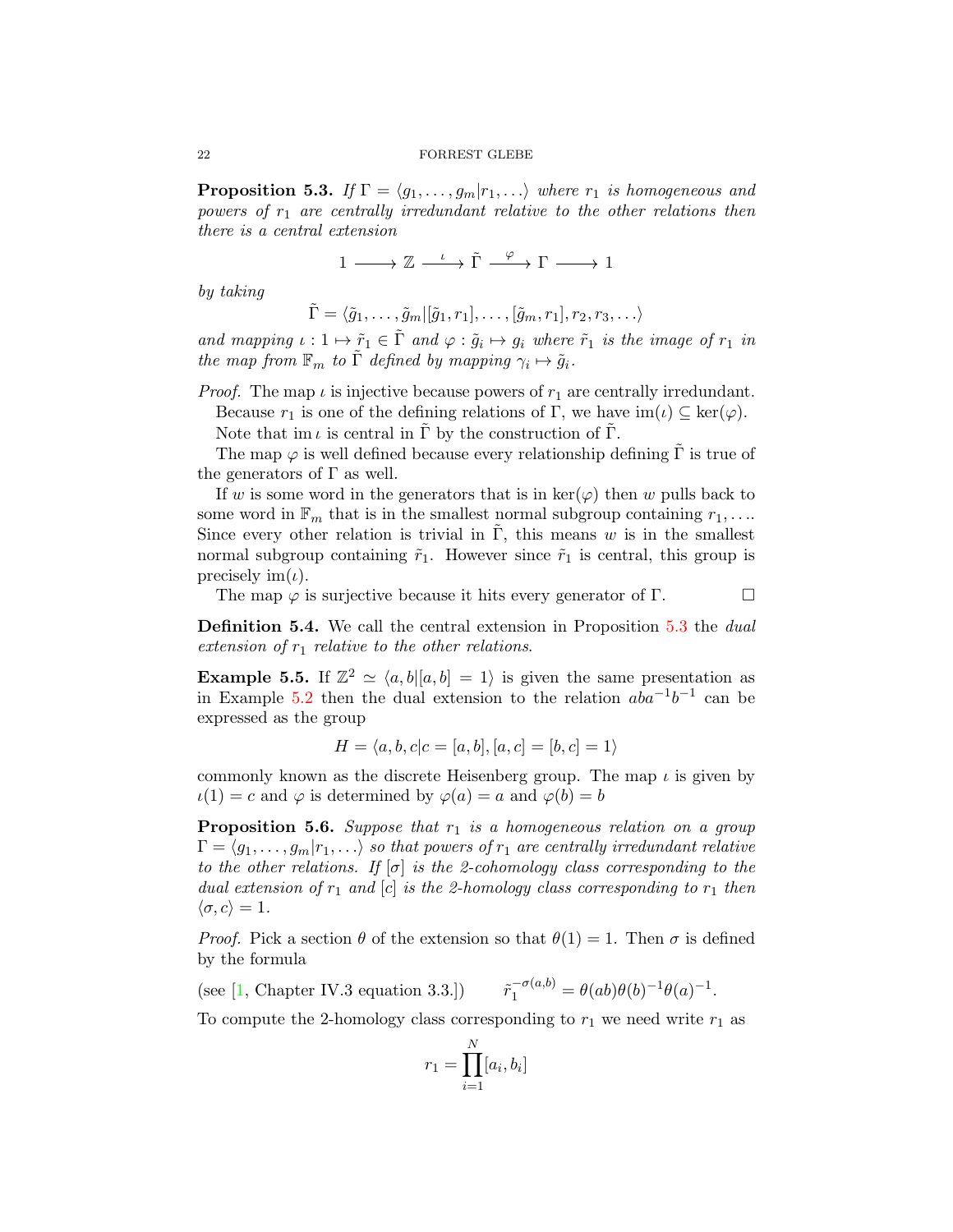<span id="page-22-1"></span>then by  $[1,$  chapter II.5 Exercise 4 the class corresponding to  $r_1$  can be written as

(5.1) 
$$
c = \sum_{i=1}^{N} ([I_{i-1}|\dot{a}_i] + [I_{i-1}\dot{a}_i|\dot{b}_i] - [I_{i-1}\dot{a}_i\dot{b}_i\dot{a}_i^{-1}|\dot{a}_i] - [I_i|\dot{b}_i])
$$

where  $\dot{a}_i$  and  $\dot{b}_i$  are the images in  $\Gamma$  of  $a_i$  and  $b_i$  and  $I_i = [\dot{a}_1, \dot{b}_1] \cdots [\dot{a}_i, \dot{b}_i].$ Call  $\tilde{a}_i = \theta(\dot{a}_i)$  and  $\tilde{b}_i = \theta(\dot{b}_i)$ . Here  $\tilde{a}_i$  and  $\tilde{b}_i$  must be the image of  $a_i$  and  $b_i$  in the map from  $\mathbb{F}_m$  to  $\tilde{\Gamma}$  times some power of  $\tilde{r}_1$ . Since  $\tilde{r}_1$  is central in  $\tilde{\Gamma}$ this power can be ignored while computing  $[\tilde{a}_i, \tilde{b}_i]$ . Thus

$$
\prod_{i=1}^N[\tilde{a}_i,\tilde{b}_i]=\tilde{r}_1.
$$

Note that

$$
I_{i-1}\dot{a}_i\dot{b}_i\dot{a}_i^{-1} = I_{i-1}\dot{a}_i\dot{b}_i\dot{a}_i^{-1}\dot{b}_i^{-1}b_i = I_i\dot{b}_i.
$$

Let  $c_i$  be the *i*th term in the sum of equation (5.1). We get

$$
\tilde{r}_1^{-\langle \sigma, c_i \rangle} = \theta(I_i)\theta(\dot{b}_i)\theta(I_i\dot{b}_i)^{-1} \n\cdot \theta(I_{i-1}\dot{a}_i\dot{b}_i\dot{a}_i^{-1})\theta(\dot{a}_i)\theta(I_{i-1}\dot{a}_i\dot{b}_i)^{-1} \n\cdot \theta(I_{i-1}\dot{a}_i\dot{b}_i)\theta(\dot{b}_i)^{-1}\theta(I_{i-1}\dot{a}_i)^{-1} \n\cdot \theta(I_{i-1}\dot{a}_i)\theta(\dot{a}_i)^{-1}\theta(I_{i-1})^{-1} \n= \theta(I_i)[\tilde{b}_i, \tilde{a}_i]\theta(I_{i-1})^{-1}.
$$

Then multiplying these in reverse order, starting from  $i = N$  and ending at  $i = 1$  we get

$$
\tilde{r}_1^{-\langle \sigma, c \rangle} = \theta(I_N) \left( \prod_{i=0}^{N-1} [\tilde{b}_{N-i}, \tilde{a}_{N-i}] \right) \theta(I_0)^{-1}
$$

$$
= \tilde{r}_1^{-1}.
$$

Here the last equality is because  $I_0 = I_N = 1$  since  $I_N$  is the relation  $r_1$ .  $\Box$ 

<span id="page-22-0"></span>**Theorem 5.7.** Suppose that  $r_1$  is a homogeneous relation on a group  $\Gamma =$  $\langle g_1, \ldots, g_m | r_1, \ldots \rangle$  so that powers of  $r_1$  are centrally irredundant relative to the other relations. If

$$
1\longrightarrow \mathbb{Z}\stackrel{\iota}{\longrightarrow} \tilde{\Gamma}\stackrel{\varphi}{\longrightarrow} \Gamma\longrightarrow 1
$$

is the dual extension of  $r_1$  relative to this presentation and there is a family of finite index subgroups  $\Gamma_k \leq \tilde{\Gamma}$  so that  $\iota(\mathbb{Z}) \cap \bigcap_k \Gamma_k = \{1\}$ . Then  $\Gamma$  meets the conditions of Theorem [3.20.](#page-16-0)

*Proof.* This follows immediately from Proposition [5.6.](#page-21-1)  $\Box$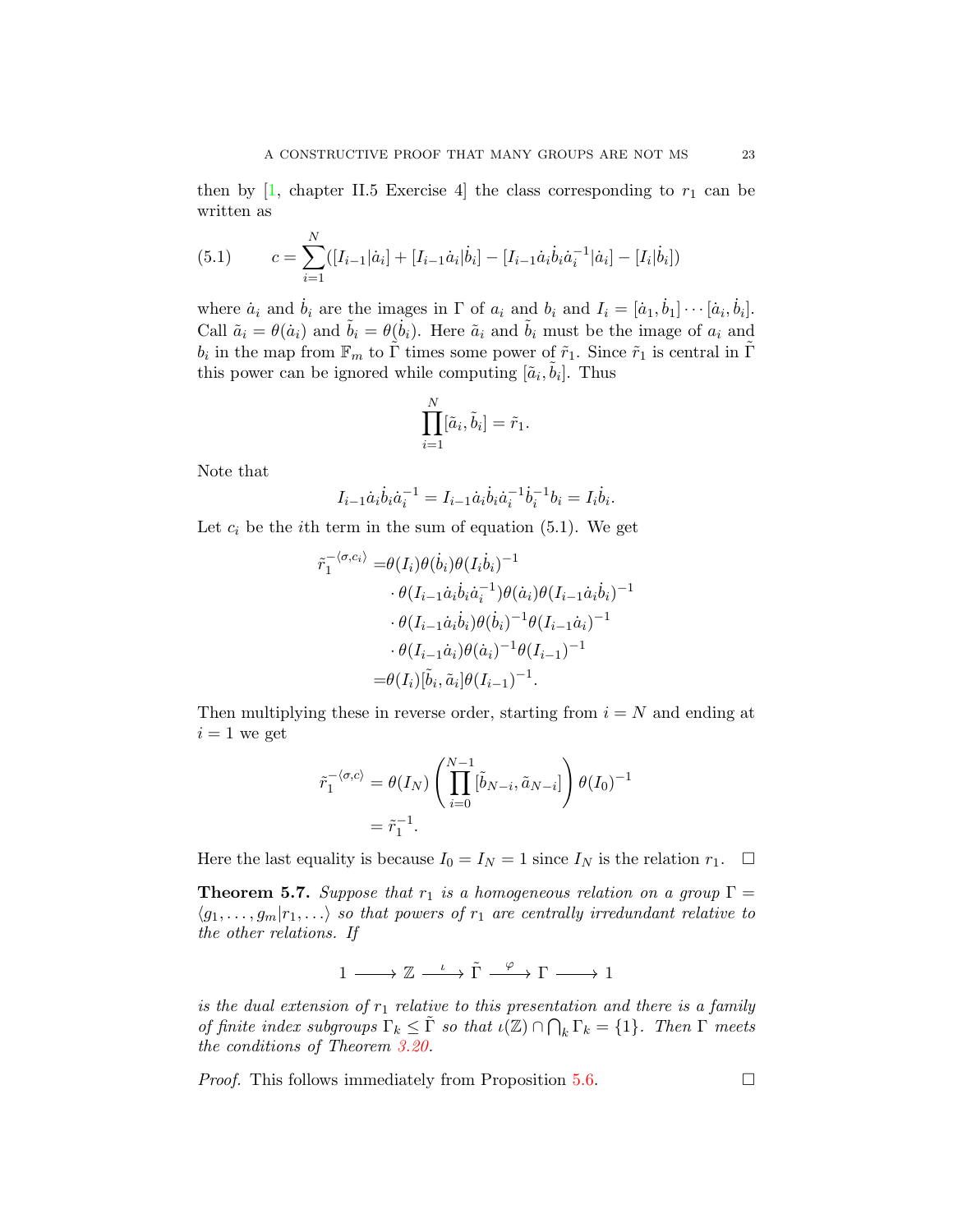#### <span id="page-23-0"></span>24 FORREST GLEBE

#### 6. Motivating Our Formula

The purpose of this section is to explain the motivation behind the formula in Proposition [3.17.](#page-15-1) For clarity recall the statement of the proposition:

Suppose that  $\Gamma$  is a discrete group and  $[\sigma] \in H^2(\Gamma;\mathbb{Z})$ . Let  $Q_n$  be a finite quotient of  $\Gamma$  so that  $[\sigma]$  is of  $n-Q_n$  type. Let  $\sigma_n$  be a representative of  $[\sigma]$ so that  $\sigma_n$  is of n- $Q_n$  type. Let  $\alpha_n$  be a 1-cochain so that  $\sigma_n + \partial \alpha_n = \sigma$ . Let  $\hat{\chi}_n(g_1, g_2) = \exp\left(\frac{2\pi i}{n}(\alpha_n(g_1) + \sigma_n(g_1, g_2))\right)$ . Then define  $V_n = \ell^2(Q_n)$ . Treat  $\bar{g}$  as a basis element for  $V_n$  where  $g \in \Gamma$  and  $\bar{g}$  is its image in  $Q_n$ . Then there is a well-defined function  $\rho_n : \Gamma \to U(V_n)$  that obeys the formula

$$
\rho_n(g_1)\overline{g}_2=\hat{\chi}_n(g_1,g_2)\overline{g}_1\overline{g}_2.
$$

In terms of central extensions this means we have the following

(6.1) 
$$
\begin{array}{ccc}\n1 & \longrightarrow & \mathbb{Z} & \xrightarrow{\iota} & \widetilde{\Gamma} & \xrightarrow{\varphi} & \Gamma \longrightarrow 1 \\
\downarrow f^n & & \downarrow \widetilde{q}_n & & \downarrow q_n \\
1 & \longrightarrow & \mathbb{Z}/n\mathbb{Z} & \xrightarrow{\iota'} & \widetilde{Q}_n & \xrightarrow{\varphi'_n} & Q_n \longrightarrow 1\n\end{array}
$$

Here we are taking  $\theta$  to be the section from  $\Gamma$  to  $\Gamma$  corresponding to the cocycle  $\sigma$  and  $\theta'_n$  to be a section from  $Q_n$  to  $\tilde{Q}_n$ . Neither is a group homomorphism. Consider the character on  $\mathbb{Z}/n\mathbb{Z}$  defined by  $1 \mapsto \exp\left(\frac{2\pi i}{n}\right)$ . Then if  $\pi_n$  is the representation induced by this character and the inclusion  $\iota'$  we will show that  $\rho_n = \pi_n \circ \tilde{q}_n \circ \theta$ . We may view this induced representation as the left regular representation of  $Q_n$  "twisted" by the cocycle  $\sigma_n$  which corresponds to a  $\mathbb{Z}/n\mathbb{Z}$  cocycle on  $Q_n$  because  $\sigma_n$  is of  $n-Q_n$  type. The  $\alpha_n$  in the formula is there because the right to left maps in the diagram may not commute with the horizontal maps. We cannot always pick  $\theta$  to commute with the horizontal maps in this way, because if we did  $\theta$  would need to depend on  $n$  and our argument for asymptotic multiplicativity would not hold. The following theorem summarizes this result.

<span id="page-23-1"></span>**Theorem 6.1.** Suppose that  $\Gamma$  meets the conditions of Theorem [3.20.](#page-16-0) Then our formula for an asymptotic representation that cannot be perturbed to a genuine representation can be obtained as follows. Consider the central extension corresponding to  $\sigma$ :

$$
1\longrightarrow \mathbb{Z}\stackrel{\iota}{\longrightarrow} \tilde{\Gamma}\stackrel{\varphi}{\longrightarrow} \Gamma\longrightarrow 1.
$$

Let S be the set of  $n \in \mathbb{N}$  so that  $\tilde{\Gamma}$  has a finite quotient  $\tilde{Q}_n$  where  $\iota(1)$  has order n. Henceforth assume  $n \in S$ . Let  $\theta$  be a set theoretic section from  $\Gamma$  to  $\tilde{\Gamma},$  and let  $\tilde{q}_n$  be the quotient map from  $\tilde{\Gamma}$  to  $\tilde{Q}_n$ . If  $\pi_n$  is the induced representation on  $\tilde{Q}_n$  by the character on  $\langle \tilde{q}_n(\iota(1)) \rangle$  defined by  $\tilde{q}_n((\iota(1)) \mapsto \exp\left(\frac{2\pi i}{n}\right)$ . Then  $\rho_n = \pi_n \circ \tilde{q}_n \circ \theta$  equivalent to the formula given in Proposition [3.17.](#page-15-1)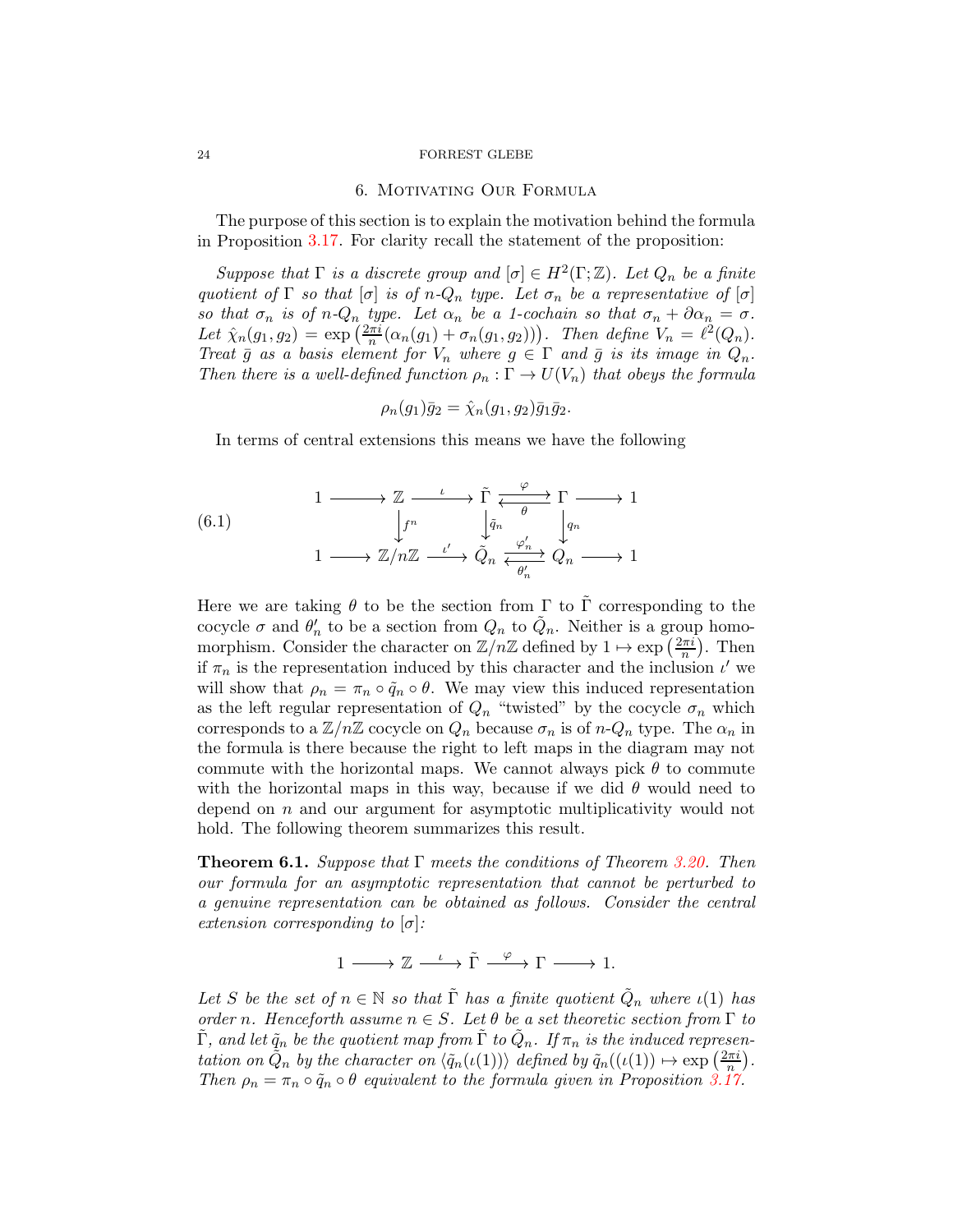<span id="page-24-0"></span>*Proof.* Then let  $\omega_n$  be the character on  $\langle \tilde{q}_n(\iota(1)) \rangle$  defined by  $\tilde{q}_n(\iota(1)) \mapsto$  $\exp\left(\frac{2\pi i}{n}\right)$ . By [\[12,](#page-34-18) Exercise 2.3.16], one construction for the induced representation comes from the space

$$
\bigoplus_{i=1}^n g_i \mathbb{C} \simeq V_n
$$

where one element  $g_i$  is a representative of a different one of the n cosets in  $\tilde{Q}_n/\langle \iota(1) \rangle$  for each i. Here  $\tilde{V}_n$  is the space as described in Proposition [3.17.](#page-15-1) Then the induced representation is defined by

$$
\pi_n(g)g_i = \omega_n(\tilde{q}_n(\iota(1))^k)g_j
$$

where  $g_j$  and k are determined by the formula  $gg_i = g_j \tilde{q}_n(\iota(1))^k$ . This determines  $g_j$  uniquely and k up to equivalence mod n. If we pick  $\theta'_n$  to be the map taking an element in  $Q_n$  to the  $g_i$  in the coset corresponding to it we get that  $g_j = \theta'_n(\varphi'_n(gg_i))$  and  $\tilde{q}_n(\iota(1))^k = gg_i\theta'_n(\varphi'_n(gg_i))^{-1}$ . This gives us

$$
\pi_n(g)g_i = \omega_n\Big(gg_i(\theta'_n \circ \varphi'_n(gg_i))^{-1}\Big) \cdot \theta'_n \circ \varphi'_n(gg_i).
$$

Then we may take  $\theta_n$  to be another section from  $\Gamma$  to  $\tilde{\Gamma}$  defined so that  $\tilde{q}_n \circ \theta_n = \theta'_n \circ q_n$ . To show that such a section exists note that for all  $g \in \Gamma \tilde{q}_n \circ \theta(g) = \tilde{q}_n \circ \iota(1)^k \theta'_n \circ q_n(g)$  for some  $k \in \mathbb{Z}$ . We then define  $\theta_n(g) = \theta(g)\iota(1)^{-k}$ . We define the  $\Gamma$  cocycles  $\sigma$ ,  $\sigma_n$  and the  $\Gamma$  1-cochain  $\alpha_n$ as follows:

$$
\iota(1)^{-\sigma(g,h)} = \theta(gh)\theta(h)^{-1}\theta(g)^{-1}
$$

$$
\iota(1)^{-\sigma_n(g,h)} = \theta_n(gh)\theta_n(h)^{-1}\theta_n(g)^{-1}
$$

$$
\iota(1)^{-\alpha_n(g)} = \theta_n(g)\theta(g)^{-1}.
$$

We claim that  $\sigma_n$  is of  $n-Q_n$  type. To show this

$$
\tilde{q}_n(\iota(1))^{\sigma_n(g,h)} = \tilde{q}_n(\theta_n(gh)\theta_n(h)^{-1}\theta_n(g)^{-1}) \n= \theta'_n(q_n(gh))\theta'_n(q_n(h))^{-1}\theta'_n(q_n(g))^{-1}
$$

Since the order of  $\tilde{q}_n(\iota(1))$  is n it follows that  $\sigma_n(g, h)$  reduced mod n can be computed the same way as  $q_n^{\#}$  applied to the cocycle corresponding to  $\theta'_n$ . Then note that by [\[1,](#page-34-5) Chapter IV.3 Equation 3.11] we have that  $\sigma_n =$  $\sigma + \partial \alpha_n$ . Note that  $V_n$  is isomorphic to the vector space for  $\pi_n$  by mapping

$$
h \mapsto \theta_n'(h).
$$

So we have

$$
\pi_n \circ \tilde{q}_n \circ \theta(g) \cdot \theta'_n(h) = \omega_n \Big( \tilde{q}_n \circ \theta(g) \cdot \theta'_n(h) \cdot \big( \theta'_n \circ \varphi'_n(\tilde{q}_n \circ \theta(g) \cdot \theta'_n(h)) \big)^{-1} \Big) \cdot \theta'_n \circ \varphi'_n \Big( \tilde{q}_n \circ \theta(g) \cdot \theta'_n(h) \Big)
$$

.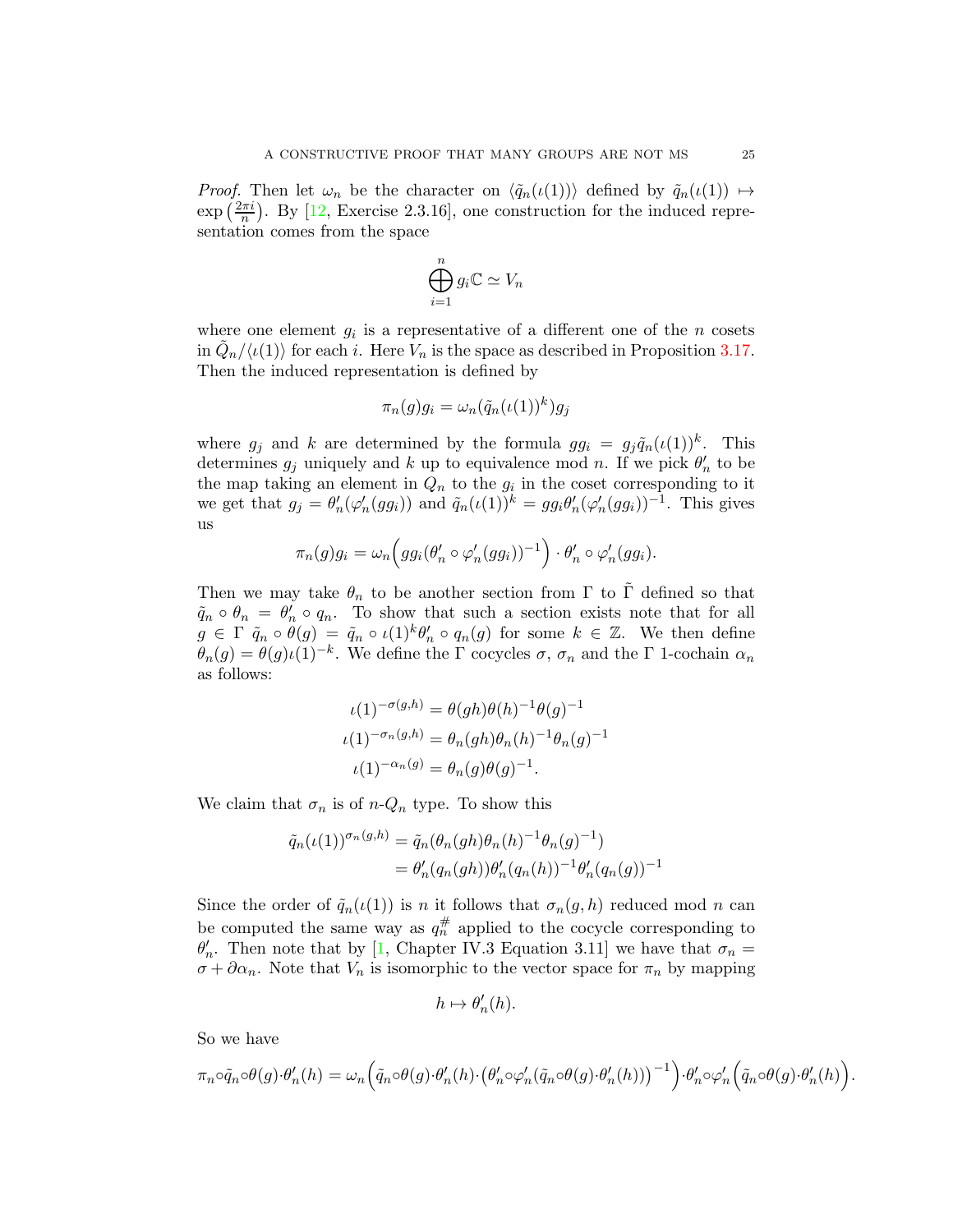To simplify this expression we note first that

$$
\varphi'_n \Big( \tilde{q}_n \circ \theta(g) \Big) \cdot \theta'_n(h) \Big) = \varphi'_n \circ \tilde{q}_n \circ \theta(g) \cdot \varphi'_n \circ \theta'_n(h)
$$
  
=  $q_n \circ \varphi \circ \theta(g) \cdot h$   
=  $q_n(g) \cdot h$ .

Moreover

$$
\tilde{q}_n \circ \theta(g) = \tilde{q}_n(\iota(1)^{\alpha_n(g)} \cdot \theta_n(g))
$$
  
= 
$$
\tilde{q}_n(\iota(1)^{\alpha_n(g)}) \cdot \tilde{q}_n \circ \theta_n(g)
$$
  
= 
$$
\tilde{q}_n(\iota(1)^{\alpha_n(g)}) \cdot \theta'_n \circ q_n(g).
$$

This gives us the formula

$$
\pi_n \circ \tilde{q}_n \circ \theta(g) \cdot \theta'_n(h) = \omega_n \Big( \tilde{q}_n(\iota(1))^{\alpha_n(g)} \theta'_n(q_n(g)) \cdot \theta'_n(h) \cdot \theta'_n(q_n(g)h)^{-1} \Big) \cdot \theta'_n\big(q_n(g) \cdot h\big)
$$

Supposing that  $h = q_n(a)$  we can rewrite this as

$$
\pi_n \circ \tilde{q}_n \circ \theta(g) \cdot \theta'_n \circ q_n(a) = \omega_n \Big( \tilde{q}_n(\iota(1))^{\alpha_n(g)} \theta'_n \circ q_n(g) \cdot \theta'_n \circ q_n(a) \cdot \theta'_n \circ q_n(ga)^{-1} \Big) \cdot \theta'_n \circ q_n(ga)
$$
  

$$
= \omega_n \Big( \tilde{q}_n(\iota(1)^{\alpha_n(g)}) \tilde{q}_n \big( \theta_n(g) \cdot \theta_n(a) \cdot \theta_n(ga)^{-1} \big) \Big) \cdot \theta'_n \circ q_n(ga)
$$
  

$$
= \omega_n \big( \tilde{q}_n(\iota(1)^{\alpha_n(g)} \iota(1)^{\sigma_n(g,a)}) \cdot \theta'_n \circ q_n(ga)
$$
  

$$
= \exp \left( \frac{1}{n} (\alpha_n(g) + \sigma_n(g,a)) \right) \cdot \theta'_n \circ q_n(ga).
$$

.

In the notation of Proposition [3.17](#page-15-1) the  $q_n(ga)$  would be written in the form  $\bar{g}\bar{a}$  and  $\bar{g} \mapsto \theta'_n(g)$  describes the isomorphism of  $V_n$  with the vector space on which the induced representation is defined. Thus this recovers the formula from Proposition [3.17.](#page-15-1)

## 7. Examples

<span id="page-25-1"></span><span id="page-25-0"></span>7.1.  $\mathbb{Z}^2$  Revisited. In this subsection we will apply our results to  $\mathbb{Z}^2$ , the simplest nontrivial example. We will compare the result of our algorithm to the classical results and show that we get Voiculescu's matrices tensored against another representation. Using remark [4.5](#page-20-3) we obtain Voiculescu's matrices precisely. In Example [3.13](#page-13-2) we have shown that

$$
\sigma((x_1,x_2),(y_1,y_2))=x_2y_1
$$

is a cocycle on  $\mathbb{Z}^2$  and

$$
c = [(0,1)| (1,0)] - [(1,0)| (0,1)]
$$

is a 2-chain such that

$$
\langle \sigma, c \rangle = 1.
$$

Moreover, since  $\sigma$  is a polynomial with integer coefficients it follows that  $\sigma$  is  $\mathbb{Z}/n\mathbb{Z}$ -compatible with  $(\mathbb{Z}/n\mathbb{Z})^2$ . Then applying Theorem [3.20](#page-16-0) we get that  $\rho_n$  acts on  $V_n = \ell^2((\mathbb{Z}/n\mathbb{Z})^2) \simeq \mathbb{C}^n \otimes \mathbb{C}^n$ . Then pick the basis  $\{e_j \otimes e_k\}$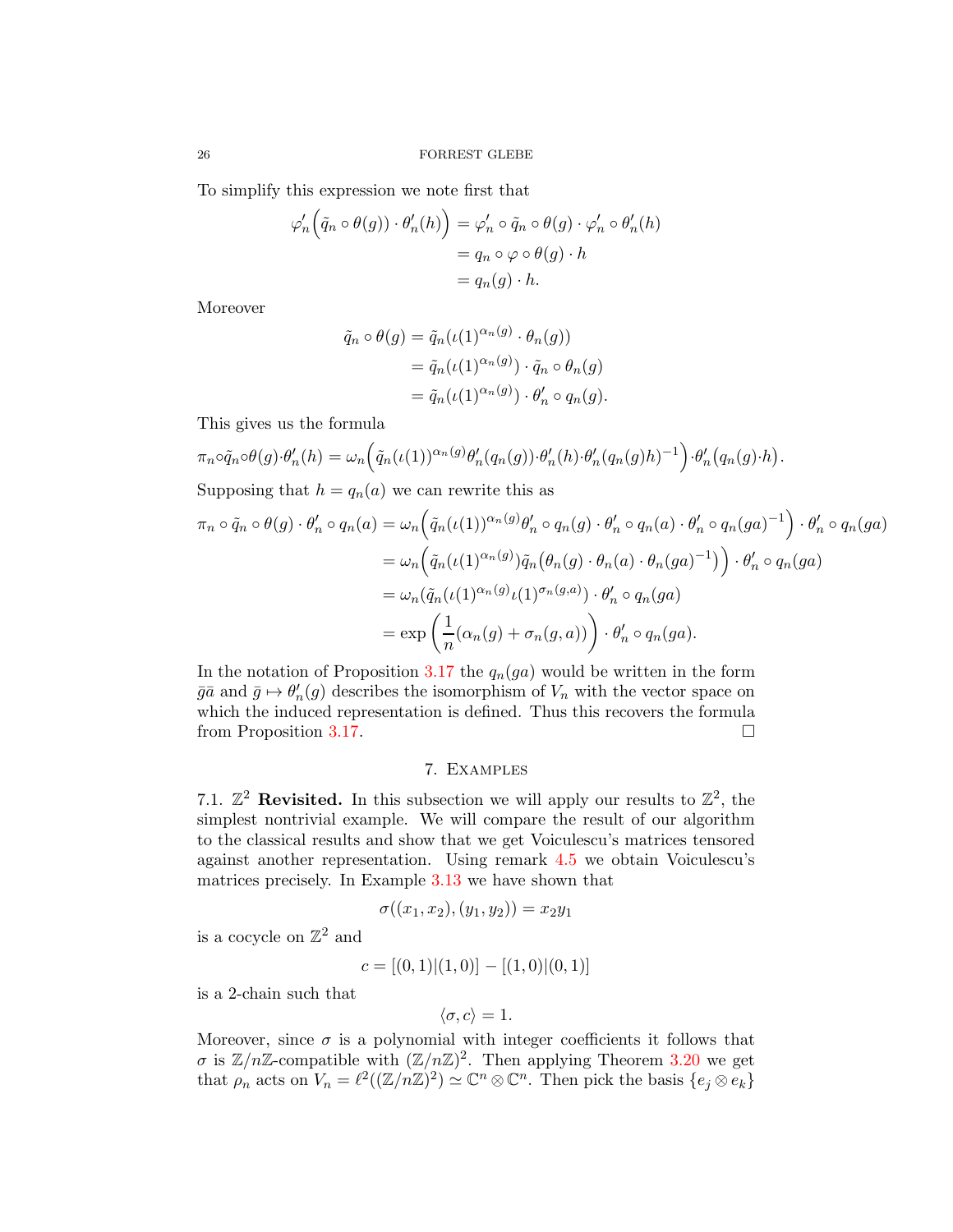with  $e_j$  defined for all  $j \in \mathbb{Z}$  by the formula  $e_{j+n} = e_j$ . Using the formula for Theorem [3.20](#page-16-0) we get that

$$
\rho_n(a, b)e_j \otimes e_k = \exp\left(\frac{2\pi i}{n}bj\right)e_{a+j} \otimes e_{b+k}.
$$

Note that we may write  $\rho_n(a, b) = \rho_n^1(a, b) \otimes \rho_n^2(a, b)$  where

$$
\rho_n^1(a,b)e_j = \exp\left(\frac{2\pi i}{n}bj\right)e_{a+j}
$$

and

$$
\rho_n^2(a,b)e_j = e_{b+j}.
$$

Note that  $\rho_n^1$  is precisely the asymptotic representation given by Voiculescu's matrices while  $\rho_n^2$  is a genuine representation. This is unsurprising because Remark [4.5](#page-20-3) allows us to reduce the dimension.

<span id="page-26-0"></span>7.2. A 3-Step Nilpotent Group. Consider the group Γ generated by  $a_1, \ldots, a_5$  with the following relations

$$
a_2a_1 = a_1a_2a_3
$$
  
\n
$$
a_3a_1 = a_1a_3a_4^2
$$
  
\n
$$
a_3a_2 = a_2a_3a_5
$$
  
\n
$$
a_ia_j = a_ja_i
$$
 for all other pairs  $\{i, j\}.$ 

Our asymptotic representation is defined for  $n$  co-prime to 6 and sends generators to the following  $\mathbb{C}^n$  spanned  $e_i$  with  $i \in \mathbb{Z}$  and  $e_{i+n} = e_i$ :

$$
\rho'_n(a_1)e_j = e_{j+1}
$$
  
\n
$$
\rho'_n(a_2)e_j = \exp\left(\frac{4\pi i}{n}\binom{j}{3}\right)e_j
$$
  
\n
$$
\rho'_n(a_3)e_j = \exp\left(\frac{4\pi i}{n}\binom{j}{2}\right)e_j
$$
  
\n
$$
\rho'_n(a_4)e_j = \exp\left(\frac{2\pi i}{n}j\right)e_j
$$
  
\n
$$
\rho'_n(a_5) = \mathrm{id}_{\mathbb{C}^n}.
$$

And sends the element written uniquely in the form  $a_1^{x_1} \cdots a_5^{x_5} \mapsto \rho'_n(a_1)^{x_1} \cdots \rho'_n(a_5)^{x_5}$ . Here  $\binom{j}{3}$  $\frac{j}{3}$ ) is the polynomial  $\frac{1}{6}j(j-1)(j-2)$ . This group can be concretely realized as  $\mathbb{Z}^5$  with multiplication given by

$$
(x_1,\ldots,x_5)*(y_1,\ldots,y_5)=(\eta_1(\mathbf{x},\mathbf{y}),\ldots,\eta_5(\mathbf{x},\mathbf{y}))
$$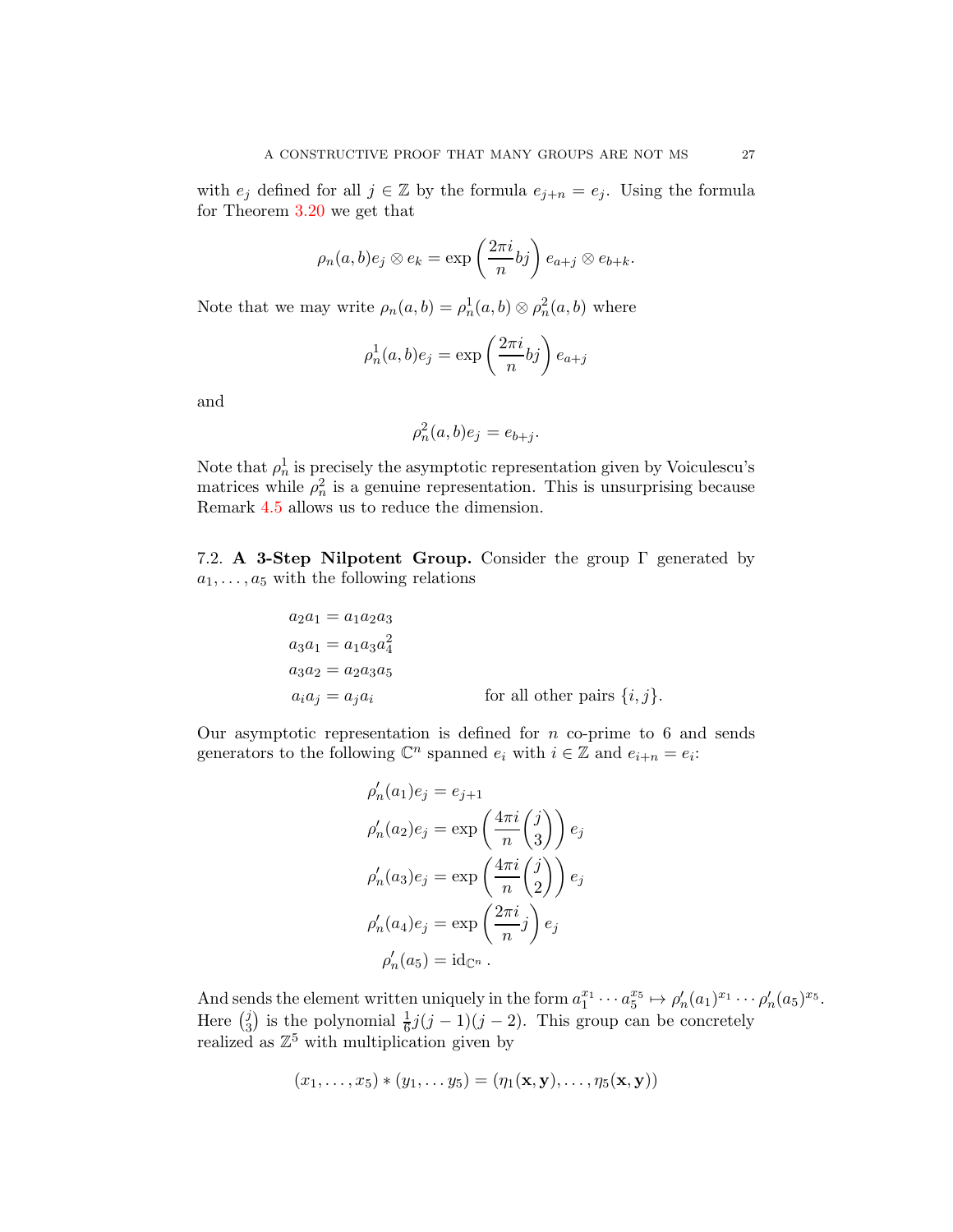where

$$
\eta_1(\mathbf{x}, \mathbf{y}) = x_1 + y_1
$$
  
\n
$$
\eta_2(\mathbf{x}, \mathbf{y}) = x_2 + y_2
$$
  
\n
$$
\eta_3(\mathbf{x}, \mathbf{y}) = x_3 + y_3 + x_2y_1
$$
  
\n
$$
\eta_4(\mathbf{x}, \mathbf{y}) = x_4 + y_4 + 2x_3y_1 + 2x_2\begin{pmatrix} y_1 \\ 2 \end{pmatrix}
$$
  
\n
$$
\eta_5(\mathbf{x}, \mathbf{y}) = x_5 + y_5 + y_1\begin{pmatrix} x_2 \\ 2 \end{pmatrix} + x_3y_2 + x_2y_1y_2
$$

by the isomorphism  $a_1^{x_1} \cdots a_5^{x_5} \mapsto (x_1, \ldots, x_5)$ . We have verified the fact that these polynomials lead to an associative operation obeying the relations of the group by computer and the fact that this is an isomorphism follows from uniqueness of canonical form. In general these polynomials may be calculated by methods given in [\[7\]](#page-34-17).

In order to compute a non-torsion cocycle we will develop one as a central extension as in Proposition [5.6.](#page-21-1) We will do this by computing the dual extension to the relation  $[a_4, a_1] = 1$  relative to the to the other relations. Thus we get a group  $\overline{\Gamma}$  generated by  $\tilde{a}_1, \ldots, \tilde{a}_6$  with the relations

$$
\begin{aligned}\n\tilde{a}_2 \tilde{a}_1 &= \tilde{a}_1 \tilde{a}_2 a_3 \\
\tilde{a}_3 \tilde{a}_1 &= \tilde{a}_1 v a_3 \tilde{a}_4^2 \\
\tilde{a}_3 \tilde{a}_2 &= \tilde{a}_2 \tilde{a}_3 \tilde{a}_5 \\
\tilde{a}_4 \tilde{a}_1 &= \tilde{a}_1 \tilde{a}_4 \tilde{a}_6 \\
\tilde{a}_i \tilde{a}_j &= \tilde{a}_j \tilde{a}_i\n\end{aligned}\n\qquad \qquad \text{for all other pairs } \{i, j\}.
$$

<span id="page-27-0"></span>Remark 7.1. The reader is warned that such an extension cannot be made for any homogeneous relation in any torsion-free finitely generated nilpotent group. Consider the group  $\Lambda$  generated by  $b_1, \ldots, b_4$  with the relations

$$
[b_1, b_2] = b_3
$$
  

$$
[b_i, b_j] = 1
$$
 for all other pairs  $\{i, j\}.$ 

In this case the relation  $[b_3, b_4] = 1$  follows from the other three relations so it is not centrally irredundant relative to the other relations. We have checked by computer that such a problem does not arise from the  $\Gamma$  by computing the multiplication polynomials and checking that they do in fact form a group where  $\tilde{a}_6$  has infinite order. In general an algorithm for finding when relations of this form make a nilpotent group where each " $a_i$ " has infinite order is described in [\[17,](#page-34-6) Proposition 9.8.3, Proposition 9.9.1].

Then  $\tilde{\Gamma}$  can be identified with  $\mathbb{Z}^6$  with the multiplication is given by

$$
(x_1,\ldots,x_6)*(y_1,\ldots,y_6)=(\gamma_1(\mathbf{x},\mathbf{y}),\ldots,\gamma_6(\mathbf{x},\mathbf{y}))
$$

<span id="page-27-1"></span>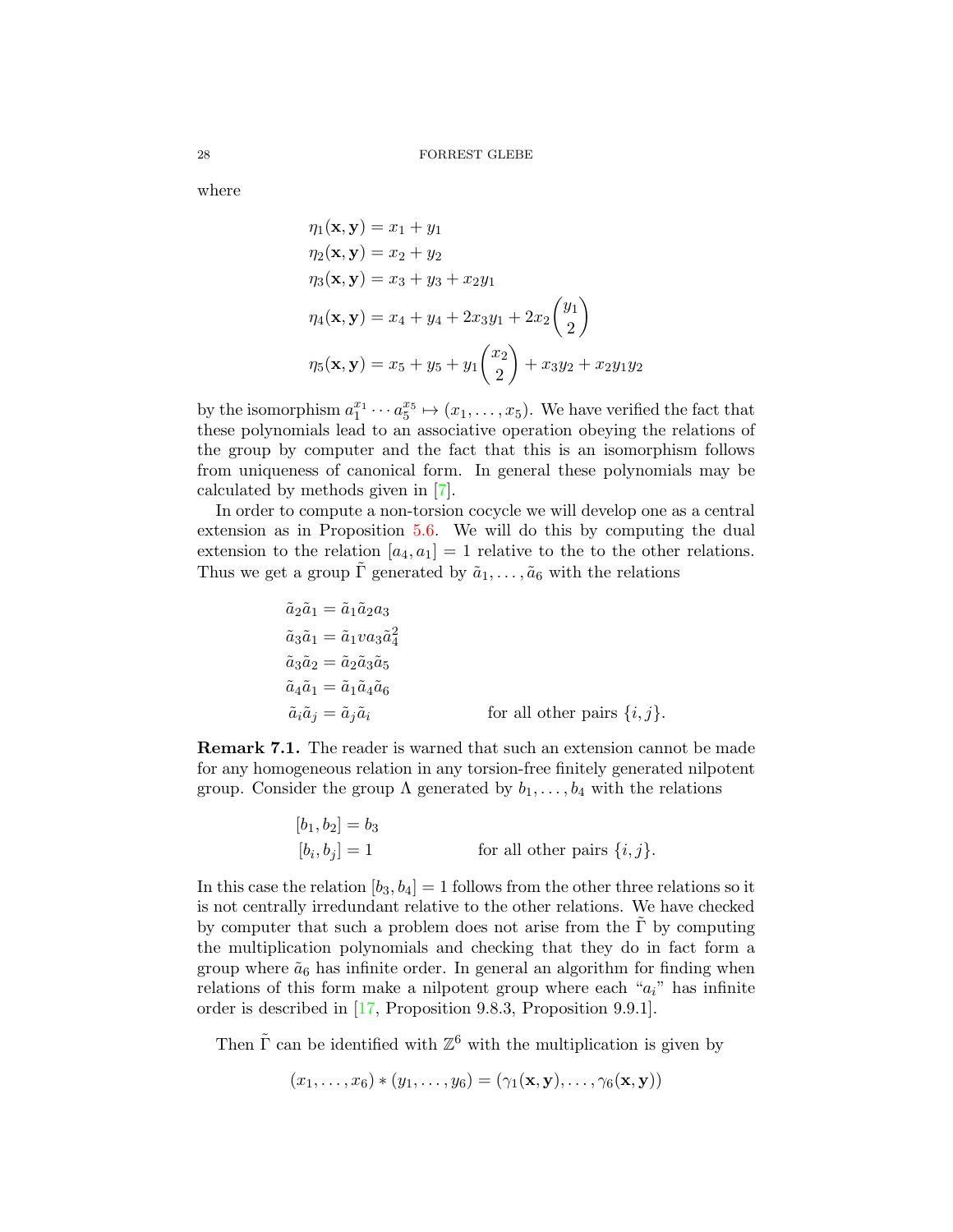where

$$
\gamma_i(\mathbf{x}, \mathbf{y}) = \eta_i(x_1, \dots x_5, y_1, \dots y_5) \quad \text{for } i < 6
$$
  

$$
\gamma_6(\mathbf{x}, \mathbf{y}) = x_6 + y_6 + x_4 y_1 + 2x_3 \binom{y_1}{2} + 2x_2 \binom{y_1}{3}
$$

From this it follows that a cocycle corresponding to the central extension is given by

$$
\sigma(\mathbf{x}, \mathbf{y}) = x_4y_1 + 2x_3 \begin{pmatrix} y_1 \\ 2 \end{pmatrix} + 2x_2 \begin{pmatrix} y_1 \\ 3 \end{pmatrix}.
$$

Then for any  $n$  co-prime to 6 we may define

$$
Q_n = (\mathbb{Z}/n\mathbb{Z})^5
$$

with multiplication given by

$$
(x_1,\ldots,x_n)*(y_1,\ldots,y_n)=(\bar{\eta}_1(\mathbf{x},\mathbf{y}),\ldots,\bar{\eta}_5(\mathbf{x},\mathbf{y}))
$$

where  $\bar{\eta}_i$  is  $\eta_i$  with each coefficient reduced mod  $n<sup>5</sup>$  $n<sup>5</sup>$  $n<sup>5</sup>$ . Then reducing each coefficient of  $\sigma$  mod n we get  $\bar{\sigma}$ . Note that the fact that  $\bar{\sigma}$  is a  $\mathbb{Z}/n\mathbb{Z}$ valued cocycle on  $Q_n$  implies that  $\sigma$  is of  $Q_n$ -n type. Then we can use the formula from Remark [3.22](#page-17-2) to define our asymptotic representation. Note that  $\ell^2(Q_n) \simeq \ell^2(\mathbb{Z}/n\mathbb{Z})^{\otimes 5}$ . Treat  $\{e_i\}_{i=0,\dots,n-1}$  as a basis for  $\ell^2(\mathbb{Z}/n\mathbb{Z})$ . For ease of notation we will extend  $e_i$  to be well-defined for all  $i \in \mathbb{Z}$  by the formula  $e_{i+n} = e_i$ . Thus we get

$$
\rho_n(x_1,\ldots,x_5)e_{y_1}\otimes e_{y_2}\otimes\cdots\otimes e_{y_5}=\exp\left(\frac{2\pi i\sigma(\mathbf{x},\mathbf{y})}{n}\right)e_{\eta_1(\mathbf{x},\mathbf{y})}\otimes e_{\eta_2(\mathbf{x},\mathbf{y})}\otimes\cdots\otimes e_{\eta_5(\mathbf{x},\mathbf{y})}.
$$

Theorem [3.20](#page-16-0) guarantees that this formula is well-defined. As in Remark [4.5](#page-20-3) we can "ignore" the last tensor coordinate since  $\sigma(\mathbf{x}, \mathbf{y})$  does not depend on  $y_5$  and neither does  $\eta_i$  for  $i < 5$ . This gives us an  $n^4$  dimensional asymptotic representation. In this particular case we may go much further. It turns out that  $\sigma$  depends only on **x** and  $y_1$  so we can ignore every tensor coordinate except the first. This gives us the asymptotic representation we started with.

<span id="page-28-0"></span>7.3. A Polycyclic Group. Let  $\Gamma = \mathbb{Z}^2 \rtimes \mathbb{Z}$  where the action of  $\mathbb{Z}$  on  $\mathbb{Z}^2$  is given by "Arnold's Cat Map:"

$$
1 \mapsto T = \begin{bmatrix} 2 & 1 \\ 1 & 1 \end{bmatrix} \in \text{GL}_2(\mathbb{Z}) = \text{Aut}(\mathbb{Z}^2).
$$

We will compute a non-torsion cocycle in  $H^2(\Gamma;\mathbb{Z})$ . We explain our reasoning about how to find the cocycle without formal proof then show formally that it obeys the cocycle condition. The idea is as in the previous section to find a central extension of  $\Gamma$ , compute the multiplication in the central

<span id="page-28-1"></span> ${}^{5}$ Any  $\frac{1}{2}$  coefficient will be the corresponding inverse of 2 mod *n* which exists since *n* is co-prime to 6.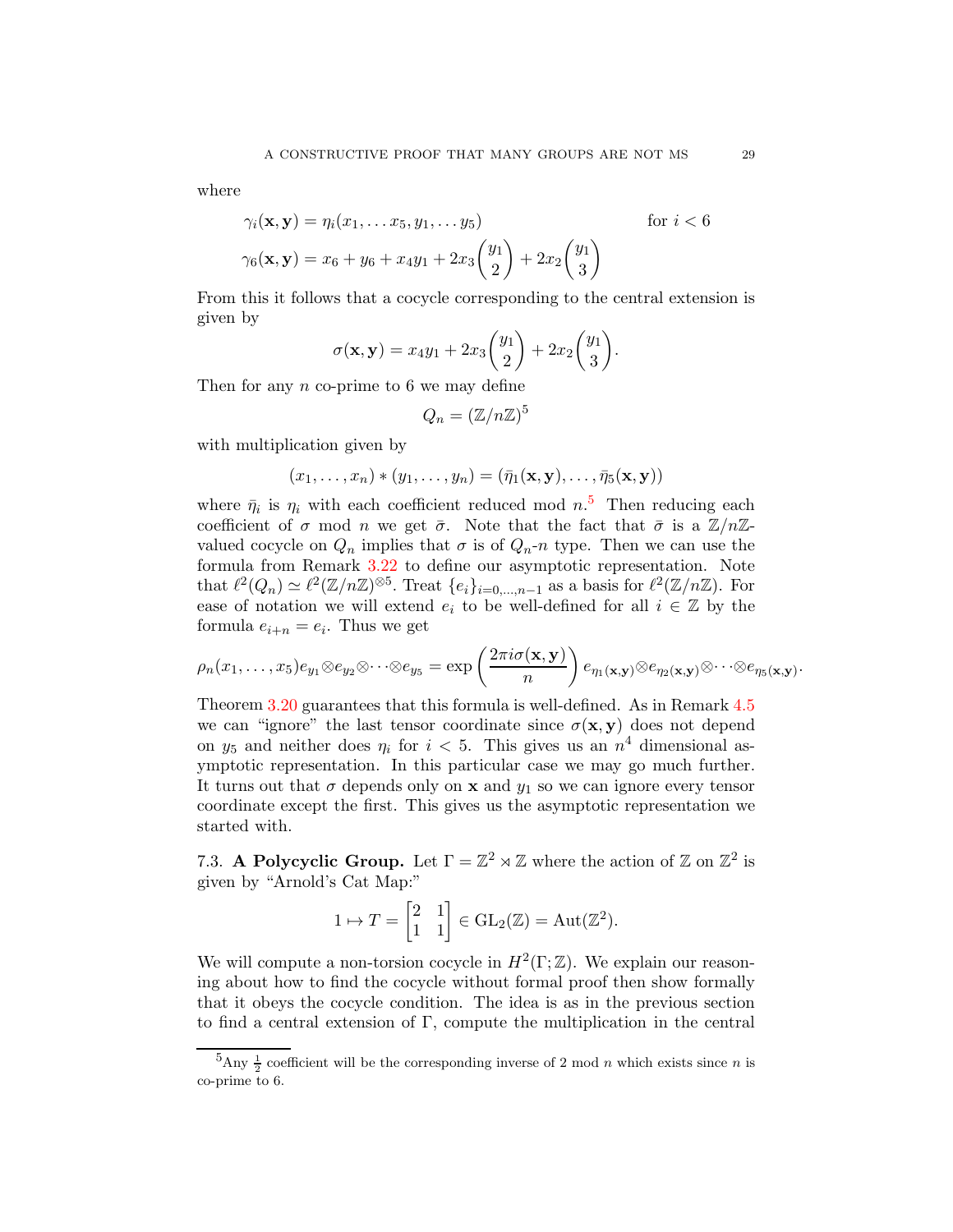extension. We may consider the following presentation of  $\Gamma$ . The generators are  $a_1, a_2, a_3$  with the relations

$$
a_2 a_1 = a_1 a_2
$$
  

$$
a_3 a_1 = a_1^2 a_2 a_3
$$
  

$$
a_3 a_2 = a_1 a_2 a_3.
$$

Or asymptotic representation is given on  $\mathbb{C}^n \otimes \mathbb{C}^n$  with basis  $\{e_j \otimes e_k\}_{j,k \in \mathbb{Z}}$ and the convention that  $e_{j+n} = e_j$ . With this notation the generators are sent to the following operators

$$
\rho'_n(a_1)e_j \otimes e_k = e_{j+1} \otimes e_k
$$
  
\n
$$
\rho'_n(a_2)e_j \otimes e_k = \exp\left(\frac{2\pi i}{n}j\right)e_j \otimes e_{k+1}
$$
  
\n
$$
\rho'_n(a_3)e_j \otimes e_k = \exp\left(\frac{2\pi i}{n}\left(jk+j^2+\frac{1}{2}k^2-j-\frac{1}{2}k\right)\right)e_{2j+k} \otimes e_{j+k}.
$$

Each element in the group can be written uniquely as  $a_1^{x_1} a_2^{x_2} a_3^{x_3}$  and this element will be sent to the corresponding product of matrices.

We may make an extension by "blowing up" the relation  $[a_1, a_2] = 1$ . Then we may consider  $\tilde{\Gamma}$  to be the group generated by  $\tilde{a}_1, \ldots, \tilde{a}_1$  and the relations

$$
\tilde{a}_2 \tilde{a}_1 = \tilde{a}_4
$$
  
\n
$$
\tilde{a}_3 \tilde{a}_1 = \tilde{a}_1^2 \tilde{a}_2 \tilde{a}_3
$$
  
\n
$$
\tilde{a}_3 \tilde{a}_2 = \tilde{a}_1 \tilde{a}_2 \tilde{a}_3
$$
  
\n
$$
\tilde{a}_4 \tilde{a}_i = \tilde{a}_i \tilde{a}_4
$$
 for all *i*.

Using these relations we may write any element of  $\tilde{\Gamma}$  uniquely in the form  $\tilde{a}_1^{x_1} \cdots \tilde{a}_4^{x_4}$  with  $x_i \in \mathbb{Z}$ . As the reader is warned in Remark [7.1](#page-27-0) it is not always the case that "blowing up" a relation like this leads to a sensible extension. In this case when we verify the cocycle condition we will also have verified that this makes a sensible extension.

We will describe an element of  $\Gamma$  implicitly by a pair  $(v, k)$  with  $v =$  $(v^1, v^2) \in \mathbb{Z}^2$  and  $k \in \mathbb{Z}$  then by the definition of the semi-direct product the multiplication is given implicitly by  $(v_1, k_1) * (v_2, k_2) = (v_1 + T^{k_1}v_2, k_1 + k_2)$ . Our goal is to implicitly describe  $\tilde{\Gamma}$  similarly. To that end we will describe an element of  $\tilde{\Gamma}$  as a triple  $(v, k, d)$  with  $v = (v^1, v^2) \in \mathbb{Z}^2$  and  $k, d \in \mathbb{Z}$ . This represents the element  $\tilde{a}_1^{v_1}$  $\frac{v^1}{1} \tilde{a} \frac{v^2}{2}$  $v^2 \tilde{a}_3^k \tilde{a}_4^d$ . To that end we make the following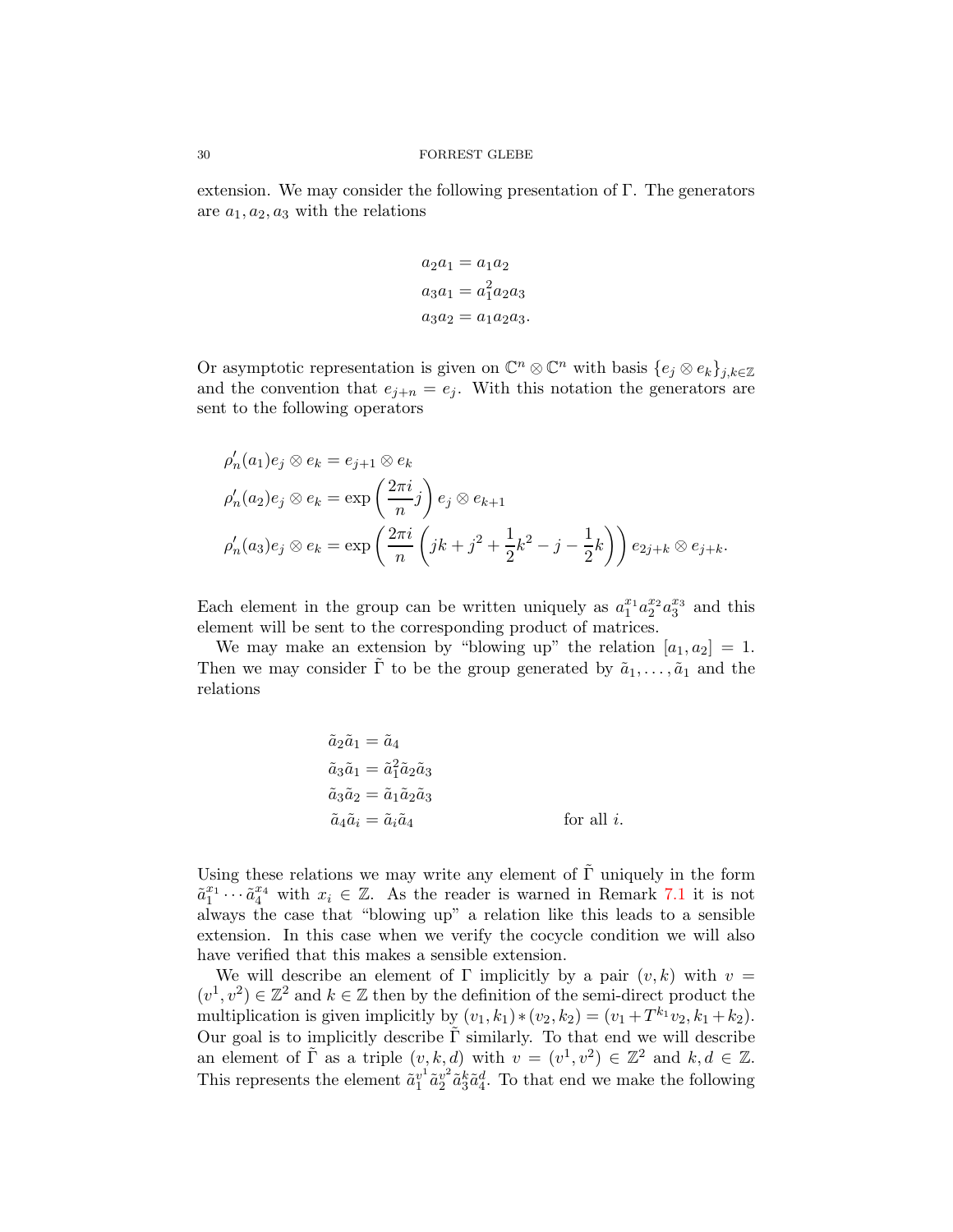observations:

$$
\tilde{a}_2^{v^2} \tilde{a}_1^{v^1} = \tilde{a}_1^{v^1} \tilde{a}_2^{v^2} \tilde{a}_3^{v^1 v^2}
$$
\n
$$
(7.1)
$$

$$
\tilde{a}_3 a_1^{v^1} = (\tilde{a}_1^2 \tilde{a}_2)^{v^1} \tilde{a}_3 \n= \tilde{a}_1^{2v^1} \tilde{a}_2^{v^1} \tilde{a}_3 \tilde{a}_4^{v^1(v^1 - 1)}
$$
\n(7.2)

$$
\tilde{a}_3 a_2^{v^2} = (\tilde{a}_1 \tilde{a}_2)^{v^2} \tilde{a}_3 \n= \tilde{a}_1^{v^2} \tilde{a}_2^{v^2} \tilde{a}_3 \tilde{a}_4^{\frac{1}{2} v^2 (v^2 - 1)}
$$
\n(7.3)

$$
\tilde{a}_3 \tilde{a}_1^{v^1} \tilde{a}_2^{v^2} = \tilde{a}_1^{2v^1} \tilde{a}_2^{v^1} \tilde{a}_1^{v^2} \tilde{a}_2^{v^2} \tilde{a}_3 a_4^{v^1(v^1-1) + \frac{1}{2}v^2(v^2-1)}
$$
\n
$$
= \tilde{a}_1^{2v^1 + v^2} \tilde{a}_2^{v^1 + v^2} \tilde{a}_3 a_4^{v^1(v^1-1) + \frac{1}{2}v^2(v^2-1)} \tilde{a}_4^{v^1 v^2}.
$$
\n(7.4)

These essentially describe the ways we can get " $\tilde{a}_4$  terms." We will informally refer to the contributions " $(7.1)$  terms," " $(7.2)$  terms," " $(7.3)$  terms," and " $(7.4)$  terms." The " $(7.4)$  terms" will refer to the terms in  $(7.4)$  that do not appear in (7.2) or (7.3). In order to capture these terms we define the two Q-valued bilinear forms and one linear form as follows:

$$
\alpha(v_1 \otimes v_2) = v_1^1 v_2^2
$$
  

$$
\beta(v_1 \otimes v_2) = \frac{1}{2} v_1^2 v_2^2 + v_1^1 v_2^1
$$
  

$$
\gamma(v_1) = v_1^1 + \frac{1}{2} v_1^1.
$$

Thus we have shown

$$
(v_1, 1, 0) * (v_2, 0, 0) = (v_1 + Tv_2, 1, \alpha(v_2 \otimes v_1 + v_2 \otimes v_2) + \beta(v_2 \otimes v_2) - \gamma(v_2)).
$$

Note that although  $\beta$  and  $\gamma$  take rational values in general,  $\beta(v_2 \otimes v_2) - \gamma(v_2)$ is always an integer. Here the input to  $\alpha$  comes from the (7.1) and (7.4) terms while the inputs to  $\beta$  and  $\gamma$  come from the (7.2) and (7.3) terms. To compute the product in general for positive values of  $k_1$  the steps would look like

$$
(v_1, k_1, 0) * (v_2, k_2, 0) = (v_1, k_1 - 1, 0) * (Tv_2, k_2 + 1, (\alpha + \beta)(v_2 \otimes v_2 + v_2 \otimes v_2) - \gamma(v_2))
$$
  

$$
= (v_1, k_1 - 2, 0) * (T^2 v_2, k_2 + 2, \alpha(v_2 \otimes v_2 + Tv_2 \otimes Tv_2) - \gamma(v_2 + Tv_2))
$$
  

$$
= (v_1, k_1 - 3, 0)
$$
  

$$
* (T^3 v_2, k_2 + 3, \alpha(v_2 \otimes v_2 + Tv_2 \otimes Tv_2 + T^2 v_2 \otimes T^3 v_2)
$$
  

$$
- \gamma(v_2 + Tv_2 + T^3 v_2))
$$

and so on. This motivates the definition

$$
S_k = \begin{cases} \sum_{j=0}^{k-1} (T \otimes T)^j & k \ge 0; \\ -\sum_{j=k+1}^{-1} (T \otimes T)^j & k < 0. \end{cases}
$$

We cannot use the exponential sum formula to get a closed form for  $S_k$ because  $T \otimes T - 1$  is not invertible. However  $T - 1$  is invertible, so with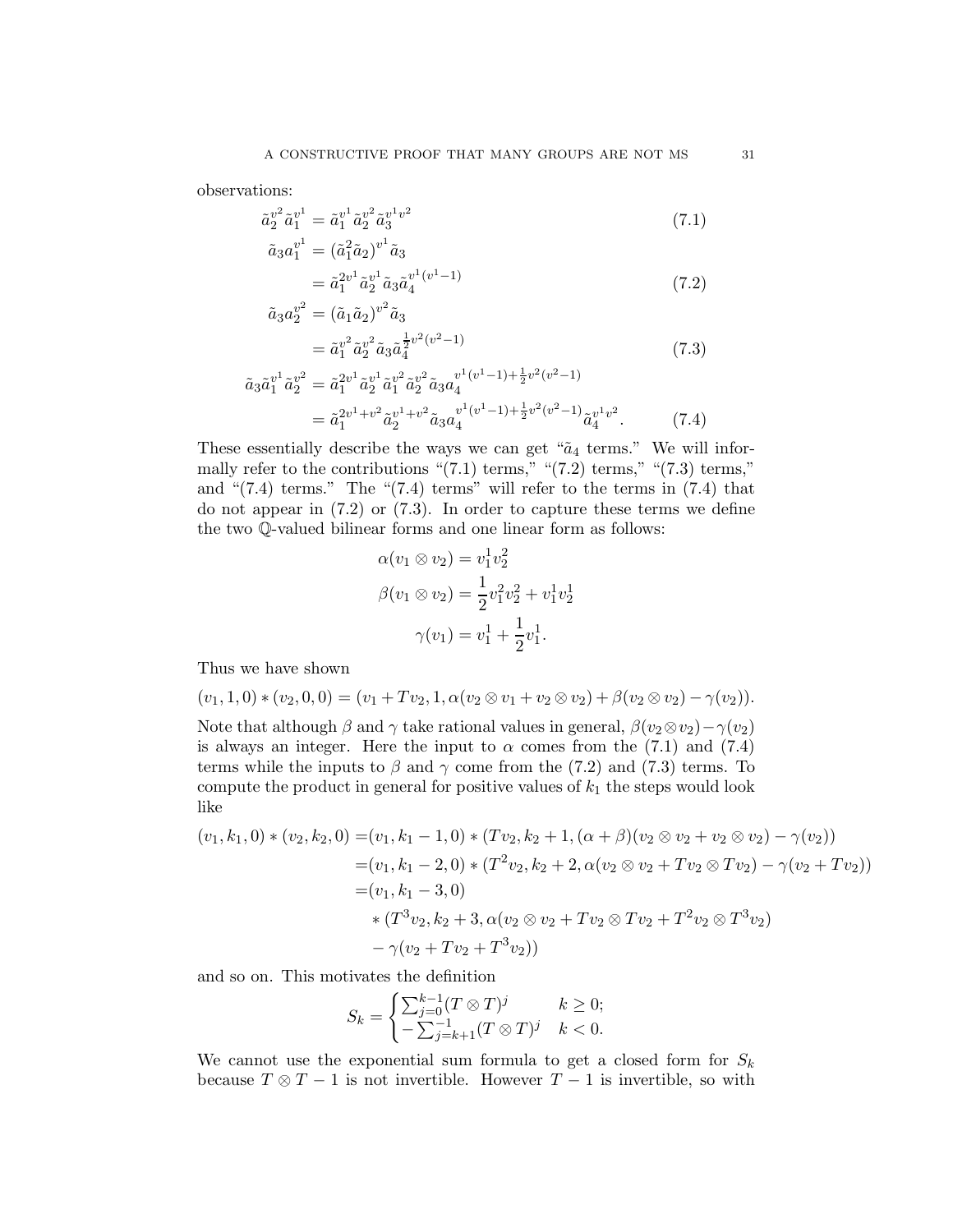### 32 FORREST GLEBE

the linear terms we may write an inverse formula. We have done enough to motivate our definition of the cocycle. It comes from keeping track of each of the " $\tilde{a}_3$  terms" when computing multiplication in  $\tilde{\Gamma}$ . We define

$$
\sigma_1((v_1, k_1), (v_2, k_2)) = \alpha(T^{k_1} v_2 \otimes v_1)
$$
  
\n
$$
\sigma_2((v_1, k_1), (v_2, k_2)) = \alpha((S_{k_1}(v_2 \otimes v_2))
$$
  
\n
$$
\sigma_3((v_1, k_1), (v_2, k_2)) = \beta(S_{k_1}(v_2 \otimes v_2))
$$
  
\n
$$
\sigma_4((v_1, k_1), (v_2, k_2)) = \gamma((T - 1)^{-1}(T^{k_1} - 1)v_2))
$$

Then we define our cocycle

$$
\sigma=\sigma_1+\sigma_2+\sigma_3-\sigma_4.
$$

Note that  $\sigma_4$  is subtracted unlike the others. Here  $\sigma_1$  comes from the "(7.1) terms,"  $\sigma_2$  comes from the "(7.4) terms," and  $\sigma_3 - \sigma_4$  comes from the "(7.2) and (7.3) terms." Before we compute  $\partial \sigma$  we observe the following identities about  $S_k$ 

$$
S_{k_1+k_2} = S_{k_1} + (T \otimes T)^{k_1} S_{k_2}
$$

$$
(T \otimes T - 1)S_k = (T \otimes T)^k - 1
$$

Now we compute  $\partial \sigma$  piece by piece. We will let  $g_i \in \Gamma$  be represented as the pair  $(v_i, k_i)$ . Then we compute

$$
\partial \sigma_1(g_1, g_2, g_3) = \alpha ( \n- T^{k_1} v_2 \otimes v_1 \n+ T^{k_1} (v_2 + T^{k_1} v_3) \otimes v_1 \n- T^{k_1 + k_2} v_3 \otimes (T^{k_1} v_2 + v_1) \n+ T^{k_2} v_3 \otimes v_2) \n= \alpha (-T^{k_1 + k_2} v_3 \otimes T^{k_1} v_2 + T^{k_2} v_3 \otimes v_2) \n= - \alpha (((T \otimes T)^{k_1} - 1)(T^{k_2} v_3 \otimes v_2)) \n= - \alpha ((T \otimes T - 1) S_{k_1} (T^{k_2} v_3 \otimes v_2)).
$$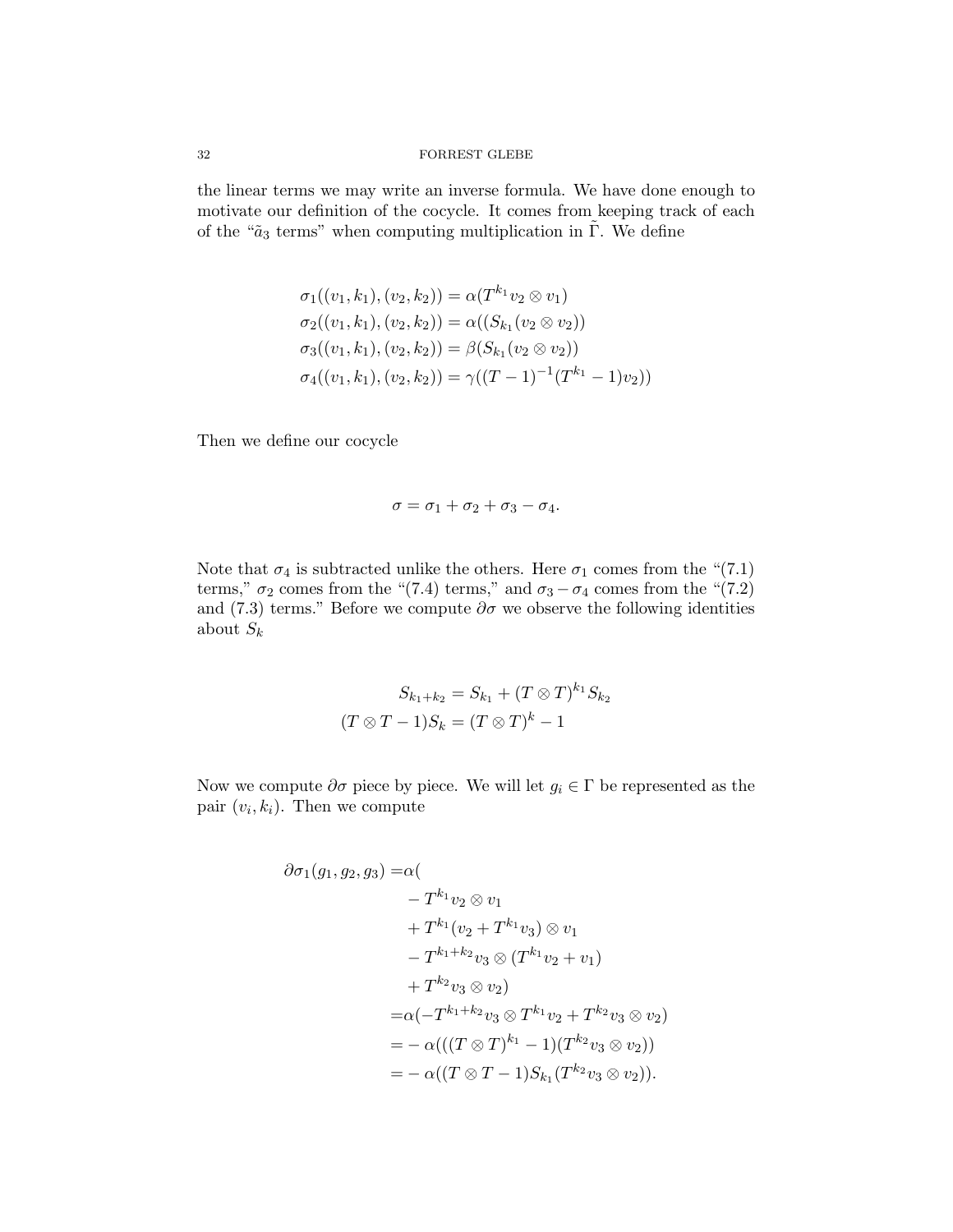Next

$$
\partial(\sigma_2 + \sigma_3)(g_1, g_2, g_3) = (\alpha + \beta)(
$$
  
\n
$$
- S_{k_1}(v_2 \otimes v_2)
$$
  
\n
$$
+ S_{k_1}((v_2 + T^{k_2}v_3) \otimes (v_2 + T^{k_2}v_3))
$$
  
\n
$$
- S_{k_1+k_2}(v_3 \otimes v_3)
$$
  
\n
$$
+ S_{k_2}(v_3 \otimes v_3))
$$
  
\n
$$
= (\alpha + \beta)(
$$
  
\n
$$
- S_{k_1}(v_2 \otimes v_2)
$$
  
\n
$$
+ S_{k_1}((v_2 + T^{k_2}v_3) \otimes (v_2 + T^{k_2}v_3))
$$
  
\n
$$
- S_{k_2}(v_3 \otimes v_3) - S_{k_1}(T^{n_2}v_3 \otimes T^{n_2}v_3)
$$
  
\n
$$
+ S_{k_2}(v_3 \otimes v_3))
$$
  
\n
$$
= (\alpha + \beta)(S_{k_1}(v_2 \otimes T^{k_2}v_3 + T^{k_2}v_3 \otimes v_2)).
$$

Finally

$$
\partial \sigma_4(g_1, g_2, g_3) = \gamma ((T - 1)^{-1} (
$$
  
\n
$$
- (T^{k_1} - 1) v_2
$$
  
\n
$$
+ (T^{k_1} - 1) (T^{k_2} v_3 + v_2)
$$
  
\n
$$
- (T^{k_1 + k_2} - 1) v_3
$$
  
\n
$$
+ (T^{k_2} - 1) v_3)
$$
  
\n=0.

Let

$$
S_{k_1}(T^{k_1}v_3 \otimes v_2) = \sum_{i=1}^2 u_i \otimes w_i.
$$

Note that since  $S_{k_1}$  commutes with the map  $u \otimes w \mapsto w \otimes u$  by construction so we have that

$$
S_{k_1}(v_2\otimes T^{k_2}\otimes v_3)=\sum_{i=1}^2w_i\otimes u_i.
$$

Now we have

$$
\partial \sigma(g_1, g_2, g_3) = \sum_{i=1}^2 \Big( \alpha(-(T \otimes T)(u_i \otimes w_i) + 2u_i \otimes w_i + w_i \otimes u_i) + \beta(u_i \otimes w_i + w_i \otimes u_i) \Big).
$$

Next we see from the definition of  $T$  and  $\alpha$  that

$$
\alpha((T \otimes T)u_i \otimes w_i) = (2u_i^1 + u_i^2)(w_i^2 + w_i^1) = 2u_i^1w_i^1 + 2u_i^1w_i^2 + u_i^2w_i^1 + u_i^2w_i^2.
$$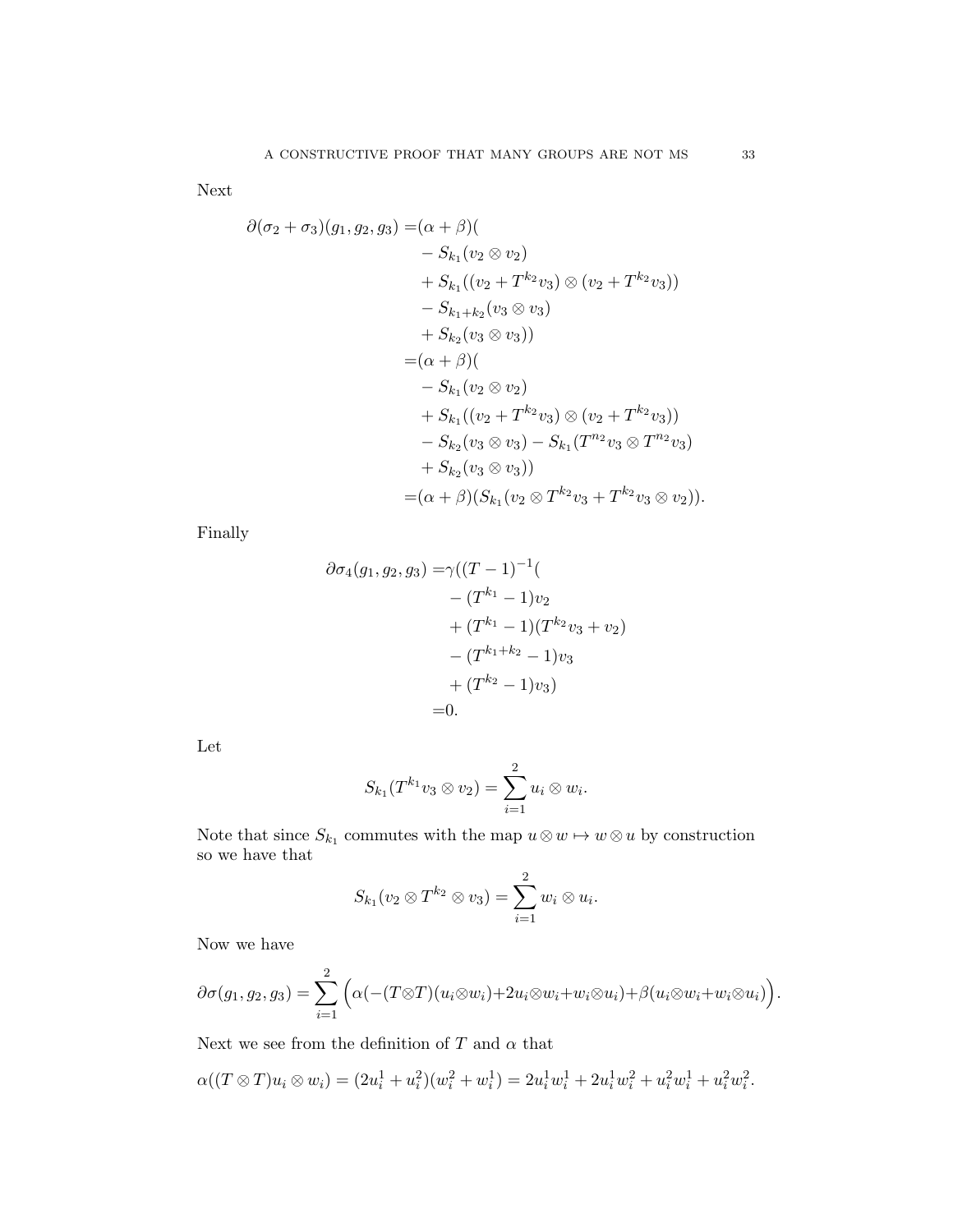Similarly

$$
\alpha(2u_i \otimes w_i) = 2u_i^1 w_i^2
$$
  
\n
$$
\alpha(w_i \otimes u_i) = u_i^2 w_i^1
$$
  
\n
$$
\beta(u_i \otimes w_i + w_i \otimes u_i) = 2\beta(u_i \otimes w_i)
$$
  
\n
$$
= 2u_i^1 w_i^1 + u_i^2 w_i^2
$$

Thus  $\partial \sigma = 0$ . Secondly we have the 2 chain

$$
c = [a_2|a_1] - [a_1|a_2] = [((0,1),0)|((1,0),0)] - [((1,0),0)|((0,1),0)].
$$

Then since  $S_0 = 0$  and  $T^0 - 1 = 0$  we have that  $\sigma_1$  is the only one of the forms to pair nontrivially with c. Thus we see

$$
\langle \sigma, c \rangle = 1.
$$

We next investigate finite quotients of  $\Gamma$ . If  $n, m \in \mathbb{N}^+$  so that the order of T reduced mod n in  $GL_2(\mathbb{Z}/n\mathbb{Z})$  divides m then a finite quotient of  $\Gamma$  can be of the form

$$
(\mathbb{Z}/n\mathbb{Z})^2 \rtimes \mathbb{Z}/m\mathbb{Z}
$$

with the action described by the reduction of  $T$  mod  $n$ . Our goal is to find finite quotients  $Q_n$  of this form so that  $\sigma$  is  $n-Q_n$  compatible. To do this note that the pair  $(S_{k+k}, T^{k+1})$  can be determined from the pair  $(S_k, T^k)$ . Both can be done with polynomials that are may be reduced mod  $n$ . So it follows that

$$
(S_k, T^k) \equiv (S_{k+m}, T^{k+m}) \mod n
$$

for some  $m$  depending on  $n$ . It follows that the order of the order of  $T$ reduced mod n in  $GL_2(\mathbb{Z}/n/\mathbb{Z})$ . Thus for odd n we define

$$
Q_n = (\mathbb{Z}/n\mathbb{Z}) \rtimes \mathbb{Z}/m\mathbb{Z}.
$$

Since *n* is odd we may express the  $\frac{1}{2}$ s in the definition of  $\sigma$  as the inverse of 2 mod *n*. We may reduce the rest of the operations mod *n* easily and the operators  $T^k$  and  $S_k$  are m-periodic, so the formula for  $\sigma$  determines a cocycle  $\sigma'$  which defines a cohomology class in  $H^2(Q_n; \mathbb{Z}/n\mathbb{Z})$ . Thus  $\sigma$ is of finite type. Our formula for the representation then acts on the space  $\mathbb{C}^n \otimes \mathbb{C}^m$ . We can get a formula from Proposition [3.17,](#page-15-1) but this formula is messy, since our definition for  $\sigma$  is messy. For that reason we will simply check what the generators do:

$$
\rho_n(a_1)e_j \otimes e_k \otimes e_\ell = e_{j+1} \otimes e_k \otimes e_\ell
$$
  
\n
$$
\rho_n(a_2)e_j \otimes e_k \otimes e_\ell = \exp\left(\frac{2\pi i}{n}j\right)e_j \otimes e_{k+1} \otimes e_\ell
$$
  
\n
$$
\rho_n(a_3)e_j \otimes e_k \otimes e_\ell = \exp\left(\frac{2\pi i}{n}\left(jk+j^2+\frac{1}{2}k^2-j-\frac{1}{2}k\right)\right)e_{2j+k} \otimes e_{j+k} \otimes e_{\ell+1}.
$$

We can see that this must be an asymptotic representation tensored against a genuine representation in the third tensor coordinate. Thus we can pick